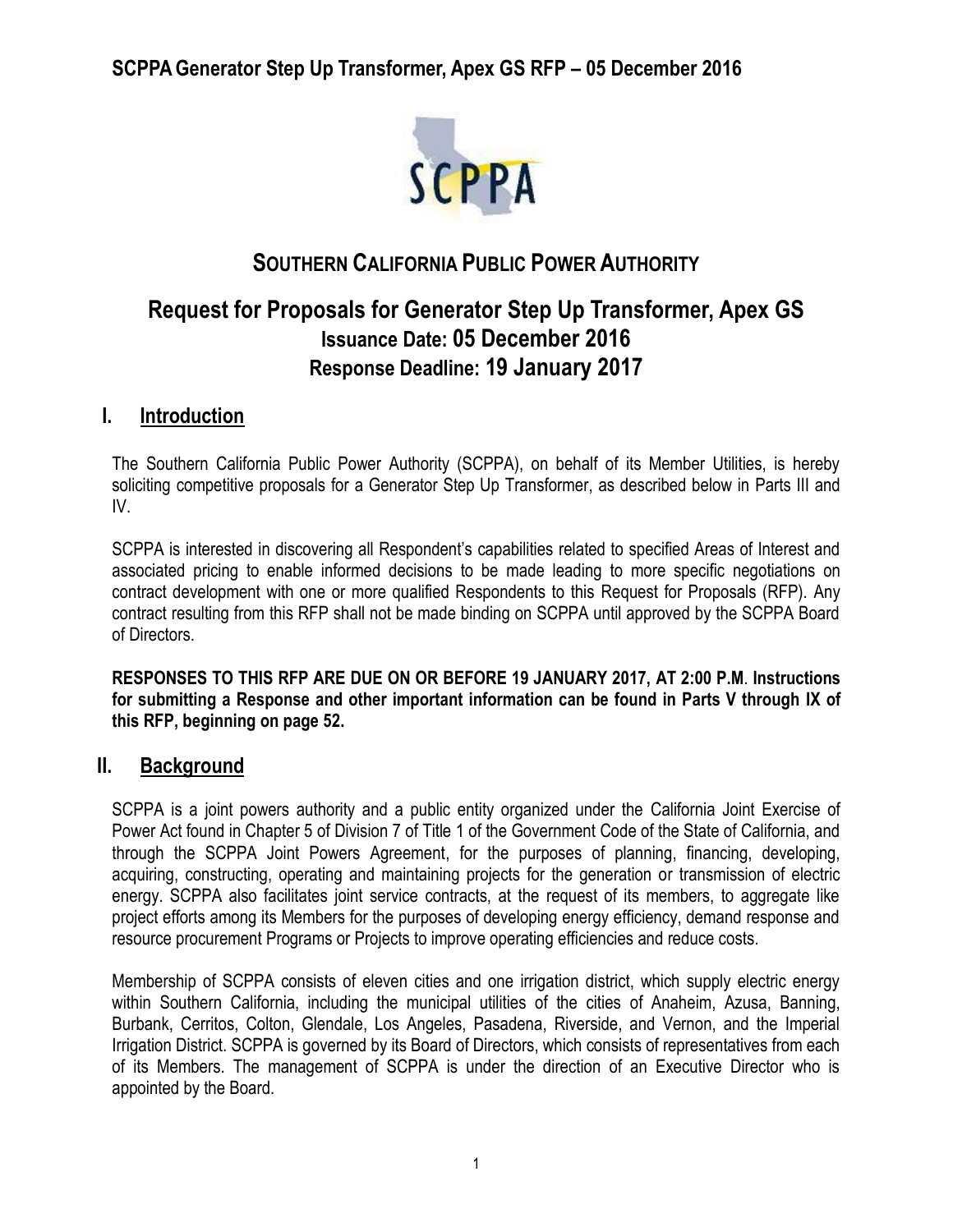SCPPA owns the Apex Generation Station ("AGS"), a 541 megawatt natural-gas fired combined cycle power plant located near North Las Vegas, Nevada. The Generator Step-Up Transformer that is the subject of this RFP would be deployed at AGS.

In this RFP, the terms "Respondent" and "Contractor" are synonymous, both referring to the person or firm submitting a proposal in response to it.

### **III. Areas of Interest**

### **1. General:**

### **Scope**

- **a.** Furnish and deliver a Generator Step-Up (GSU) Transformer, 162/215/270-MVA (at 55°C temperature rise) & 181/240/302-MVA (at 65°C temperature rise), ONAN/ONAF1/ONAF2, 525 kV/18-kV for Apex Generating Station. GSU Transformer cooler groups shall be configurable per **VA Tech Drawing No. 961400C3501 & 961400C3503** (Attachment A)**.** GSU transformer is to be constructed to be reconfigurable to allow installation and connection in the existing Steam Turbine Generator (STG) or Combustion Turbine Generator 1A (CTG 1A) or Combustion Turbine Generator 1B (CTG 1B) GSU transformer positions. These different positions are shown in photographs attached to this specification (Attachment C).
- **b.** Assemble, vacuum, oil-fill and test the GSU Transformer at Apex Generating Station (AGS).
- **c.** Construct two spare GSU concrete pads (pad "A" and "B") for storage of spare transformer and to allow storage upon delivery and swapping out of GSU transformers. Install conduits, lighting and power connections to both concrete pads which shall be connected to existing plant electrical system. See Attachment A for reference drawings. Reference drawings show a firewall, this is not needed for the GSU concrete pads.
- **d.** Provide spare parts as per Part IV Section26 titled "Spare Parts"
- **e.** Remove existing VA Tech GSU Steam Turbine Geneartor (STG) Transformer and relocate to spare GSU concrete pad (Pad "A"). Move new transformer from spare GSU concrete pad (Pad "B") to existing STG transformer pad.
- **f.** Install and connect new GSU Transformer for the STG.
- **g.** Make all necessary structural, electrical, and mechanical connections and provisions for long term storage of spare transformer. Provisions to include maintaining the ability to perform Doble testing, take oil samples, run the pumps to circulate the oil, run the fans weekly and any other manufacturer recommended tests for long term storage.
- **h.** Develop lifting plans for the spare, and existing transformers. Provide signed copies of the lifting plans so that they may be used at a later date for changing out transformers.

#### **Miscellaneous**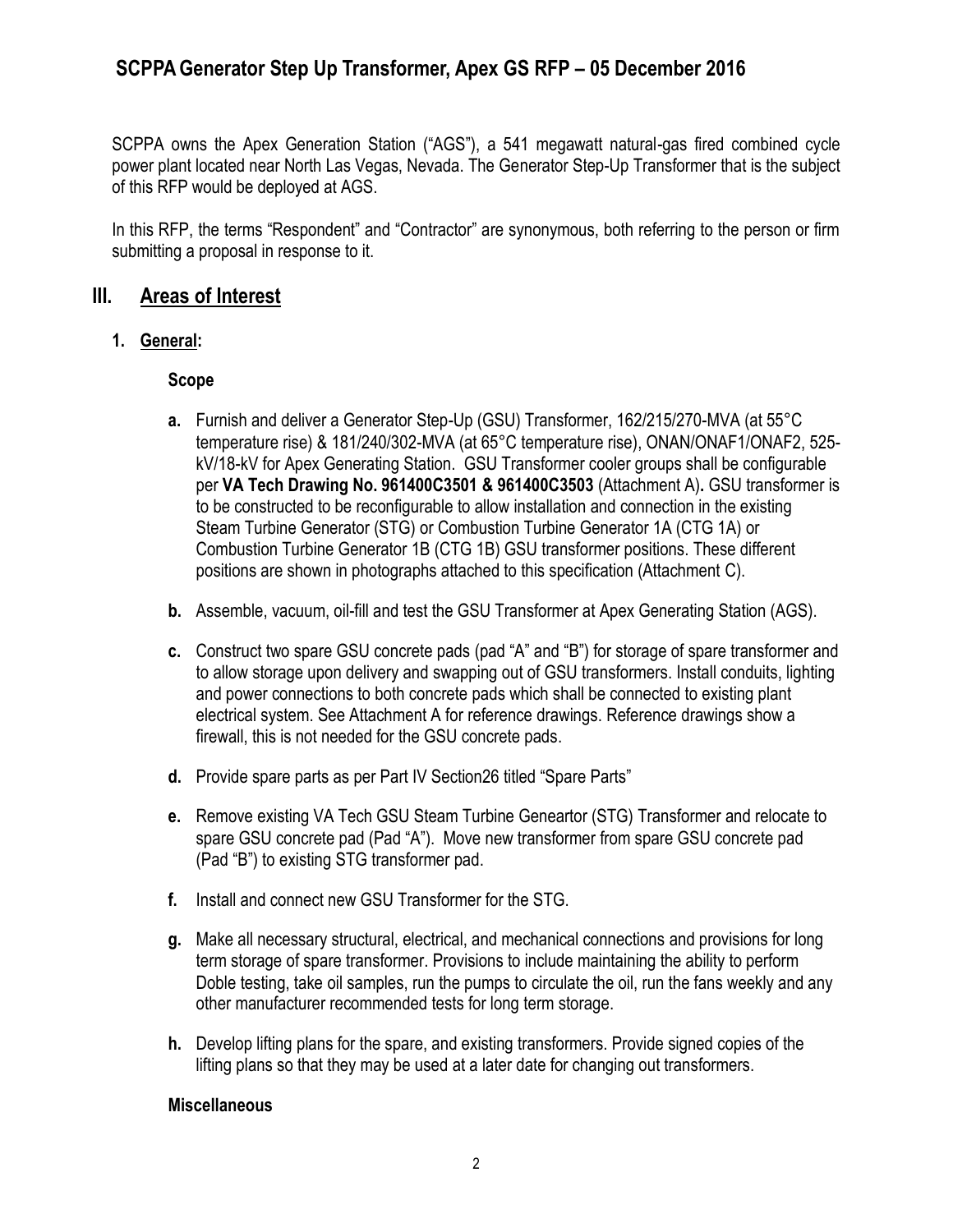- **i.** Southern California Public Power Authority (SCPPA) is the owner of AGS. Los Angeles Department of Water and Power (LADWP) functions as the Operating Agent for AGS. Contract Administration, Engineering, Construction Management Quality Assurance and similar services are provided by LADWP. All project correspondence, to include invoicing, is to be sent to Project Manager with contact information provided in the correspondence section.
- **j.** Project Manager is Mr. David Alba, or his assigned representative. The representative for site access or deliveries is Mr. Edin Manzukic. Their contact information is listed in the correspondence section of this RFP.

#### **2. Delivery:**

SCPPA requires delivery of the transformer and spare parts by 01 March 2018, contingent on a contract award by 20 April 2017.

The Contractor shall provide all crane & trucking support for delivery of GSU transformer and installation.

The Contractor shall notify Mr. Edin Mandzukic not less than 10 working days prior to any delivery. Contact information provided in the correspondence section of this RFP.

Deliveries shall be made between the hours of 8:00 a.m. and 2:30 p.m. only, Monday through Friday, to the following address:

> Apex Generating Station 15555 Apex Power Parkway Las Vegas, NV 89165

### **3. Installation:**

SCPPA requires the installation of the two new spare GSU concrete pad and associated conduits and power connections by 01 February 2018.

SCPPA requires the installation, testing, connection and commissioning of the new transformer between 16 April 2018 and 12 May 2018.

The Contractor shall notify Mr. Edin Mandzukic not less than 60 working days prior to any construction. Contact information provided in the correspondence section of this RFP.

#### **4. Printed Documents:**

All printed documents, including drawings and instruction books, if applicable, shall be in the English language. All units of measurement shall be in the foot-pound-second system.

### **5. Safety:**

The Contractor shall comply and require that all subcontractors comply with the following requirements: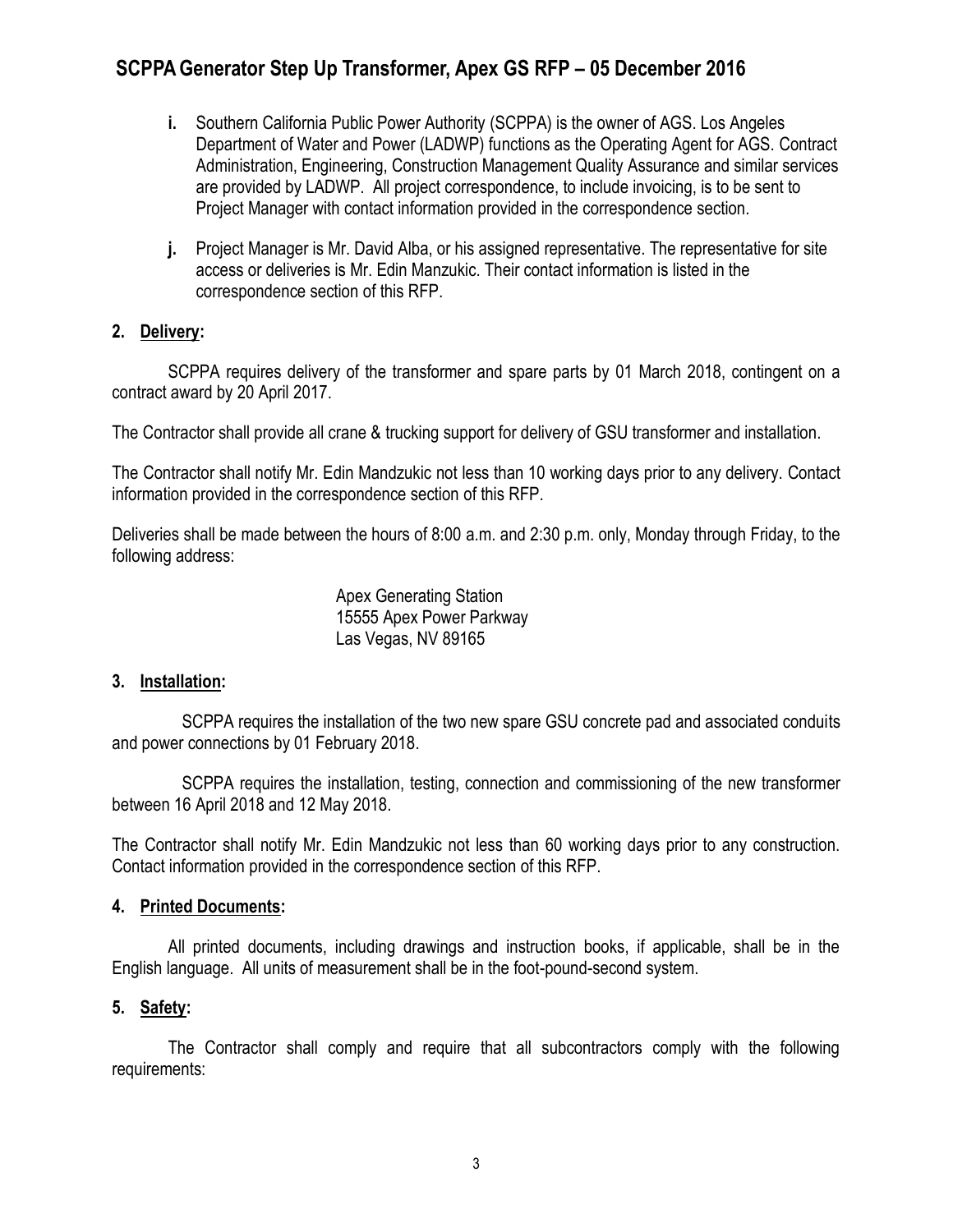- **a.** The Contractor shall possess and shall have available at the jobsite, at all times, for inspection by the Project Manager, an Injury and Illness Prevention Program (IIPP) complying with OSHA regulations.
- **b.** The Contractor shall furnish and require all subcontractors to furnish all necessary safety equipment, including, but not limited to, personal protective equipment, safety devices, and safeguards.
- **c.** The AGS reserves the right to review safety programs and practices and to make recommendations to the Contractor. Any such review or recommendation by AGS shall not increase the AGS's liability or responsibility and shall not relieve the Contractor from providing a safe work environment and complying with legal requirements.
- **d.** If the AGS determines that there is a material deviation from any regulatory agency's requirements or the IIPP that could result in serious injury, the Contractor may be ordered to stop work. Failure by the Contractor to comply with any regulatory agency's requirements or the Contractor's IIPP may result in termination of the contract.
- **e.** Submit as part of the bid response package a Contractor Safety Pre-Qualification form (Attachment B).

### **6. Contractor's Liability:**

The Contractor shall defend, hold harmless, and fully indemnify SCPPA, the City of Los Angeles, the Department of Water and Power of the City of Los Angeles, Ethos Energy, and their respective officers, agents, and employees from any and all liability whatsoever that may arise or be claimed by reason of any acts of said Contractor, the Contractor's employees, and agents in connection with the work to be performed under the contract.

### **7. Kick Off Meeting:**

A preconstruction meeting will be held at AGS, 15555 Apex Power Parkway Las Vegas, NV 89165, at which time the Contractor shall meet with Project Manager, Facility Manager, Operations Manager and Contract Administrator. The meeting will be held no later than 30 calendar days after contract award. The meeting will consist of a discussion of the specifications, schedule, and all inquiries regarding the contract.

### **8. Contractor's Drawings:**

- **a.** Within 45 calendar days after date of award of the contract, the Contractor shall submit to Project Manager for review each outline, assembly, and detailed drawing of the equipment to be furnished under the contract. These drawings shall show the following:
	- **(1)** Transformer outline drawings and dimensions of the completely assembled transformer.
	- **(2)** The weight and center of gravity of the completely assembled, oil-filled transformer and the separate weight of the core and coil assembly, and the quantity of oil in the completely assembled transformer.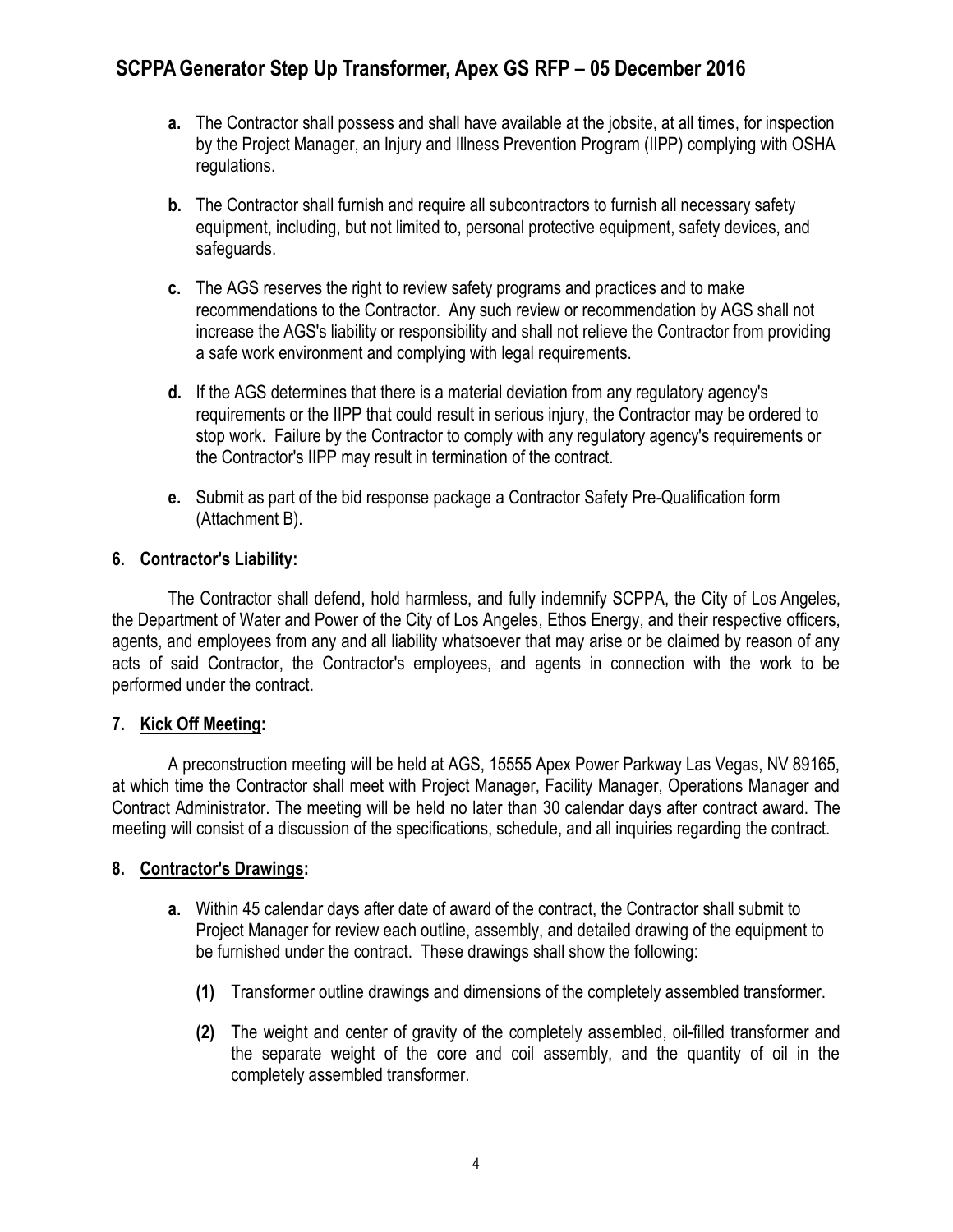- **(3)** The welds recommended by the Contractor to anchor the transformer to the existing transformer pad imbedded steel plates.
- **(4)** Dimensions and layout of the transformer base and the location of the jacking pads.
- **(5)** Design saturation curves with the per-unit rms values for excitation current on the abscissa and the per-unit rms values for voltage on the ordinate.
- **(6)** Outline drawing and description of each type of bushing.
- **(7)** Outline drawing and description of each type of surge arrester.
- **(8)** Lifting Plan and Drawings for moving the GSU.
- **b.** Within 60 calendar days after date of award of the contract, the Contractor shall submit to the Project Manager for review each outline, assembly, and detailed drawing of the equipment to be furnished under the contract. These drawings shall show the following:
	- **(1)** Complete schematic and wiring drawings for all control wiring, pump and fan wiring, automatic transfer switch and loads, heaters, and auxiliary equipment and relay wiring with control cabinet layout and termination locations. The schematic and wiring drawings shall contain all necessary information, including the terminal or sliding link locations and wire designations, to verify that the wiring circuit is in accordance with the schematic.
	- **(2)** The location and the sizes of all valves, flanges, and maintenance hole covers, including the oil-processing valves, flanges, and fittings.
	- **(3)** The location of all auxiliary equipment, including all gauges, Buchholz relays, Qualitroltype sudden pressure relays, auxiliary power transformer, fans, and pumps, if equipped.
	- **(4)** The size, the material, the surface finish, and the location of each cabinet on the transformer, with details of the door and the latch and the internal light location.
	- **(5)** Complete manufacturer's drawings and information on the tap changer.
	- **(6)** Winding diagrams, showing the electrical circuit of each coil, including all tap changers and tap positions, current transformers with polarity marks shown, and the size and type of conductor for each winding.
	- **(7)** Internal layout drawing, showing the physical location of all internal parts and components, including all winding coils and coil clamping assemblies, the core and core clamping assembly, torque values for nuts and clamps, all lead work and supports, internal portions of bushings, tap changer assemblies, and other internal details.
	- **(8)** Cooling group drawings, showing the manufacturer's type or model of fans and pumps, if equipped. The drawings shall also show the manufacturer's type or model of the radiator or heat exchanger with material, thickness, and surface finish of all major parts. The swing-out direction of the fans shall also be shown.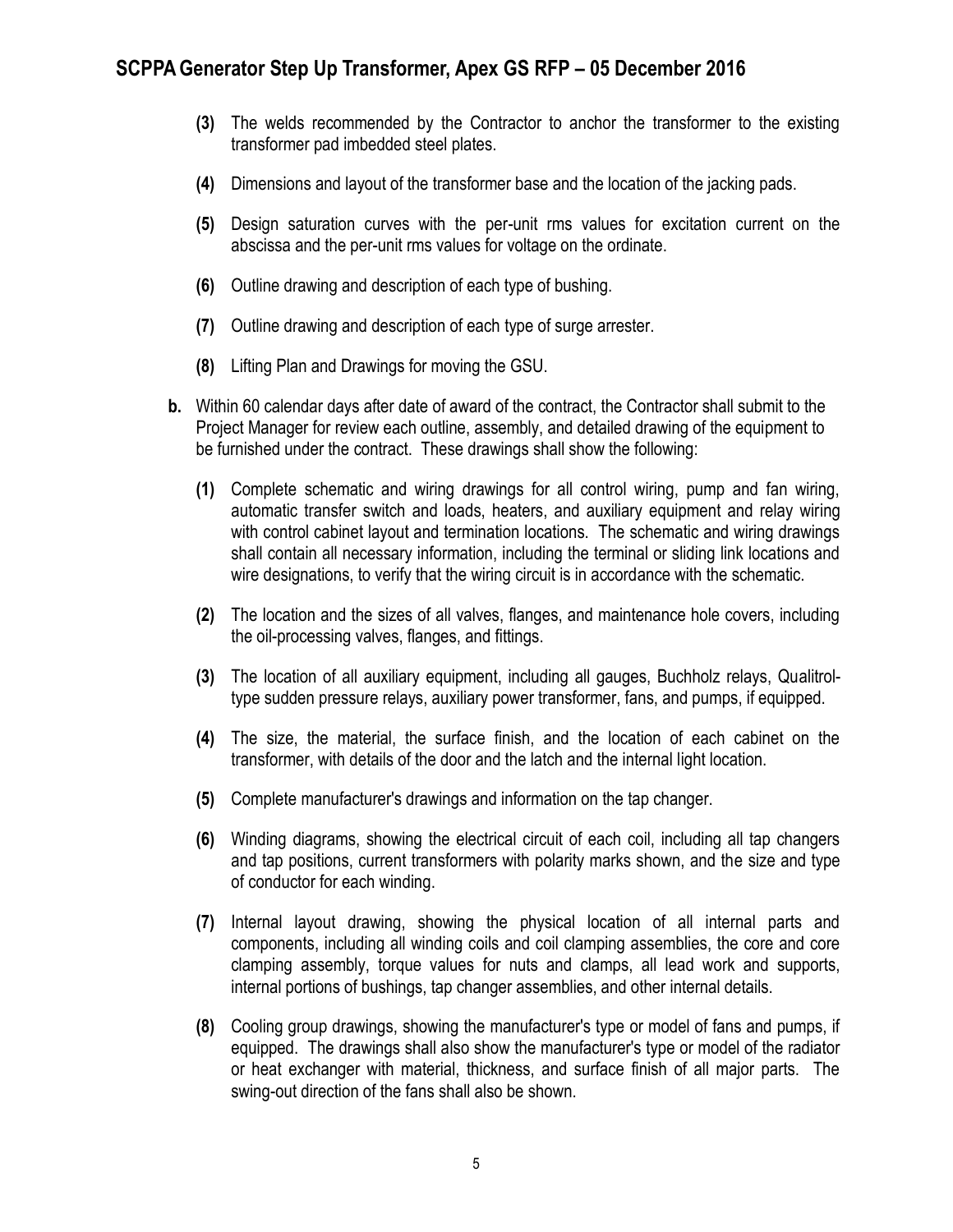- **(9)** Nameplate drawing for all nameplates.
- **(10)** Manufacturer's drawings and instructions for all auxiliary equipment, showing locations, dimensions, materials, ratings of contacts, calibration and settings, and other useful information.
- **(11)** Tank drawings, showing the locations and the details of the grounding pads, the locations of cabinets, conduits, and the recommended sizes and locations of the conduits enclosing the SCPPA's field wiring to the main control cabinet.
- **(12)** Details and drawings of the safety barricade, showing materials and dimensions.
- **(13)** Details and drawings of the torque for all bolts used, with torque table.

Any combination of items listed above may be shown on a single drawing, if the clarity is not thereby impaired. Each drawing shall be identified by a number and a descriptive title.

Additional drawings, instructions, or information, which may be requested by the Project Manager for erection, operation, and maintenance of the equipment or to determine compliance with the contract, shall likewise be submitted for review.

It is imperative that the drawings be furnished within the time required herein, in order that the design of related facilities may be progressed on schedule.

All drawings shall be accompanied by a letter of transmittal and shall be submitted in such sequence that the Project Manager will have all of the information necessary for reviewing each drawing at the time the drawing is submitted.

The drawings shall fully demonstrate that the equipment to be furnished will comply with the provisions of these specifications and shall furnish a true and complete record of the equipment as manufactured and delivered. Review of the Contractor's drawings by the Project Manager shall not relieve the Contractor of the responsibility to meet all of the requirements of these specifications or of the responsibility for the correctness of the drawings furnished by the Contractor. The Contractor shall have no claim for additional costs or extension of time on account of delays due to revisions of the drawings which may be found necessary to comply with the contract. In case of later discovery of errors, omissions, or inconsistencies in the Contractor's drawings, the Contractor shall promptly submit revised transparencies to the Project Manager for re-review.

Within 30 calendar days after receipt of the drawings for review, one print of each will be returned to the Contractor by letter designated "no exceptions noted", "corrections needed", "rejected", or "not required".

If a drawing is designated "no exceptions noted", the Contractor may proceed with the work covered by the drawing.

If a drawing is designated "corrections needed", the Contractor may proceed with the work covered by the drawing and the corrections needed. However, the Contractor shall revise the drawing in accordance with the corrections needed and shall resubmit the revised transparency to the Project Manager within 21 calendar days after receipt of that drawing.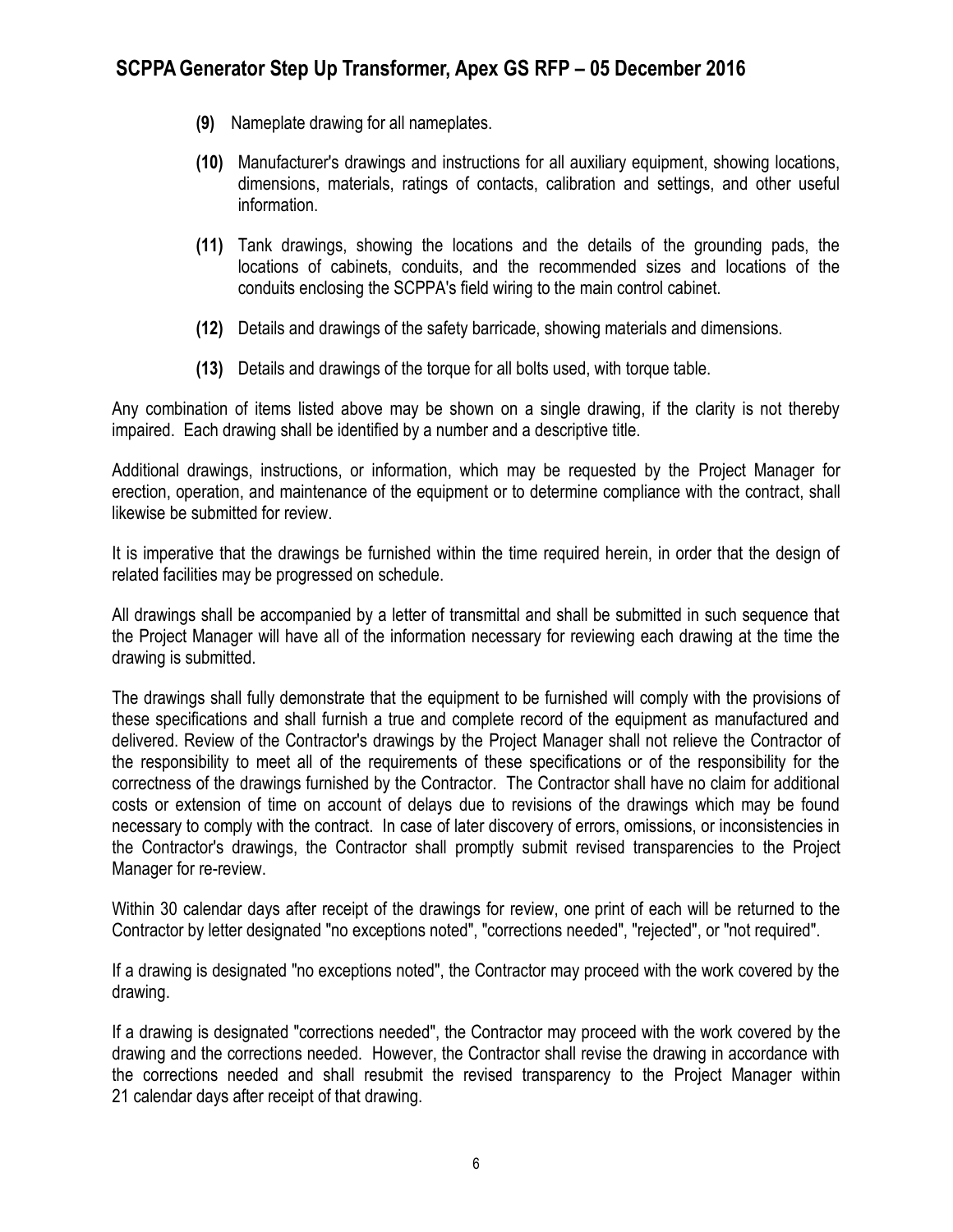If a drawing is designated "rejected", the Contractor shall revise the drawing to comply with the requirements of these specifications and shall resubmit the revised transparency for review before proceeding with the work covered by the drawing.

If a drawing is designated "not required", it is not required under the contract.

Revised drawings shall be submitted in the same size as the original submitted, except when completely redrawn.

If the drawings contain information which does not pertain to the equipment being furnished, the Contractor shall either delete the information which is not applicable or plainly identify the pertinent information.

#### **9. Required Contract Submittals:**

The Contractor shall submit the following drawings, schedules, requests, plans, and samples for review or testing and acceptance by the Project Manager not later than 45 days after award:

- **a.** Outline drawings and related data.
- **b.** Production schedules.
- **c.** Request for acceptance of non-AWS welding codes and certifications.
- **d.** Test Plans and Testing schedule which includes Production Schedule and Inspection and Test Plan.
- **e.** Detailed drawings.
- **f.** Seismic engineer's qualifications, if the Contractor desires to use other than a Nevada-licensed civil or structural engineer to sign all required seismic and structural reports.
- **g.** Instruction books.
- **h.** Seismic-withstand capability report.
- **i.** Impact recorder's acceptable limits and ranges of impact.
- **j.** Material safety data sheets. If no additional hazardous materials are used in the transformer delivered after the first delivery, no additional submittals will be required.
- **k.** Certification of Freedom of PCBs for each transformer.
- **l.** Lifting Plan and Drawings for moving the GSU.

#### **10. Computer Aided Design (CAD) Submittals:**

The Contractor shall submit all drawings specified in the section titled "Contractor's Drawings" of this Division in digital form. The digitized drawing format and media type shall be as follows: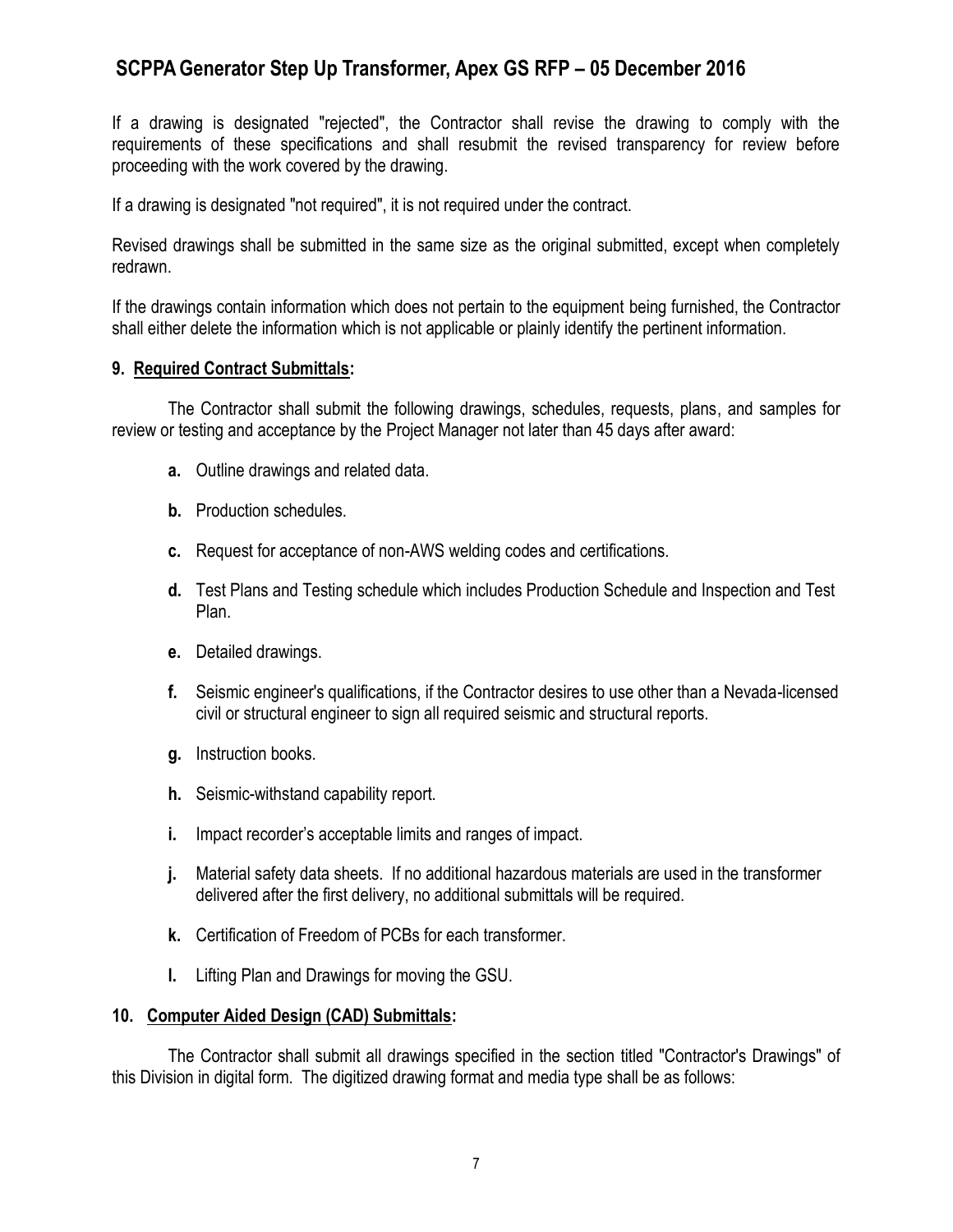- **a.** Drawing Format: Preliminary drawings, or drawings used for review may be submitted in PDF format only. Final drawings shall be also include Microstation Version 8.5 or higher and PDF. Microstation drawings must not be locked, must include all reference files, and not have any restrictions against modification.
- **b.** Media Type: Media type shall be DVD and USB.The Contractor shall furnish the associated Microstation-compatible font library.

### **11. National Standards:**

The equipment furnished under these specifications shall be designed, constructed, and tested to meet all of the applicable requirements of the IEEE, ANSI, NEMA, and ASME Standards.

### **12. Earthquake Design:**

- **a.** General: The transformer shall be qualified according to the requirements of IEEE 693-2005, except as modified herein.
- **b.** The transformer shall meet the requirements of the high seismic qualification level. Bushings 161 kV and higher shall be time history tested to the performance level in accordance with IEEE 693-2005. Surge arresters 161-kV and higher shall be sine beat tested in accordance with IEEE 693-2005 in addition to the required time history test. Frequency modifying devices will not be allowed. Composite polymer bushings and surge arresters shall successfully pass the shed seal test in accordance with Annex A.4.4 of IEEE 693-2005. The shed seal test in accordance with IEEE 693-1997 is no longer acceptable.
- **c.** Qualified Seismic Specialist: The seismic report shall be signed by a Nevada-licensed civil or structural engineer who meets the requirements for the specialist defined in IEEE 693-2005.
- **d.** Test Plan: If equipment has not been previously tested according to IEEE 693-2005, the test plan shall be submitted to the Project Manager for review and approval not less than 45 calendar days prior to the test and within 35 calendar days after the date of award of contract. The Project Manager will return a disposition within 14 calendar days after date of receipt of the test plan. The Project Manager shall be allowed to witness all testing and shall be notified of any changes in the testing date not less than 18 calendar days before the testing is to begin.
- **e.** Seismic Qualification Methods: Seismic withstand capability shall be demonstrated as follows for the transformer:
	- **(1)** Bushings 161 kV and higher shall be qualified by time history testing on a rigid stand. The tests shall be conducted in stages as follows:
		- **(a) Stage 1 - Resonant Frequency Search:** A resonant frequency search shall be conducted to determine resonant frequencies in accordance with the requirements of Annex A.1.2.1 of IEEE 693-2005.
		- **(b) Stage 2 - Time History Test:** Bushings shall be tested in accordance with the requirements of Annex A.1.2.2 and D.4.4 of IEEE 693-2005. Bushings shall be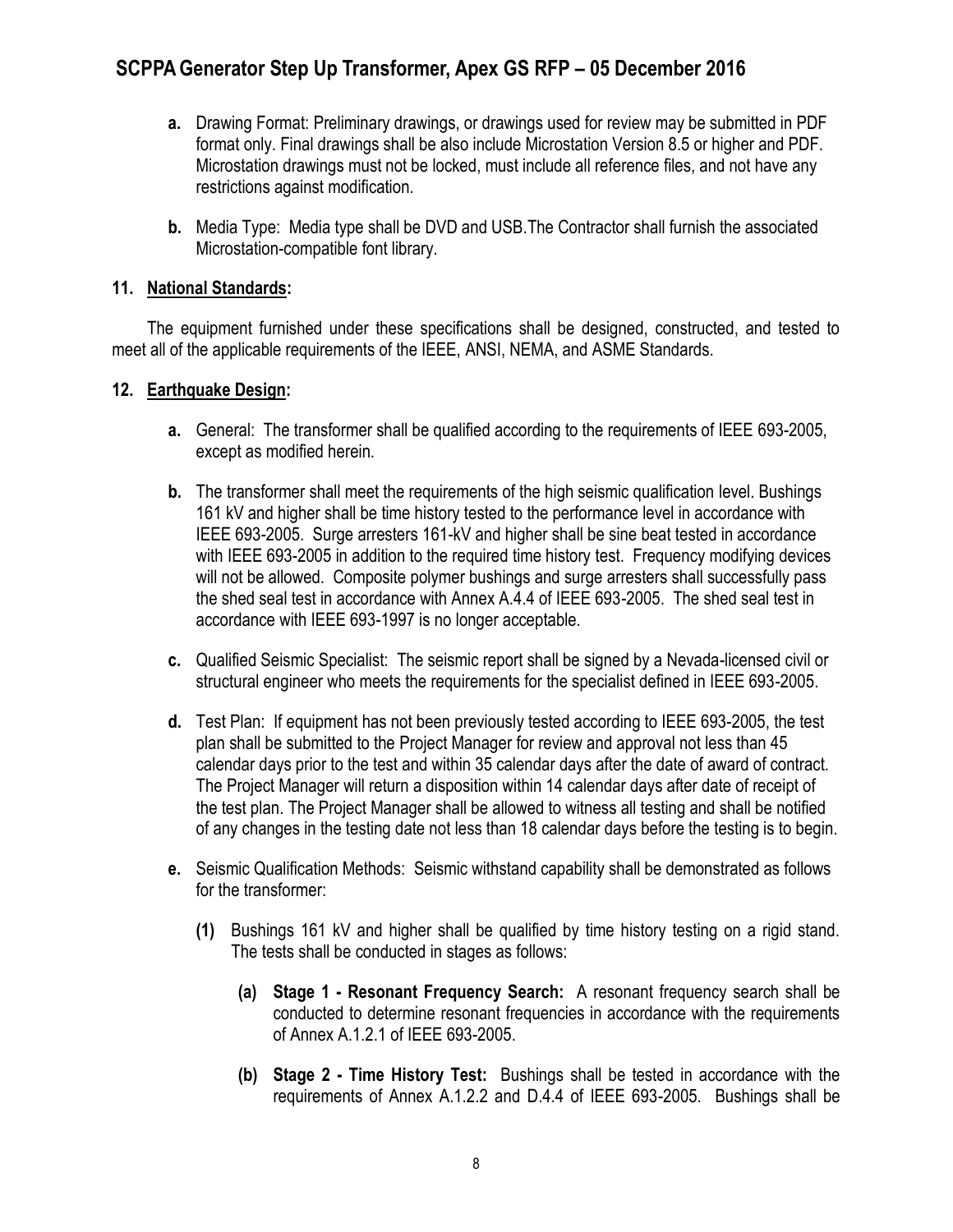tested at an input motion of 4 times the response spectra shown in Figure A.1 of IEEE 693-2005.

**(2)** Surge arresters 161 kV and higher shall be qualified by time history testing and sine beat shake-table testing mounted directly to the table or on a rigid stand. The tests shall be conducted in stages as follows:

- **(a) Stage 1 - Resonant Frequency Search:** A resonant frequency search shall be conducted to determine resonant frequencies in accordance with the requirements of Annex A.1.2.1 of IEEE 693-2005.
- **(b) Stage 2 - Time History Test:** Surge arresters shall be tested in accordance with the requirements of Annex A.1.2.2 and D.4.6 of IEEE 693-2005. Surge arresters shall be tested at an input motion of 2 times the response spectra shown in Figure A.1 of IEEE 693-2005.
- **(c) Stage 3 - Sine Beat Test:** Surge arresters shall be tested in accordance with the requirements of Annex A.1.2.3 of IEEE 693-2005. The amplitude of the input acceleration for surge arresters shall be 1.0g. In lieu of the sine beat test, a performance level time history test is acceptable. The input motion shall be 4 times the response spectra shown in Figure A.1 of IEEE 693-2005.
- **(3)** Transformer tank, tank components, and appendages shall be qualified by static analysis in accordance with the requirements of Annex A1.3.1 and D.4.1 of IEEE 693-2005.
- **f.** Test Report and Analysis Report: The test report and analysis report shall be prepared in accordance with Annex (S) and (T) of IEEE 693-2005.

The report shall be submitted to the Project Manager for review and approval in accordance with any of the following circumstances:

- **(1)** Within 60 calendar days after completion of testing.
- **(2)** Within 180 calendar days after date of award of contract if report is by analysis.
- **(3)** Within 21 calendar days after date of award of contract, if testing or analysis will be completed prior to the bid opening date.

The Project Manager will return a disposition of the report within 21 calendar days after date of receipt.

- **g.** Deflections: Maximum allowable deflection of bushings or surge arresters shall be as follows:
	- **(1)** For less than 138 kV 3.5 inches.
	- **(2)** For 138 kV to 230 kV 6.5 inches.
	- **(3)** For greater than 230 kV 8.0 inches.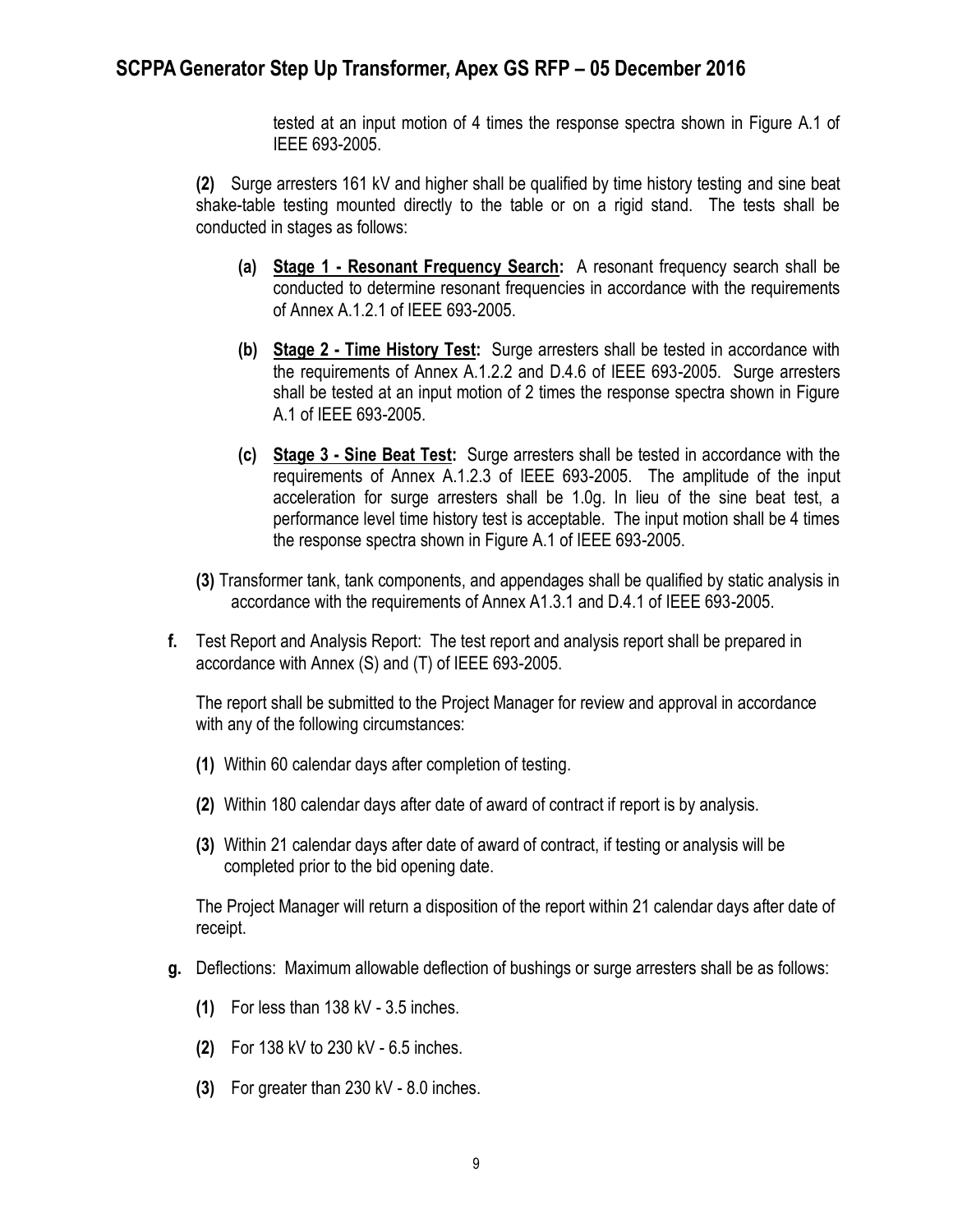Deflection shall be as measured at the top of the bushing or surge arresters from the base of the bushing or arrester, neglecting deflection and rotation of the base support structure, if any.

**h.** Anchorage: The transformer base will be welded to steel embeds in the foundation by the Contractor. The manufacturer shall design the anchorage welds in accordance with Annex A.4.2 of IEEE 693-2005. The manufacturer shall ensure that the transformer base can accommodate the required anchor welds. Anchor bolts shall not be allowed.

#### **13. Threaded Fasteners:**

Nuts, bolts, studs, and screws shall conform to the ANSI or Metric Standards of pitch, thread shapes, dimensions, and tolerances; however, the equipment may have a mixture of threaded fasteners complying with one or the other of such standards.

#### **14. Locking Devices for Threaded Fasteners:**

The Contractor shall furnish locking devices for threaded fasteners which will lock them in such a manner as to prevent them from coming loose in transit and in service. No locking device shall be furnished within the tank that will cause electrical hazard due to breakage or formation of loose metallic particles or that will loosen in event the work shrinks. No sealant shall be used as a locking means on metallic threaded fasteners, and no split lock washers or wire shall be used within the tank as a locking device for any threaded fastener.

#### **15. Production Schedule:**

Within 30 calendar days after receiving a contract award notification from SCPPA, the Contractor shall furnish SCPPA and Project Manager a production schedule. The schedule shall include starting dates and the time allotted for engineering, manufacturing, testing, and shipment.

### **16. Preparation for Shipment:**

Transformers shipped without oil shall be prepared for shipment by filling the dried transformer with either dry air or dry nitrogen gas under sufficient pressure to ensure, upon arrival at destination, a positive pressure above atmospheric based upon a 30˚F minimum ambient temperature. **Dry air is preferred**. The Contractor shall attach a tag of suitable material to each transformer, showing the name of manufacturer, the serial number, the date of filling, whether air or nitrogen was used, and the pressure and temperature of the air or nitrogen at the time of shipment. If the transformer arrives with insulation surface-moisture content higher than 0.4 percent as determined by using Figure 4 of IEEE 514, as last revised, the windings shall be dried out at no additional cost to SCPPA.

### **17. Shipment:**

All shipments shall be properly boxed, crated, packed, or otherwise protected to prevent damage in transit and in storage. All parts shall be prepared for shipment so that slings for handling can be readily attached while the parts are on the car or truck. Where it is unsafe to attach slings to the box, boxed parts shall be packaged with slings attached to the parts so that attachments can readily be made. Before shipment, all finished iron and steel external parts shall be covered with a readily removable rust-preventing compound, and all finished bright work shall be suitably wrapped or otherwise protected from damage. All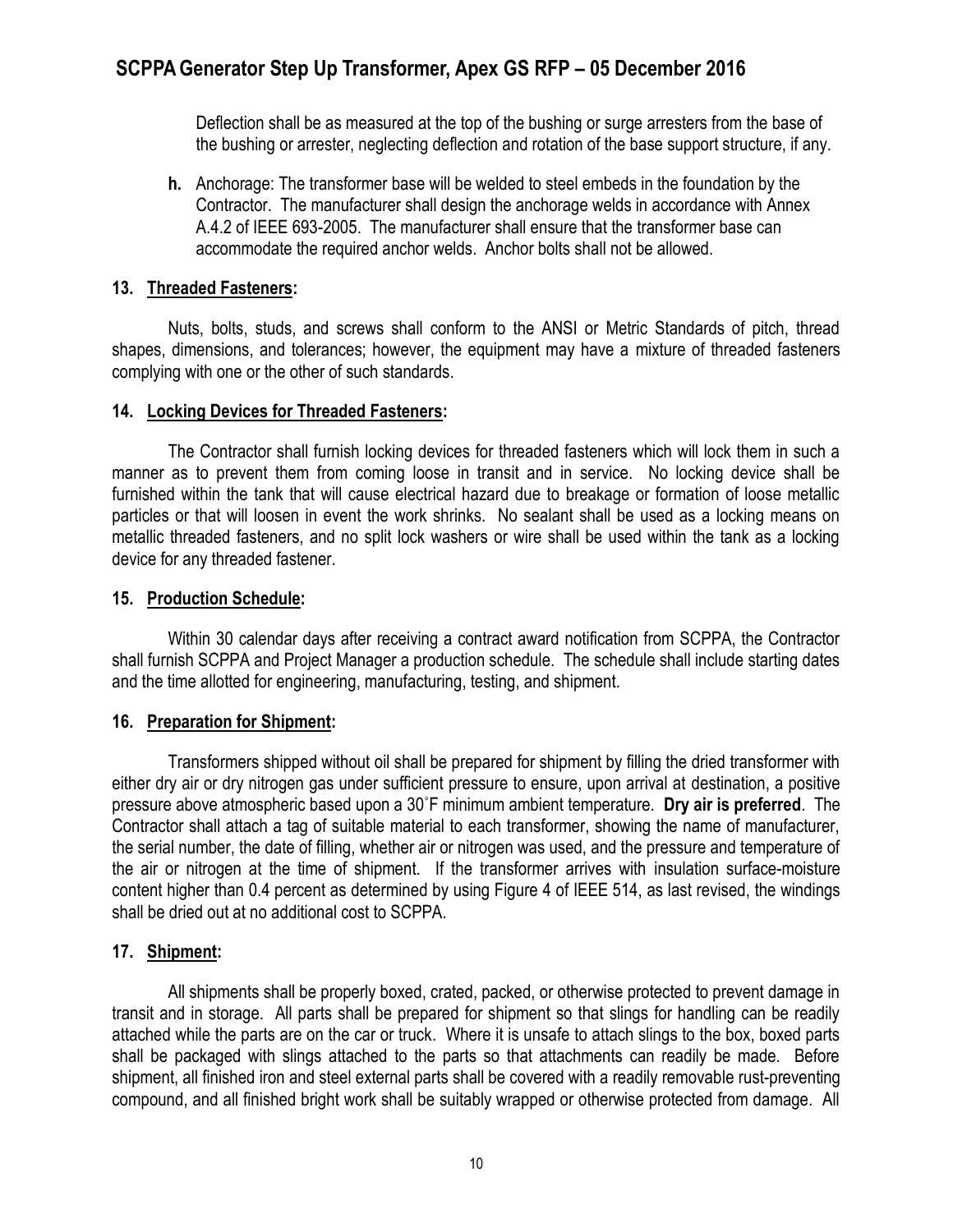pipe flanges shall be protected by flange protectors bolted on, metal plugs shall be screwed into all tapped holes, and all other openings shall be adequately protected to prevent entrance of dirt and moisture during shipment.

Shipments involving sea transportation shall be crated with dry materials, shall be packed with a desiccant, shall be sprayed or treated with a fungicide or given equivalent treatment, and shall be otherwise protected to insure delivery with no fungus growth, rust, or other damage due to such transportation.

Each package shall be plainly marked with the following:

- **a.** An identifying number, which also shall appear on the bill of lading and other documents relating to shipment.
- **b.** Name and address of consignor and Contractor.
- **c.** SCPPA contract number, sub-purchase order number (if applicable), and Item number.
- **d.** Sufficient information to identify the contents, and when possible, the name of the machine or the equipment of which the contents form a part.
- **e.** Consignee's name and address as shown in the Proposal Schedule.
- **f.** Shipping weight.

Each package shall contain a detailed packing list, containing package and contract numbers, and a description of the contents, including quantities, part or unit identifications, and part numbers, if applicable.

Spare parts shall not be packaged with other material.

All equipment delivered by truck shall be capable of being unloaded from 3 sides of the truck bed with a forklift loader or from above with an overhead crane. All equipment delivered by rail shall be on flat cars.

The Contractor shall be fully acquainted with weight limitations, clearance limitations, permit requirements, and all other pertinent information to transport the transformer to the various locations identified on the purchase orders.

The Contractor shall furnish and install a minimum of two 3-way, battery-operated impact recorders before shipment of the Transformer. The impact recorders shall not be subject to de-energization due to battery failure or other foreseeable causes during the maximum expected shipping time from the factory to Transformer pad. The impact recorder(s) shall be opened in the presence of the Project Manager upon arrival and two copies of the recorded data shall be provided to the Project Manager.

The Contractor shall furnish to the Project Manager, prior to shipment, the limits of acceleration and the appropriate steps required should those limits be exceeded during transportation. This information shall also be included in the instruction books as detailed in Section 20 of this Division. If approved instruction books have not been received by the Project Manager prior to shipment, this information shall be furnished to the Project Manager in accordance with Section 9 of this Division. The Contractor shall furnish all additional transportation information requested by the Project Manager prior to shipment of the transformer.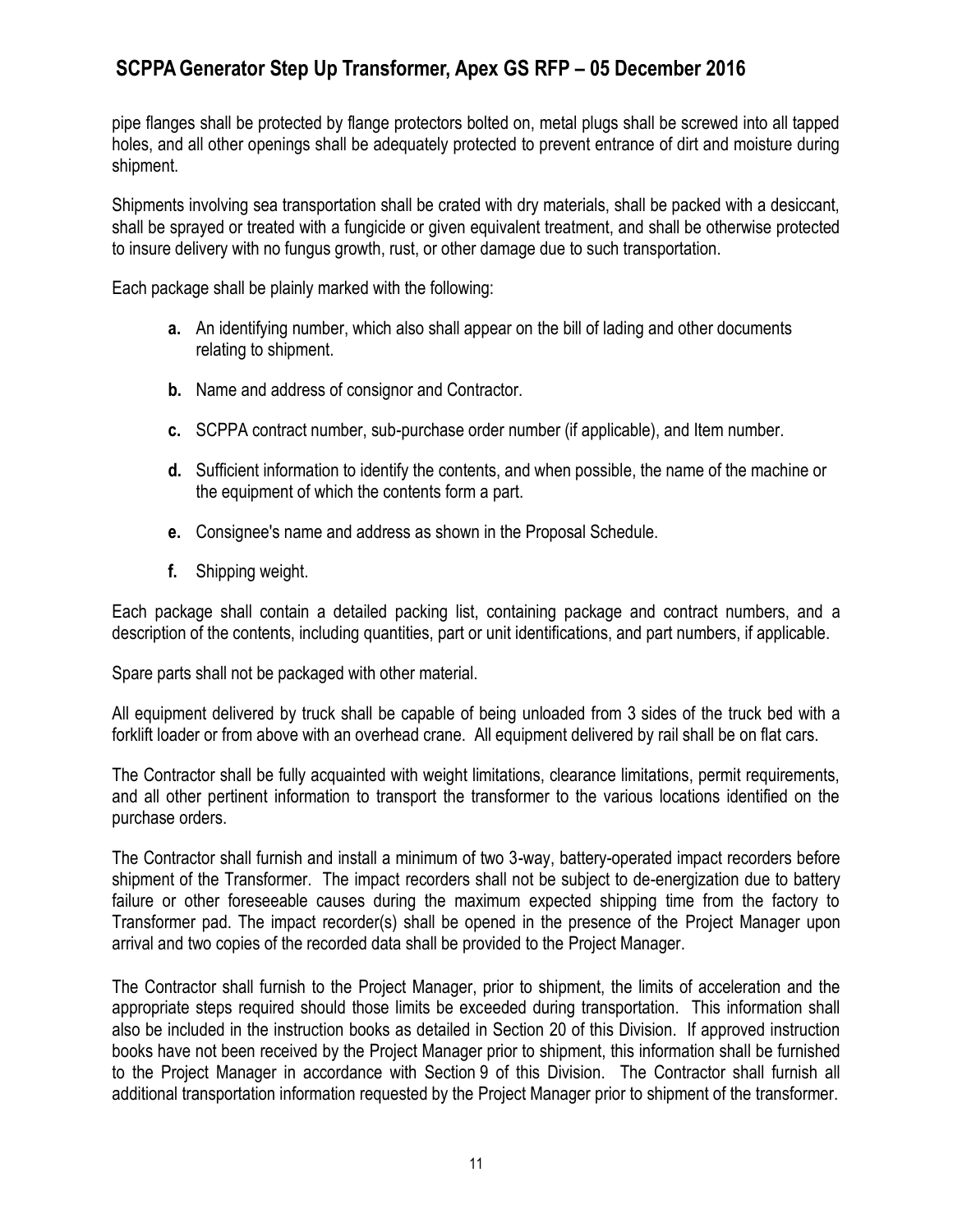#### **18. Technical Services Furnished by Contractor:**

SCPPA shall have the right and option at any time, up to the final completion and acceptance of the entire contract work, to require the Contractor to furnish at the price(s) quoted in the Proposal Schedule a competent service Project Manager to direct the disassembly, assembly, installation, checking, and testing of the equipment covered by these specifications. The service engineer shall not assume executive charge of such work but shall provide technical direction so that SCPPA, to the extent that it follows the recommendations of the Contractor, shall be relieved of claims by the Contractor that failure is due to improper work of installation during the employment of the Contractor's engineer.

The service engineer shall be able to speak, write, and understand the English language.

The commissioning engineer shall sign a release, certifying that the transformer has been fully tested and is ready to energize.

#### **19. Right to Operate Unsatisfactory Equipment:**

If the operation of the equipment after installation proves to be unsatisfactory to the Project Manager, SCPPA shall have the right to operate such equipment until it can be taken out of service without injury to SCPPA for the correction of defects, errors, or omissions, provided the period of such operation pending the correction of defects, errors, or omissions shall not exceed one year without written consent of SCPPA and the Contractor.

#### **20. Instruction Books:**

Within 150 calendar days after date of award of contract, the Contractor shall furnish 2 complete identical sets of detailed instruction books for all equipment furnished under these specifications for acceptance. These books shall be accompanied by a letter of transmittal and shall contain all illustrations, detailed drawings, wiring diagrams, torque table for every bolt used in manufacturing the equipment, and instructions necessary for installing, operating, and maintaining the equipment. The illustrated parts shall be numbered for identification. All information contained therein shall apply specifically to the equipment furnished and shall not include instructions not applicable. Instruction books shall contain limits of acceleration, which should not be exceeded during shipping and appropriate steps to be taken, should those limits be exceeded. Instruction books shall contain standard Safety Data Sheets for all materials used in the transformer that are considered hazardous materials by Nevada, and/or United States environmental regulations. Photographs, ozalids, Xerox, and similar types of reproductions shall not be attached to pages. All such illustrations shall be incorporated within the printing of the page to form a durable and permanent reference book.

The instruction books shall also include a section describing the complete evacuation and oil filling instructions. These instructions shall pertain to any and all applicable compartments within the transformer furnished and where applicable shall include, but not be limited to, the following:

- **a.** A list of all items that will not withstand full vacuum.
- **b.** Transformer oil filling location.
- **c.** Recommended oil temperature for filling and rate of fill.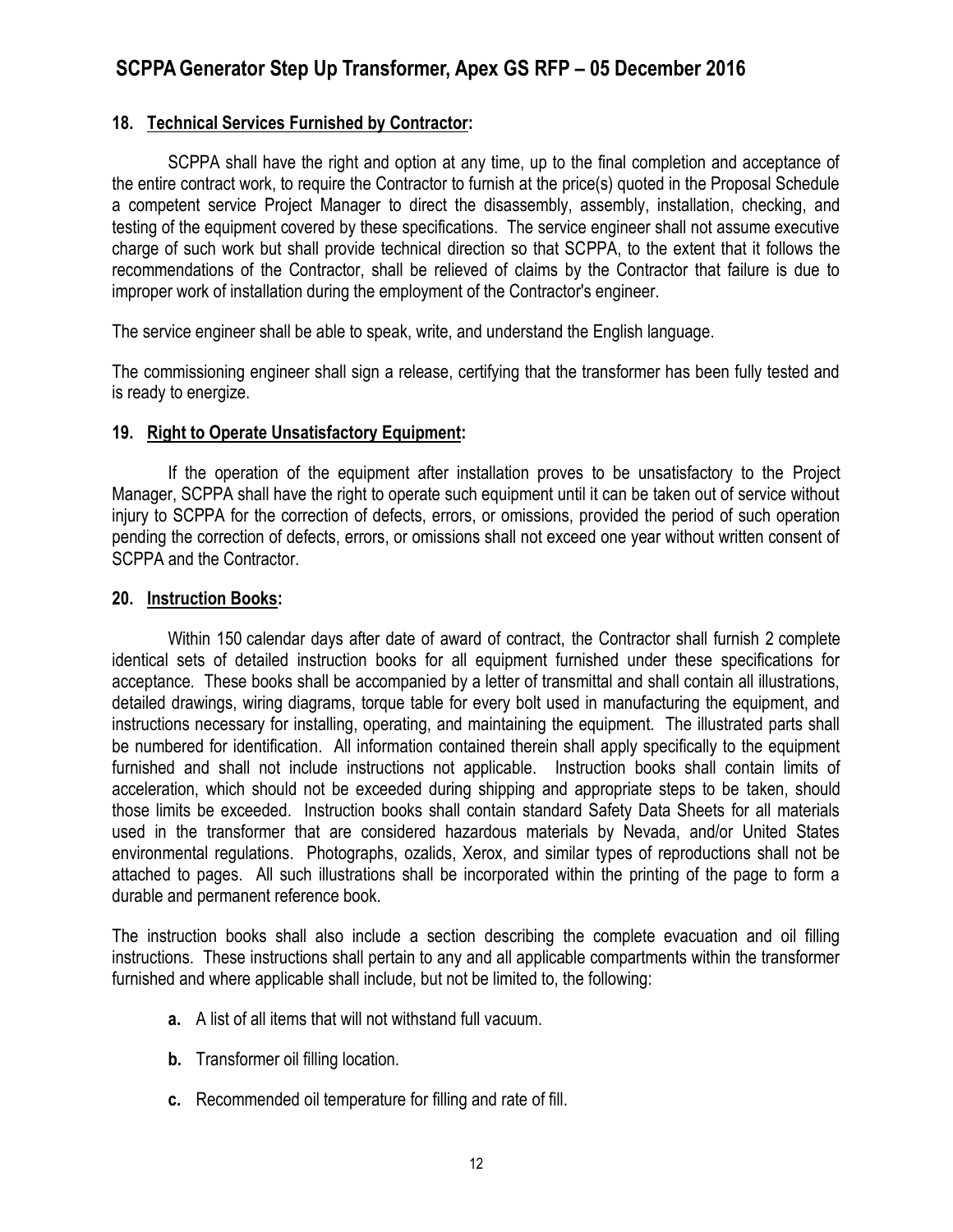- **d.** Information on whether or not the tap-changer compartment should be filled concurrently with the main tank.
- **e.** A statement whether or not the cold trap used in the vacuum evacuation process can be placed on the transformer.
- **f.** Method of breaking vacuum in the diverter switch and information on whether or not the diverter switch requires a nitrogen blanket.
- **g.** Method of venting the bushing pockets, oil pumps, conservator, and diverter switch.
- **h.** A statement whether or not the tap-changer compartment is vacuum proof when the main tank is at atmospheric pressure and filled with oil and other limitations imposed during normal or emergency transformer maintenance and inspection.

SCPPA will inform the Contractor by letter within 21 calendar days after receipt of the instruction books, either that there are no exceptions noted or that there are corrections needed. If corrections are requested, the Contractor shall promptly update the instruction books to incorporate the corrections at no additional cost to SCPPA.

Upon final approval by SCPPA, in writing, the Contractor shall promptly furnish 10 additional sets identical to the submitted hard copy, 10 USB sticks containing soft copies in PDF format. These sets will be considered the "final and approved" Instruction Books.

In addition, one approved instruction book, inside a weatherproof pocket inside the control cabinet, shall be included with each transformer shipped.

### **21. Inspection and Test Plan (ITP):**

- **a.** The Contractor shall furnish a detailed ITP, covering all the design tests, routine tests, factory tests, and the seismic-withstand tests required by the specifications for review as to compliance with these specifications. The testing plan shall include the testing facility in which each test shall be performed, the order in which the tests will be conducted and the test method being used. The testing shall be performed in accordance with such ITP. The testing plan shall not be changed without review by the Project Manager as to compliance with these specifications.
- **b.** Project Manager may inspect and reject materials, services, equipment, or other Work tendered or purchased under the Contract at any reasonable location. Project Manager may choose any location to conduct equipment inspection.
- **c.** Inspection may include, but shall not be limited to, any testing that Project Manager deems necessary or convenient to determine compliance with these specifications.
- **d.** The expense of testing is included in the Contract price. All expenses of subsequent or additional tests will be charged against Contractor when due to failure of first-offered materials, services, equipment, or other Work to comply with these specifications.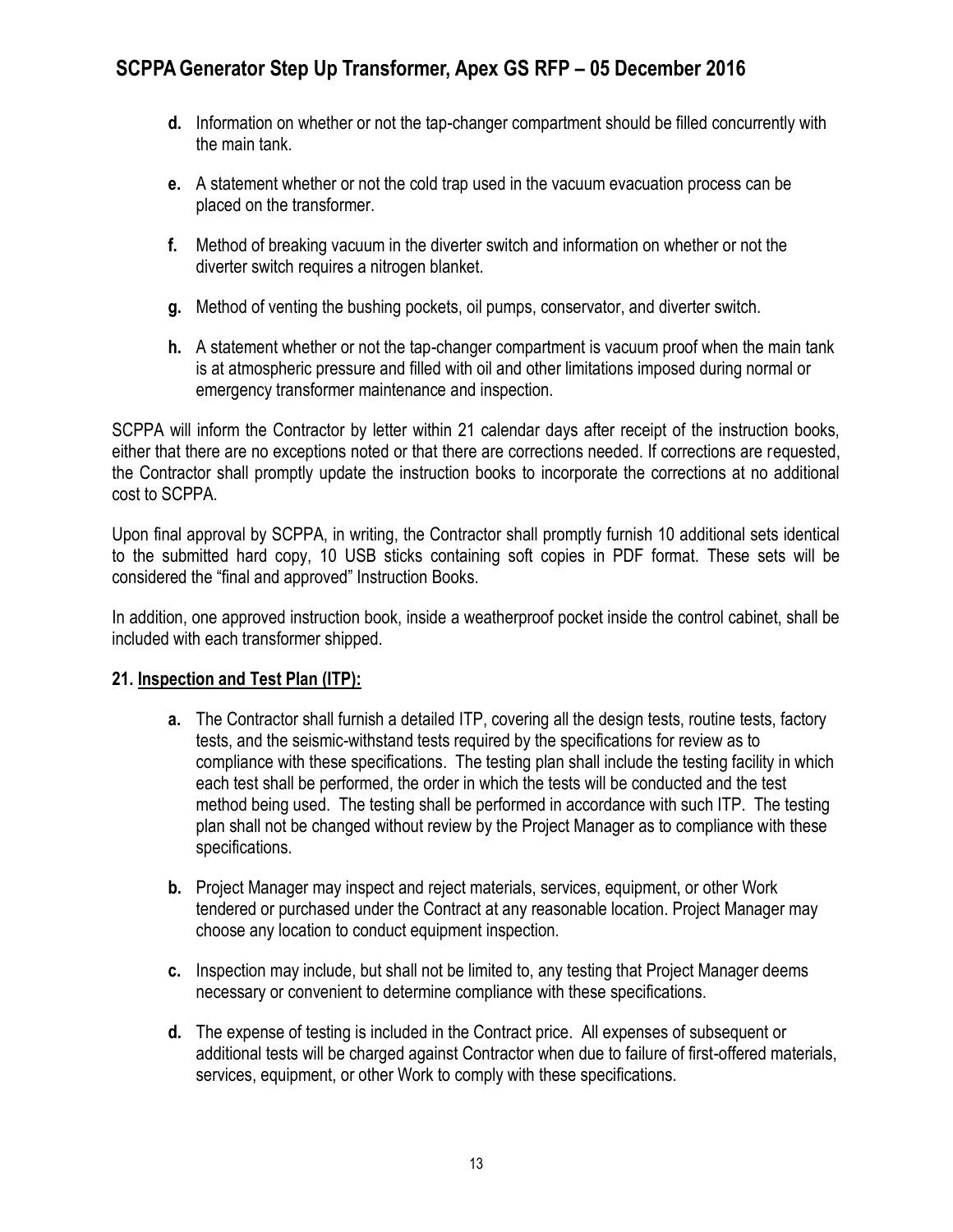**e.** Project Manager and/or representative by Project Manager will witness factory tests and any/all associated tests per ITP.

### **22. Testing Schedule:**

Within 60 calendar days after date of award of contract the Contractor shall furnish a testing schedule covering all the design tests, routine tests, and seismic-withstand tests required by the specifications for review as to compliance with these specifications. The testing schedule shall include the order in which the tests will be conducted and the test method being used. The testing shall be performed in accordance with such testing schedule. The testing schedule shall not be changed without review by the Project Manager as to compliance with these specifications.

In lieu of performing the seismic-withstand tests, the Contractor may furnish for review as to compliance with these specifications the method, input data, and results of the seismic analysis used.

### **23. Safety Data Sheets:**

- **a.** The Contractor shall evaluate all substances, used in the materials or the equipment furnished, in accordance with the requirements of General Industry Safety Order and Nevada Code of Regulations, and Nevada Labor Code, as applicable.
- **b.** The Contractor shall furnish a Safety Data Sheet (SDS) for each hazardous substance and for each hazardous mixture of substances used. The SDSs shall be furnished to SCPPA on or prior to the date of the first delivery of the materials or the equipment.
- **c.** The SDSs shall also be included in the instruction books.

### **24. Certification of Freedom of PCBs for Transformer:**

 Not less than 7 calendar days prior to each delivery, the Contractor shall furnish a certificate to SCPPA, showing that the oil and other materials used in the manufacturing or the testing of the transformer are free of PCBs alone or in combinations with other materials present at any temperature, including combustion. The certificate shall be accompanied by a letter of transmittal.

### **25. Correspondence:**

All correspondence must be sent according to the following matrix: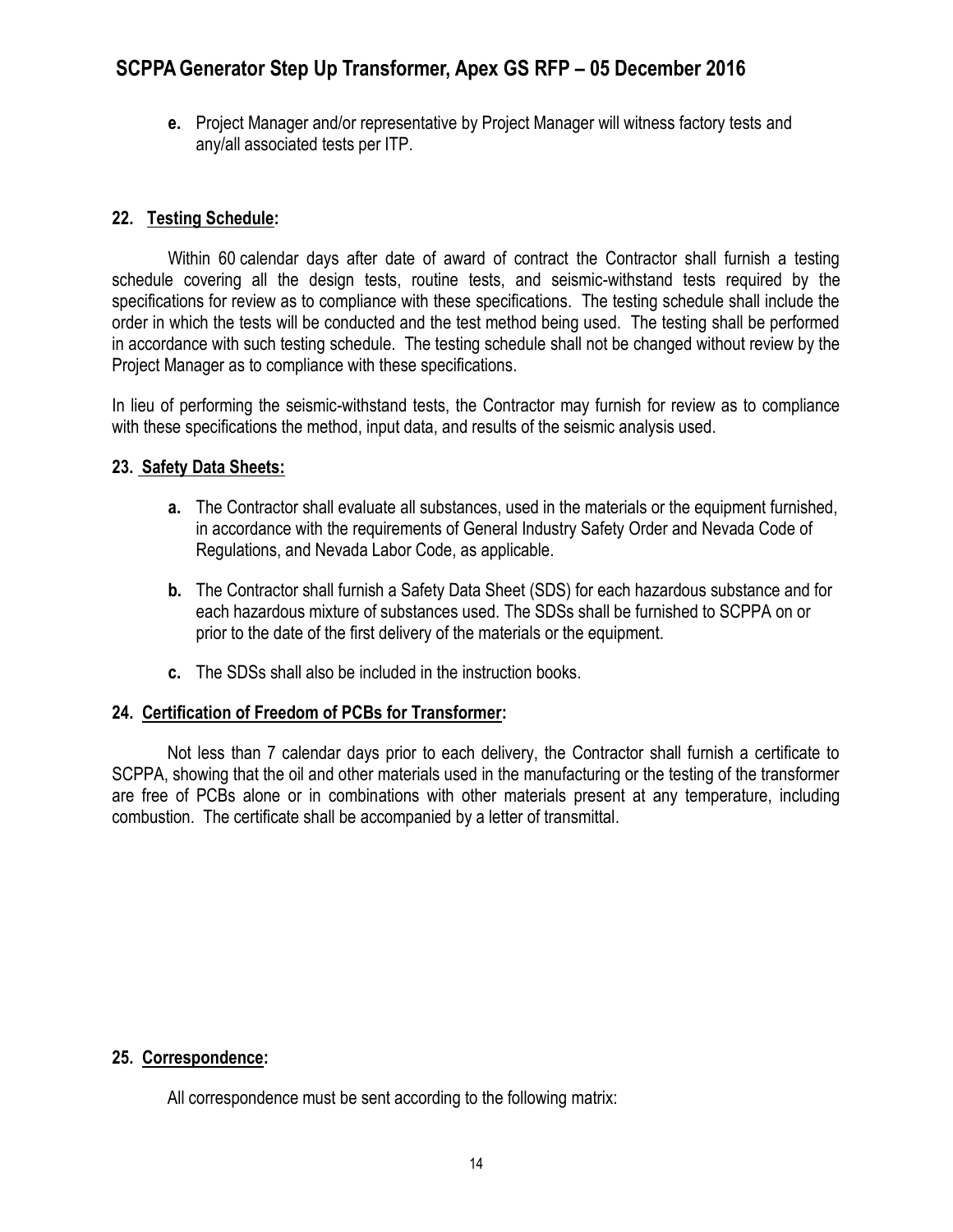| <b>Name and Address</b>   | <b>Invoices</b> | <b>RFI, Drawings</b><br>& Submittals | Project &<br><b>Construction</b><br><b>Management</b> | <b>Deliveries</b> | <b>Schedules</b><br>& Testing |
|---------------------------|-----------------|--------------------------------------|-------------------------------------------------------|-------------------|-------------------------------|
| LADWP C/O David Alba      | Email           | Mail &                               | Email                                                 | Email             | Email                         |
| 111 N. Hope St. Room 1263 |                 | Email                                |                                                       |                   |                               |
| Los Angeles, CA 90012     |                 |                                      |                                                       |                   |                               |
| david.alba@ladwp.com      |                 |                                      |                                                       |                   |                               |
| AGS C/O Edin Mandzukic    | Email           | Mail &                               | Email                                                 | Email             | Email                         |
| 15555 Apex Power Parkway  |                 | Email                                |                                                       |                   |                               |
| Las Vegas NV, 89165       |                 |                                      |                                                       |                   |                               |
| edin.mandzukic@           |                 |                                      |                                                       |                   |                               |
| ethosenergygroup.com      |                 |                                      |                                                       |                   |                               |

### **26. Quality Assurance and Method and Timing of Acceptances:**

- **a.** Project Manager has the right to subject any or all materials, services, equipment, or other work furnished and delivered under the Contract to rigorous inspection and testing. (Unless otherwise specifically provided in the Contract with respect to specific materials, services, equipment, or other work. SCPPA has no duty to inspect, test or specifically accept.)
- **b.** Before offering any material, services, equipment, or other work for inspection, testing, delivery, or acceptance, the Contractor shall eliminate all items or portions where are defective or do not meet the requirements of these specifications. If any items or portions are found not to meet the requirements of these specifications, the lot, or any faulty portion thereof, may be rejected.
- **c.** The fact that the materials, services, equipment, or other work have or have not been inspected, tested accepted, or paid for by SCPPA, whether voluntarily or as required by any specific provision in the Contract, shall not relieve Contractor of responsibility in case of later discovery of nonconformity, flaws or defects, whether patent or latent.
- **d.** SCPPA shall, upon delivery of the transformer to the Delivery Point, examine the Impact Recorders (minimum two) and conduct a Core Ground Test.
- **e.** If the Impact Recorders show that the transformer was subjected to unacceptable impacts during transit, or if the core ground test reveals unintended core grounding, SCPPA may reject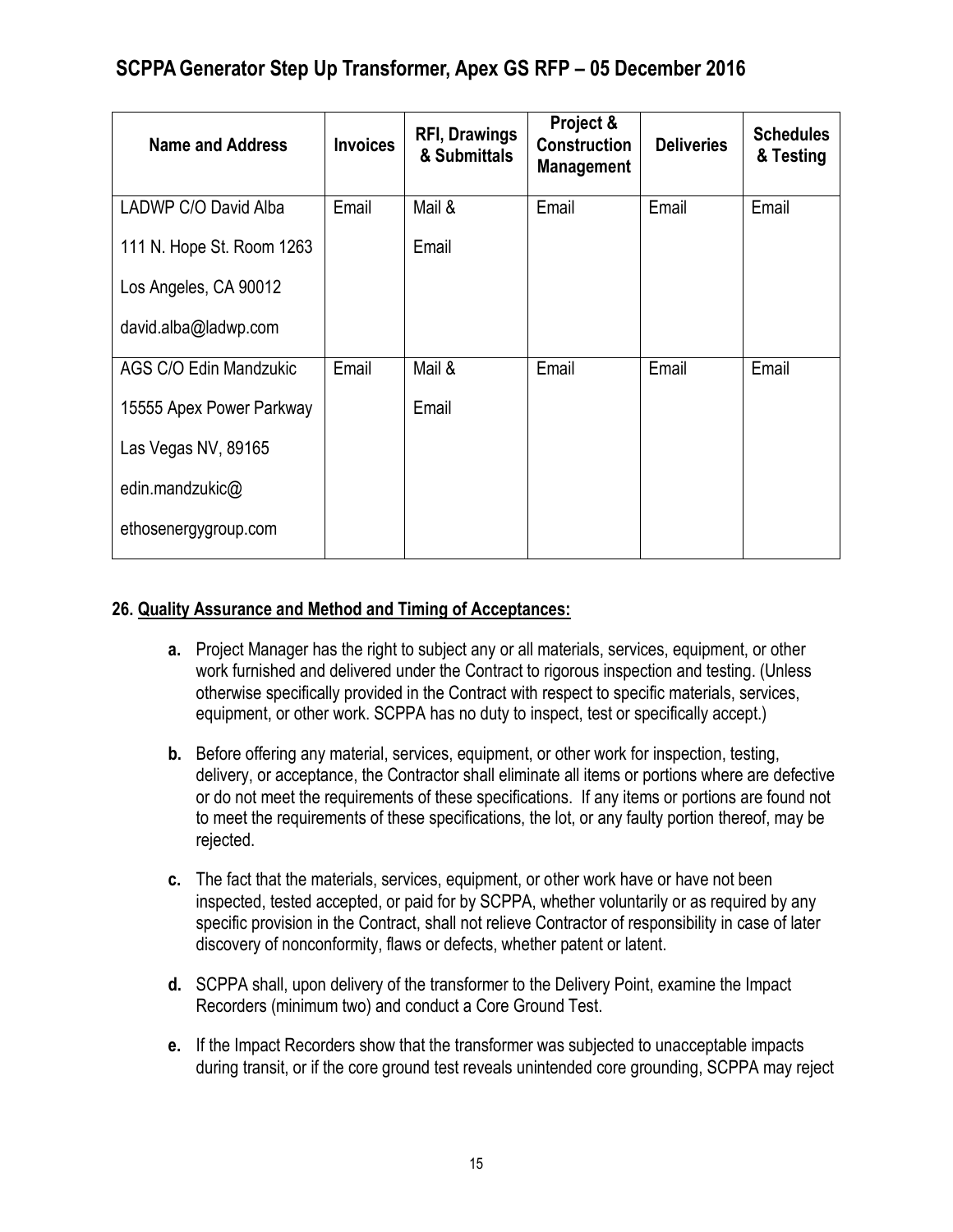delivery of the transformer. The Contractor shall then make such repairs to the transformer, as are necessary to repair any damage to the satisfaction of

**f.** Within 5 calendar days after completion of such repairs and acceptance tests, Project Manager will issue a notice of Conditional Acceptance.

### **27. Guarantees and Warranties:**

- **a.** Contractor guarantees and warrants that for a period of **five years** after the transformer is in Commercial Operation, but in no event longer than the five years and one month from delivery, all materials, services, equipment, workmanship, and other work furnished under the Contract are and will be free from defects and otherwise conform to the terms of the Contract.
- **b.** The Contractor shall repair or replace, at Contractor's option, all defective materials, services, equipment, or other work. Such repair or replacement shall be delivered delivery duty paid at the Delivery Point. SCPPA has the right to demand repair or replacement, in addition to any other remedies that may be available for breach of the foregoing guarantee and warranty.
- **c.** THE GUARANTEES AND WARRANTIES SET FORTH ABOVE ARE EXCLUSIVE AND IN LIEU OF ALL OTHER WARRANTIES AND GUARANTEES, EXPRESS OR IMPLIED, INCLUDING ANY WARRANTIES OF MERCHANTABILITY OR FITNESS FOR A PARTICULAR PURPOSE.

### **28. Time is of the Essence:**

The LADWP/ SCPPA and Contractor shall recognize that "Time is of the Essence" for performance of the work contemplated by this RFP and that LADWP/ SCPPA will suffer financial loss if the services, equipment, or Work are not delivered, installed, and completed at Plant on the dates agreed in the contract. It will be impracticable or extremely difficult to fix the actual damage that may result from any delay in completion of the work at the times agreed upon. It is, therefore, stipulated and agreed that:

- **a.** In the event Contractor is late in delivering the Work, and delivery to the Delivery Point is not complete by the Delivery Date, Contractor shall pay to SCPPA as liquidated damages and not as a penalty the sum of 1.0% of the price of the late Work per week. Contractor's maximum aggregate liability for these liquidated damages shall not exceed 10% of the price of the Work that is late.
- **b.** Assessment of liquidated damages shall constitute Contractor's sole liability and SCPPA's sole remedy for any late delivery, until such time as the 10% cap is reached, in which case subclause (c) shall apply.
- **c.** SCPPA may terminate the Contract if the 10% cap on liquidated damages set forth in Section 28.b. has been reached, whereupon the following will apply:
	- **(1)** If Contractor's failure to deliver is caused by reasons other than Force Majeure, Contractor shall be entitled to no further payments under the Contract.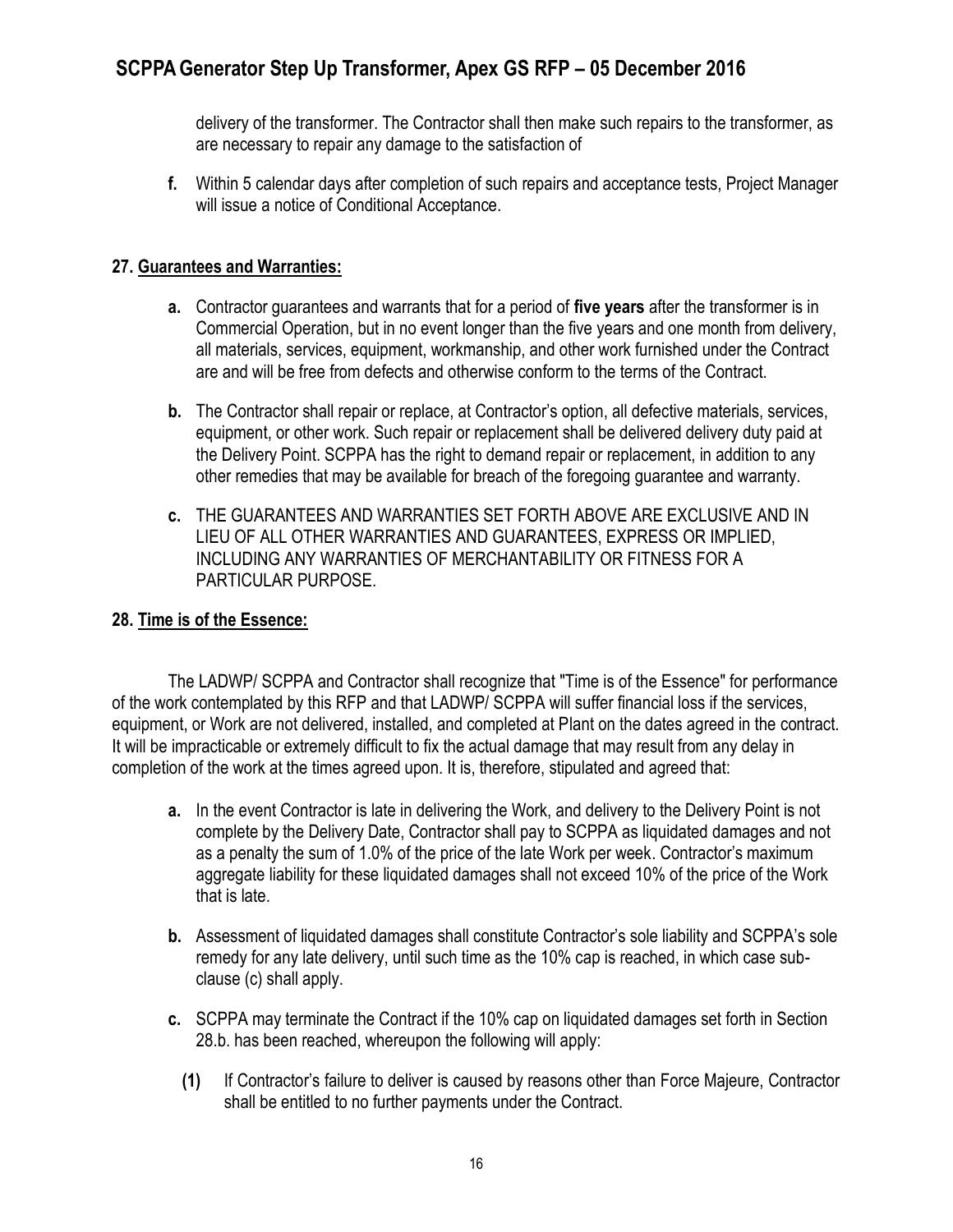- **(2)** If Contractor's failure to deliver is caused by Force Majeure, SCPPA shall pay Contractor those amounts owed to it under the Contract for Work performed prior to termination.
- **(3)** Regardless whether Section 28.c.(1) or 28.c.(2) applies, SCPPA shall be entitled to possession of all Work, either in-process or delivered, for which payment has been made.

### **29. Payment Terms:**

Payment for Transformer Manufacturing Portion of the Work:

- **a.** First Payment: Ten percent of the price will be paid within 30 calendar days after the latest of
	- **(1)** Signing the Proposal and
	- **(2)** Project Manager's approval of drawing submittals and
	- **(3)** Project Manager's approval of final production schedule and
	- **(4)** Receipt of invoice.
- **b.** Second Payment: Seventy Five percent of the price will be paid within 30 calendar days after:
	- **(1)** Delivery of the Transformer to Apex GS site and
	- **(2)** Installation of Transformer to Apex GS site and
	- **(3)** Energization of Transformer at Apex GS site and
	- **(4)** Storage of existing Transformer at Apex GS site and
	- **(5)** Project Manager's approval of Installation Commissioning Report and
	- **(6)** Project Manager's approval of final Operation and Maintenance Manuals and
	- **(7)** Receipt of invoice.
- **c.** Third Payment: Fifteen percent of the price will be paid within 30 calendar days after:
	- **(1)** Project Manager's approval of As Built Drawings and
	- **(2)** Receipt of invoice.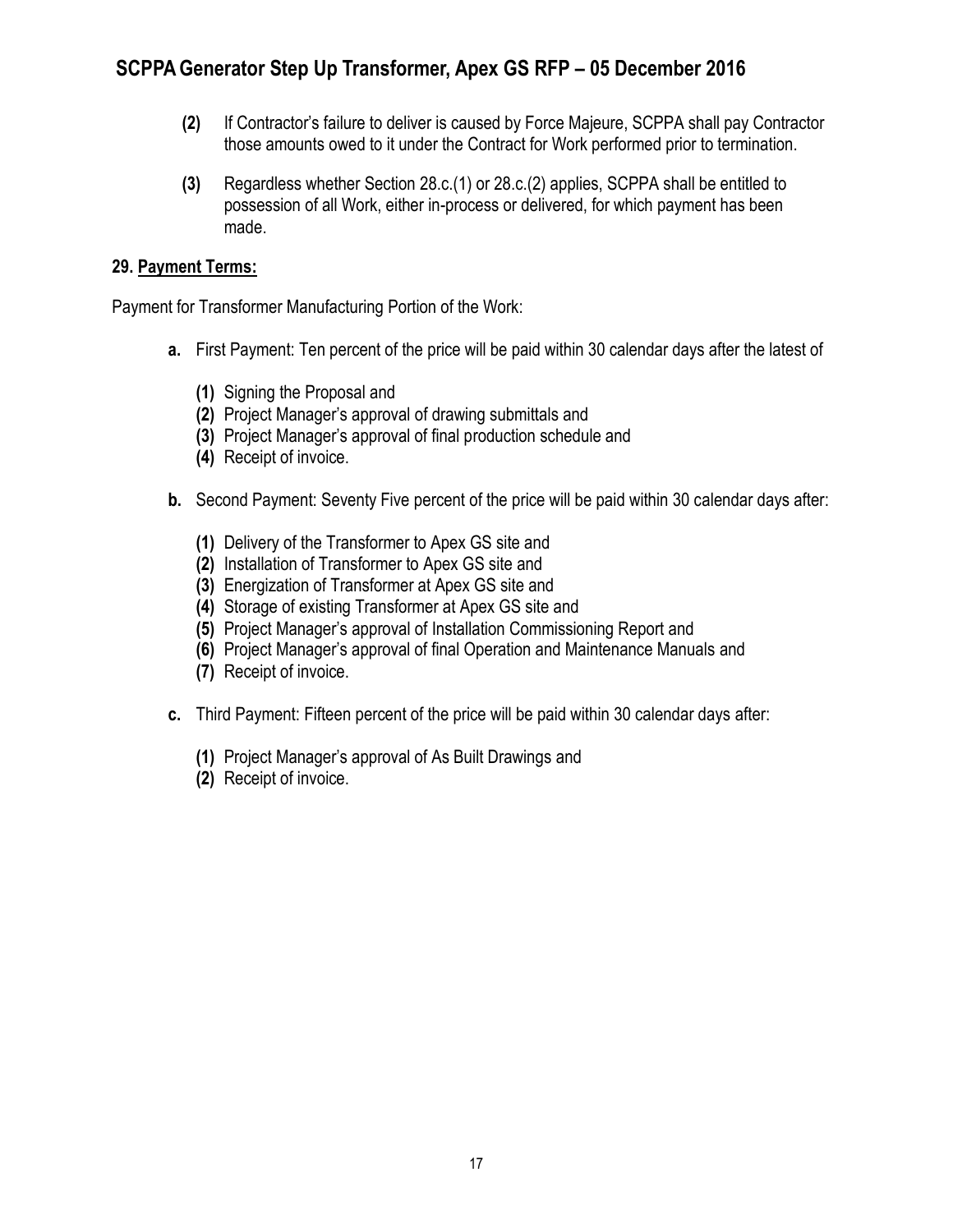## **IV. Detailed Specifications**

### **1. Equipment:**

### **a. Scope:**

The transformer furnished shall operate as a unit transformer, directly connected to a generator, rated up to 270-MVA at 18-kV and shall supply stepped-up voltage, through a circuit breaker, to a nominal 525-kV, 3-phase, effectively grounded transmission system.

The transformer shall be furnished with an off-load tap-changer on the high-voltage windings and shall be a 60-hertz, oil-immersed outdoor type.

The transformer shall be connected for delta operation on the low-voltage windings. The highvoltage windings shall be connected for grounded wye operation, with the neutral brought out and externally grounded.

The phase relation shall be as detailed on drawing E13-1, by Power Engineers Inc.

### **b. Performance Requirements:**

The power transformer furnished shall meet the following performance requirements:

### **(1) Power Ratings and Winding Temperature Rise:**

The transformer shall have power rating of not less than the following:

- **(a)** 162/215/270 MVA continuous at 55˚C temperature rise
- **(b)** 181/240/302 MVA continuous at 65˚C temperature rise

Each transformer shall have a continuous full load output rating of 270-MVA at 0.80 power factor, based on a maximum average copper temperature rise of 55˚C, a maximum hottestspot copper temperature rise of 65˚C above an average ambient temperature of 40˚C, and a maximum ambient temperature of 50˚C.

Each transformer shall deliver a continuous 3-phase output of not less than 302-MVA at 0.80 power factor, at 65˚C average winding temperature rise, and 80˚C hottest-spot winding temperature rise, with no loss of life.

### **(2) Voltage Ratings:**

The voltage ratings and connections of the power transformer shall be as follows:

| Secondary      | Primary      |
|----------------|--------------|
| Voltage (kV)   | Voltage (kV) |
| 525.0 grounded | 18.0 delta   |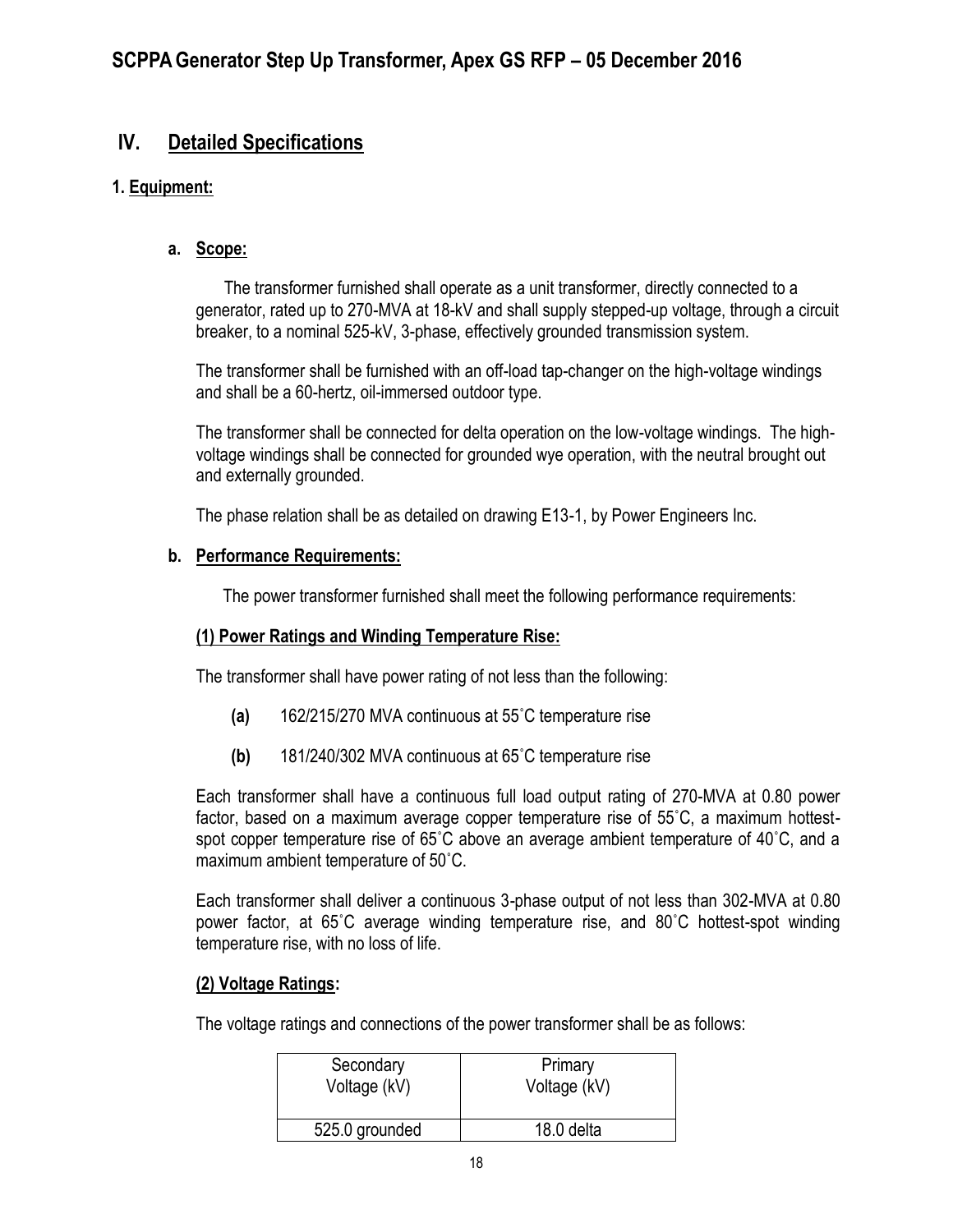Wye/303

One per-unit voltage shall be defined as 525-kV.

#### **(3) Voltage Taps:**

Each transformer shall be furnished with a Reinhausen de-energized tap changer on the high voltage windings to provide the following taps:

- **(a)** 538-kV grounded wye
- **(b)** 532-kV grounded wye
- **(c)** 525-kV grounded wye
- **(d)** 518-kV grounded wye
- **(e)** 512-kV grounded wye

The 525-kV is designated as the neutral tap position.

#### **(4) Cooling Class:**

The transformer cooling class shall be ONAN/ONAF1/ONAF2. However, the transformer shall meet the dimensional constraints of the Specifications, in drawings 961400C3501 & 961400C3503 , by VA Tech.

#### **(5) Voltage Class, Basic Impulse Level, and Switching Surge Level:**

The minimum voltage class, Basic Impulse Level (BIL), and Switching Surge Level (SSL) of the windings shall be as follows:

|                                | Voltage    |          |          |
|--------------------------------|------------|----------|----------|
| Winding                        | Class (kV) | BIL (kV) | SSL (kV) |
| High-Voltage                   | 525        | 1425     | 1180     |
| High-Voltage<br><b>Neutral</b> | 34.5       | 200      | N/A      |
| Low-Voltage                    | 25         | 150      | N/A      |

#### **(6) Impedance Voltage:**

The percent impedance voltage at 60-hertz, 525-kV, 162-MVA, with the tap changer in neutral position, shall be 9.05 percent.

#### **(7) Exciting Current:**

The exciting current at 110 percent rated voltage shall not exceed 5 percent of the rated current.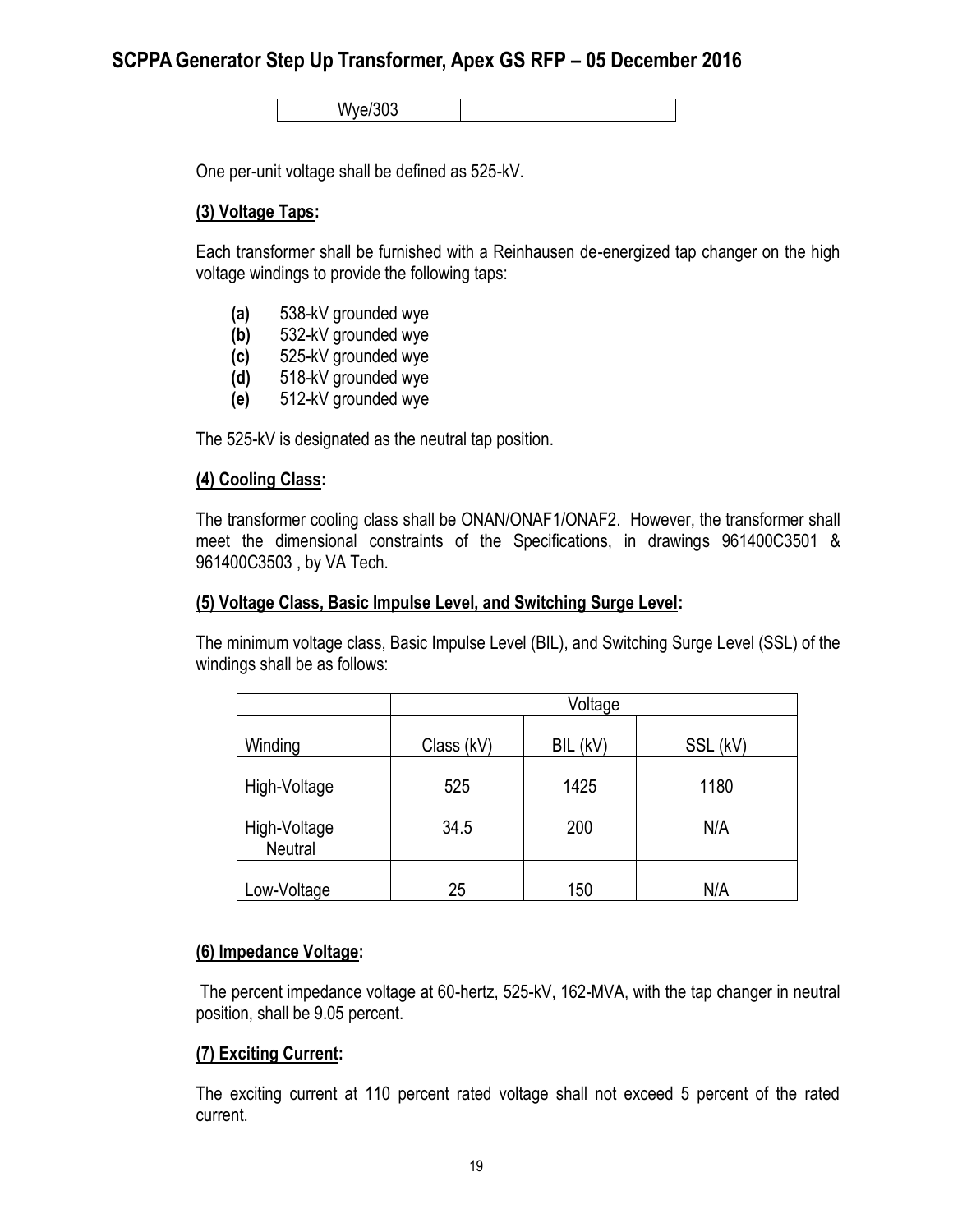#### **(8) Audible Noise Levels:**

The average audible noise level, when measured in accordance with IEEE C57.12.90, shall not exceed 85 decibels at 270-MVA.

Special coatings or the addition of sound-absorbing or sound-insulating materials shall not be used to reduce the audible noise level.

#### **c. Construction:**

The power transformer furnished shall be constructed as follows:

#### **(1) Windings:**

The 3-phase power transformer shall be connected delta primary/grounded wye secondary. The angular displacement between the high-voltage and low-voltage terminal voltages shall be 30 degrees with the low-voltage lagging the high-voltage.

Each winding shall be designed to have substantially uniform voltage distribution at 60-hertz.

The windings shall be copper. Core-form design transformer coils shall be circular. Shell-form design transformer coils shall be rectangular.

Joints made by the cold-pressure welding process shall not be used in the winding except for cable connections to windings.

All conductors used in the transformer shall be clean, shall be free from oxide or scale, and shall have all rough or high points smoothed down to remove burrs and slivers.

All coils shall be firmly wound, and tap leads and series connections shall be securely fastened or braced so adjacent turns or coils shall not be displaced or deformed during assembly by vibration incidental to handling and shipment, or by the mechanical stresses induced by rated short-circuit currents for transformer as specified in the IEEE Standards.

Transpositions in windings or coils wound with multi-conductors in parallel shall be arranged so they will not deform the shape of a coil, and also be so arranged that the voltage difference between adjacent conductors will be kept at a minimum value at the point of transposition.

All high-voltage windings shall be insulated with thermally upgraded paper, for use in 65˚C average winding temperature rise oil-filled transformer. Use of netting tape (CTCE) is acceptable on low-voltage windings. All insulating material shall maintain its stability in the transformer oil when the transformer is subjected to the maximum temperatures permitted by NEMA Standards for Transformer.

The crossover conductors between coil groups of the high-voltage winding shall have additional insulation installed between the crossover conductor and the adjacent windings and leads.

All leads or taps leaving the coils shall be furnished with thermally upgraded paper insulation. The insulation shall be done so as to prevent undue bending or breaking of the lead insulation.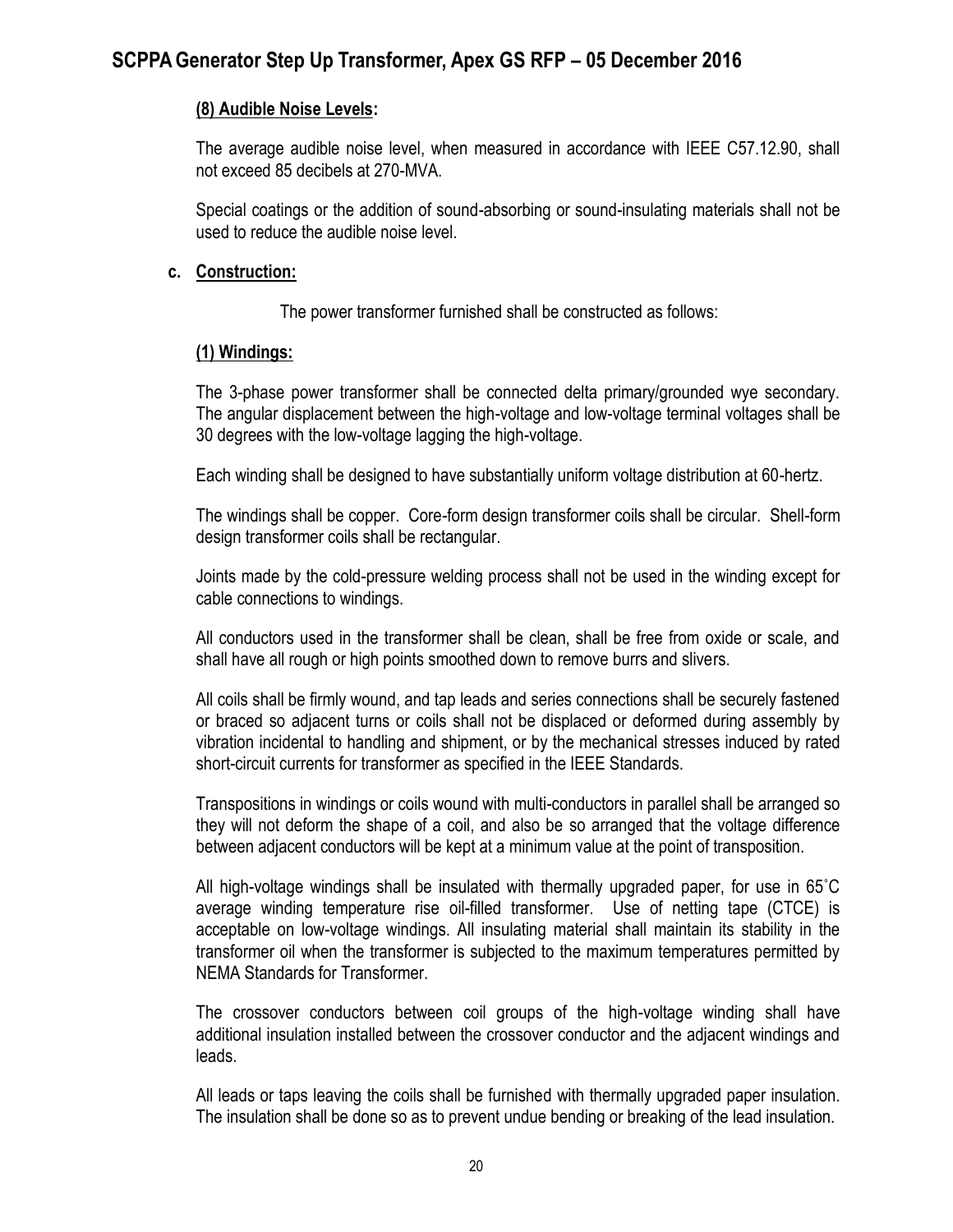All coils shall be supported at frequent intervals by insulating spacers arranged not to interfere with oil circulation. All spacers shall be aligned and parallel with the coil. All spacers shall be securely and rigidly locked or clamped in place, to prevent loosening in shipment or in operation.

All spacers for windings shall be of sufficient thickness to ensure separation of adjacent parts after compression.

Double nutting or other approved methods by the Engineer shall be used for the core and coil, and lead support clamping structures.

The clamping for all windings shall provide full-circumference clamping. The top coil support for each phase shall be a one-piece, high-strength, oil-impregnable insulating material which completely surrounds the core leg. The coil support shall be designed so that when pressure is applied the support from above, the pressure shall be transmitted uniformly around the top of the windings, including the portion under the top core yoke.

The clamping system shall result in sufficient pressure to restrict the movement of coils during shipment, installation, and short-circuits during the life of the transformer. The clamping shall be designed with enough mechanical strength to support the coils under the sudden shock of short-circuit forces.

#### **(2) De-energized Tap Changer:**

Each transformer shall be equipped with a Reinhausen de-energized tap changer to provide the no-load voltage ratios as specified in Sub article B(3). The operating handle shall be permanently mounted on one side of the tank, not higher than 5.5 feet above the base of the tank. The tap changer operating handle shall be bronze or aluminum. The tap changer shall be able to carry the full short-circuit current rating of the transformer as specified in the ANSI/IEEE Standards.

Provision shall be made for locking the tap changer handle in any tap position with a padlock having a 3/8-inch diameter shackle. The padlock is not required.

The tap position indicator shall be labeled 1-5, where 1 is the highest voltage tap setting, 3 is the neutral tap position, and 5 is the lowest voltage tap setting.

#### **(3) Core and Coil Clamping Structure:**

The core shall be constructed of laminations of the highest quality, highly grain-oriented, lowloss transformer core steel, shall be free from rust, properly annealed, and coated with a heatresistant, flux-insulating coating. Maximum burr height shall not exceed 0.02mm.

The core-clamping structure shall rigidly hold the core in place to form a sturdy unit structure, which shall protect the core and the coils from mechanical damage due to shipping accelerations or repeated short-circuits.

The core-clamping structure shall be electrically and magnetically insulated from the core. The main transformer core shall be grounded separately from the core frames. The conductors, which connect the core and the core frames to ground, shall do so through bushings mounted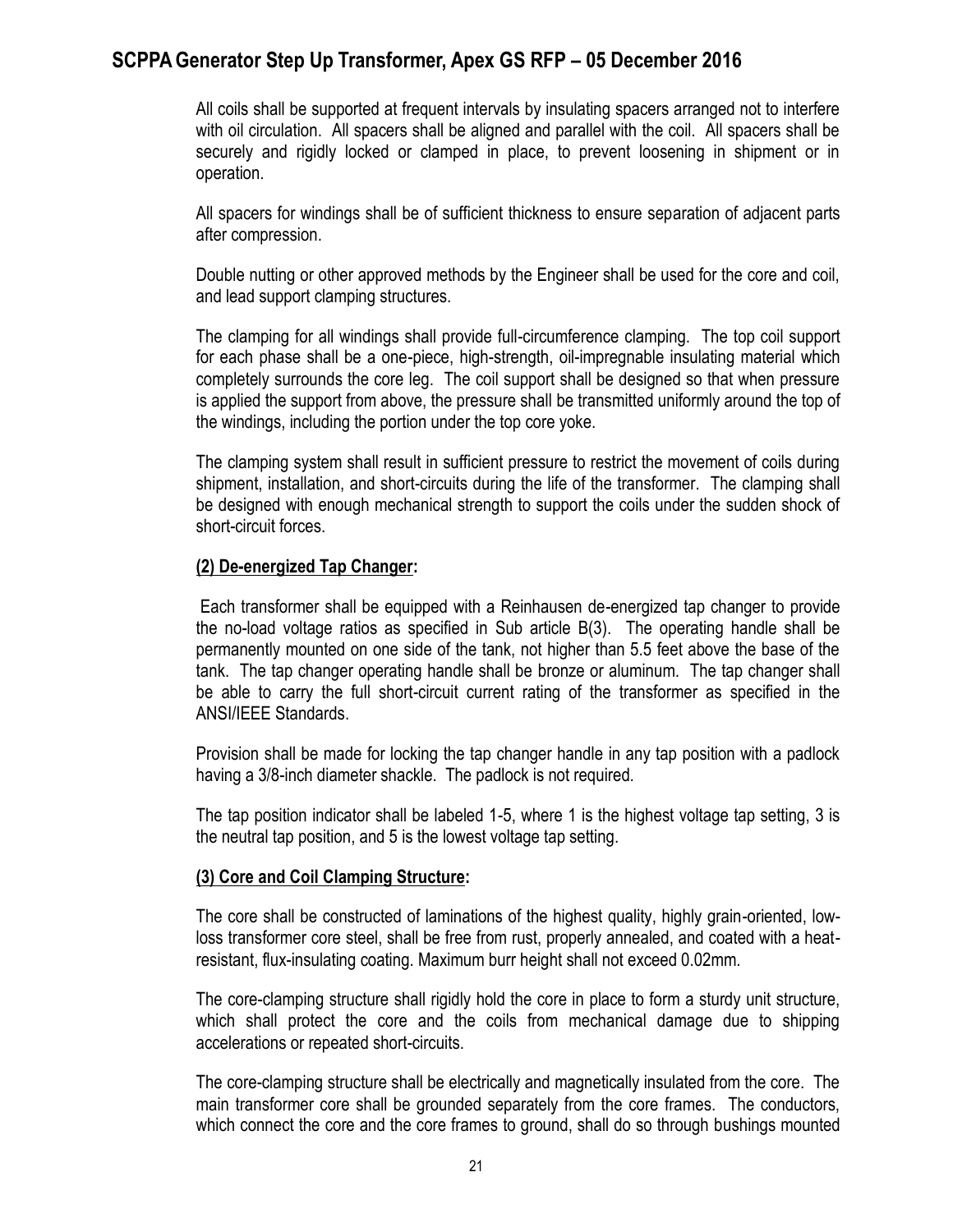on the tank cover. The bushings shall be enclosed in a weathertight, non-oil-filled external terminal box. Similar means shall also be provided for grounding cores of any other transformer used (e.g. series transformer, preventive autotransformer, etc.). The top bushing terminals shall connect to the grounded tank with a conductor, which shall be removable for convenient core-ground isolation megger tests.

All steel components of the core-clamping structure shall be shot-blasted prior to construction to remove all rust and mill scale. All corners of the core-clamping structure which are in close proximity to the coils shall be rounded to minimize Radio Interference Voltage (RIV).

All pressboard parts except formed parts shall be made from pre-compressed material having a minimum density of 1.15 gm/cc. The formed parts shall be made from pressboard having a minimum density of 0.9 gm/cc. Samples of substitute materials, complete with technical descriptions and test results, shall be submitted within 30 calendar days after award of contract. The Project Manager will reply with acceptance or rejection of the proposed material within 21 calendar days after receipt of all samples and documentation.

The transformer shall have a core saturation curve that has the slope of the saturated region intercept the ordinate at 130 percent of rated voltage. The ordinate of this curve shall be per unit rms volts, and the abscissa shall be per unit rms amperes excitation current. Per unit excitation current shall be defined as the excitation current at one per unit voltage or rated voltage.

#### **(4) Locking Devices and Threaded Fasteners:**

The Contractor shall provide a proven, suitable method for securing the threaded fasteners in place, which will secure them in a manner so as to prevent them from coming loose in transit and in service. The securing method is subject to the Project Manager's approval. No method shall be provided which furnishes a mechanism within the tank that will cause an electrical hazard due to breakage or formation of loose metallic particles, or that will loosen in the event the work shrinks. Split lock washers shall not be used. No sealant or wire shall be used as a locking means on metallic threaded fasteners.

Nuts, bolts, studs, and screws shall conform to the ANSI or Metric Standards of pitch, thread shapes, dimensions, and tolerances; however, the equipment may have a mixture of threaded fasteners complying with one or the other of such standards. Certified test reports of the locking devices and fasteners shall be provided for the Project Manager's approval.

#### **(5) Transformer Tank:**

The transformer tank shall be constructed as follows:

**(a) Tank and Cover:** The tanks and the covers of the transformer shall be steel or stainless steel, capable of withstanding, without damage, severe strains that may be induced in them under ordinary operating conditions or during shipping and handling.

The tank cover may be either welded or bolted.

There shall be no corner welds on the transformer tank.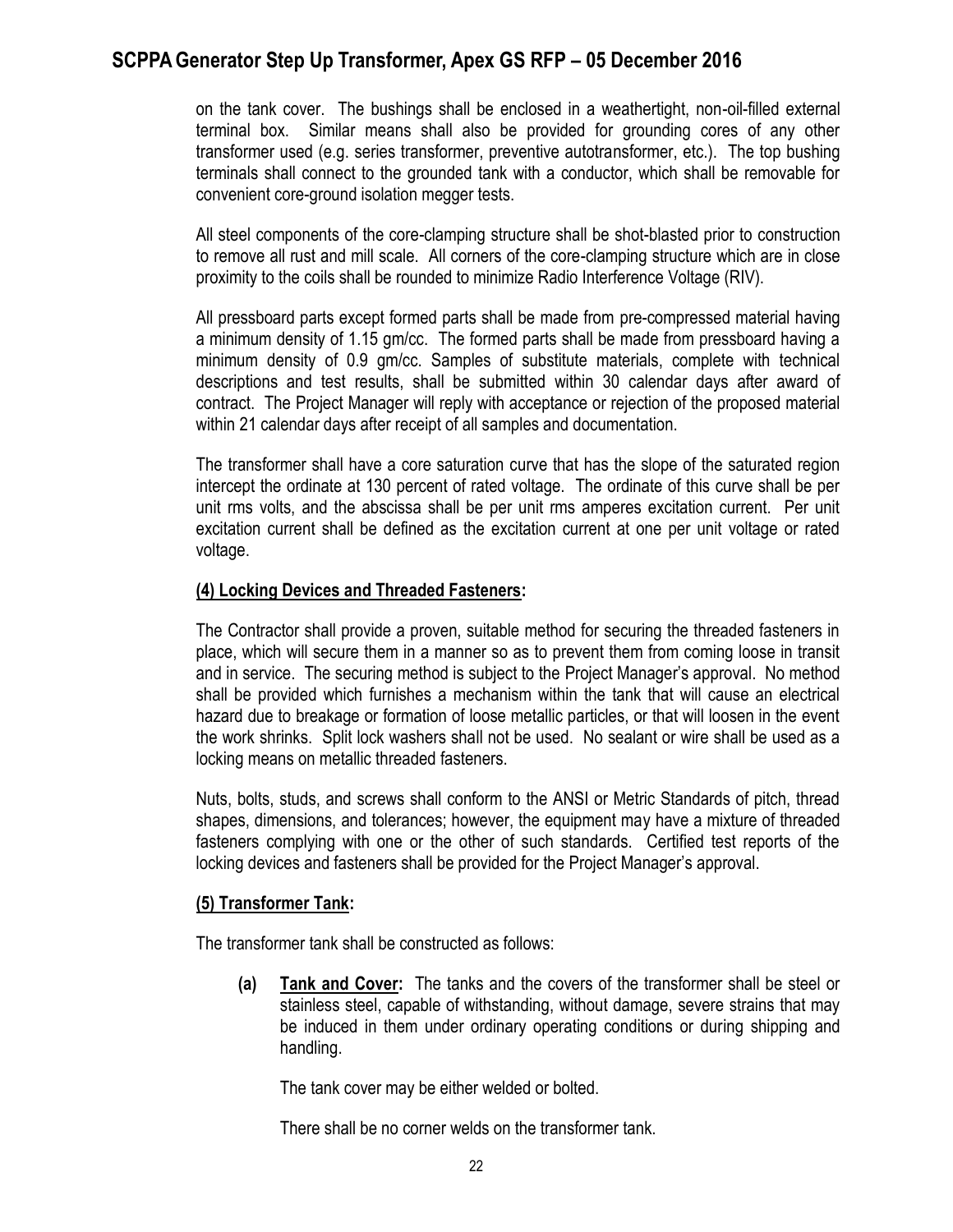The center of gravity shall be marked on the transformer and visible after complete assembly.

The lifting lugs of the transformer tank shall be furnished with a minimum 1.3 inch radius saddle to accommodate a 3-inch wide nylon sling. Jack points shall be provided and have a minimum 13-inch lift. Additional structural supports shall be provided at the jack points to ensure no structural fatigue occurs.

Tanks, covers, and joints shall be free of leaks. Tank shells and covers shall be capable of withstanding, without damage or permanent deformation, the collapsing forces produced by completely evacuating the tanks for vacuum filling. Tank covers shall be free from pockets where water can accumulate.

The inside of the transformer shall be clean and free from metal cuttings, slivers, welding spatter, and other foreign matter.

Guides or other means shall be furnished that will center and vertically align the winding and core assembly in the tank to facilitate tanking and to prevent damage due to shifting of the core while handling or during transportation.

Eye bolts, lugs, or other means shall be furnished to remove the core and coil assembly, as a unit, from the tank.

**(b) Base:** An all-welded skid base shall be welded to the tank bottom of the transformer. The transformer base shall be designed to permit the transformer, complete and filled with oil, to be rolled over a floor on three 2-inch steel rods without distortion of base members.

Unless alternate acceptable provision is made to prevent corrosion of the exterior of the bottom of the tank, the transformer tank design shall be such that ventilation is provided between the concrete supporting slab and the bottom of the transformer tank. Only supporting steel beneath the transformer tank may touch the concrete slab. Design of the steel supporting the transformer tank bottom shall be such that the bottom is accessible for inspection after installation.

The base shall meet all dimensional requirements specified on Drawing 961400.C35.03, by VA Tech.

**(c) Flanges, Gaskets, and Bolted Surfaces:** The bolted cover, if so equipped, and all flanged pipe fittings shall be equipped with gaskets. A milled recess shall be provided to limit the pressure applied to the cover gasket. Milled recess or gasket stops shall be used on all flanged pipe fittings to prevent over compression of the gaskets.

All bushing flanges, maintenance hole flanges, and accessory mounting locations shall be raised above the top surface of the transformer tank by not less than one inch. Bolted, threaded, or gasketed items shall not be mounted flush with the top of the tank.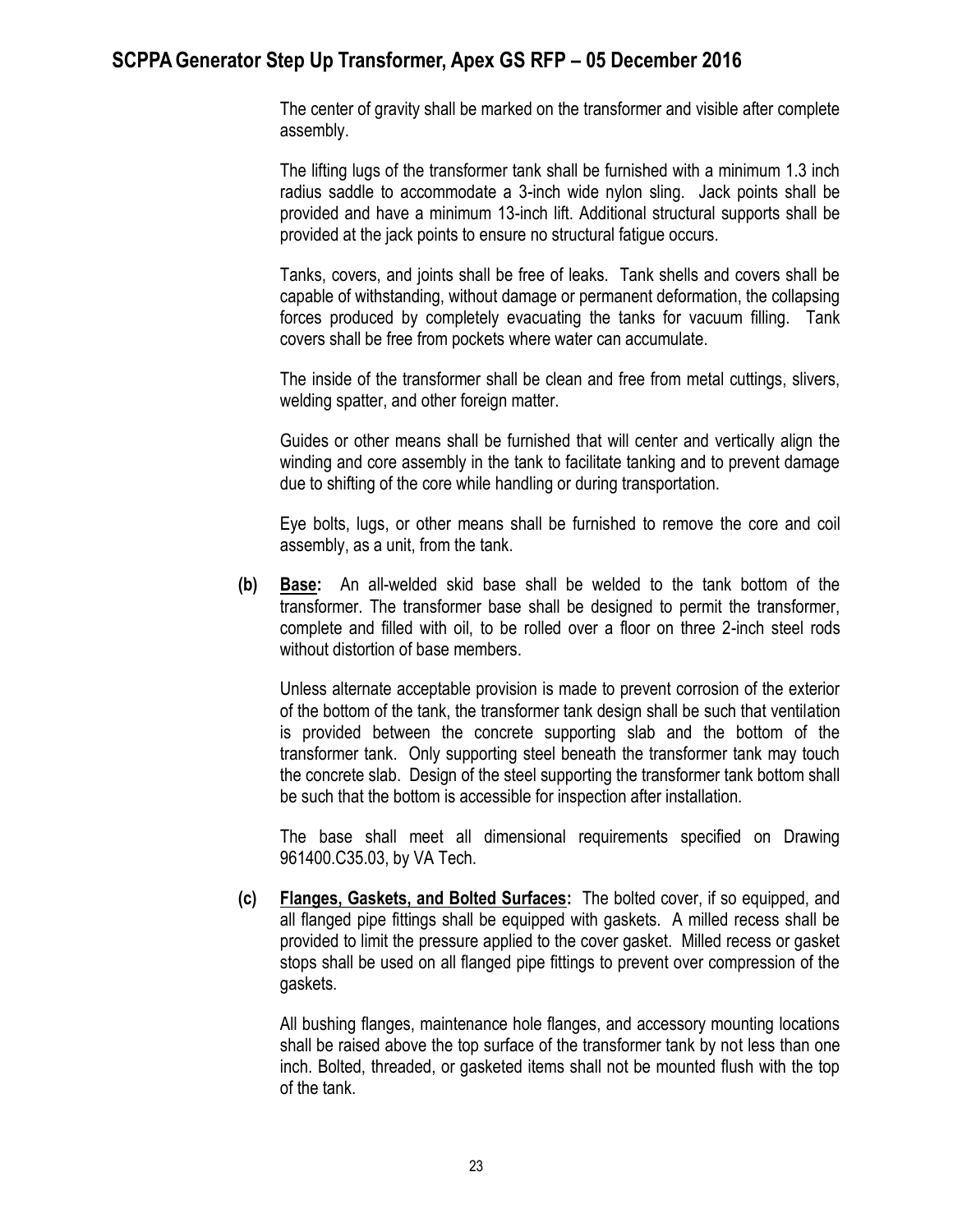Cover flanges shall be of adequate thickness to prevent distortion when bolting the cover to the tank. Surfaces in contact with the gaskets shall be true, smooth, and parallel. Gaskets shall be made of Nitrile Rubber or Viton. Gaskets shall be oilresistant and shall not require cementing. Gaskets and gasket material containing asbestos shall not be used in any part of the transformer or its auxiliary equipment. Spare gaskets shall be provided.

**(d) Welding:** All welding shall be in accordance with the American Welding Society, AWS D1.1 Code or equivalent code, if the welding is performed outside of the United States, provided the codes are approved by the Project Manager.

All welds and steel surfaces adjacent or exposed to welding shall be completely free from welding slag and spatter. All welds shall be smooth and free from welding defects such as lack of fusion, porosity, undercut, or drips.

SCPPA reserves the right to require dye-penetrant, magnetic-particle, or x-ray testing of any welds in or on the transformer which the Project Manager judges to contain possible welding defects. All welds which fail these tests shall be repaired and retested.

- **(e) Surface Protection:** Surface protection requirements shall be as follows:
	- **(i) Plating:** Cadmium plating shall not be used anywhere in the construction of the transformer, including all surfaces and parts inside and outside the tank.
	- **(ii) Surface Preparation and Painting:** Galvanized surfaces shall not be painted. Metal shall be prepared for painting by either nonmetallic blast cleaning or by chemical-etching phosphate coating process.

All welds shall be thoroughly cleaned to remove weld flux or spatter, slag, and heat oxides to obtain a rust-free, grease-free surface, suitable for painting. Paint shall then be applied to provide a moisture barrier. This moisture barrier shall consist of mica flakes in a suitable vehicle, a melamine resin-base paint, a vinyl resin-base paint, an acrylic base paint, or equivalent paint for the intended purpose.

Exterior surface finish color shall be ANSI No. 70, Light Gray. The finish on external surfaces shall be resistant to heat, oil, and weather. The cover shall have a non-skid coating.

Interior tank surfaces, if painted, shall be white. All paints used inside the tank or on the core-clamping structure shall be resistant to high temperatures under oil.

**(f) General Layout:** The general layout and location of the bushings, the conservator, and the control cabinet for the transformer shall be in accordance with Drawing 961400C3501 & 961400C3503, by VA Tech. Contractor is responsible for verifying all dimensions shown on existing equipment drawings. Pictures are provide (Attachment C) showing the details of existing transformer.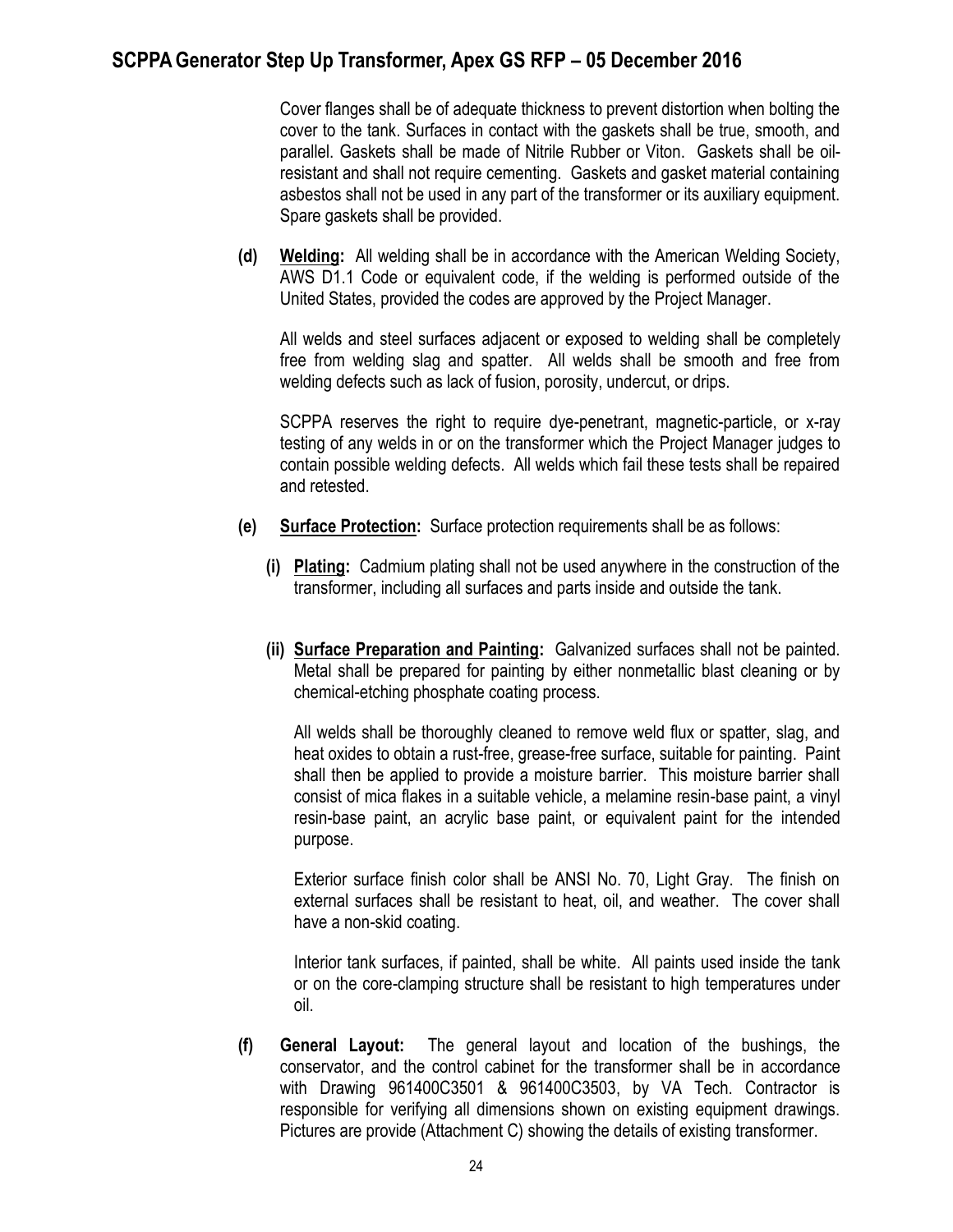The transformer center of gravity, the pad center of gravity and the spacing of the low side bushings shall align such that no modifications are needed to the isophase buswork if the spare GSU was installed on the existing transformer pads for STG 1, CTG 1A or CTG 1B.

Provisions will be made for the conservator to be installed on either end of the transformer tank so that the transformer can be installed on the existing transformer pads for STG 1 or CTG 1A, or CTG 1B. Provisions will be made for transformer oil cooler groups to be removed so that the transformer can be installed on the existing transformer pads for STG 1 or CTG 1A, or CTG 1B. Existing general arrangements are shown on drawing E13-1 from Power Engineers Inc.

**(6) Connections to the Metal-Enclosed Isolated Phase Bus:** Terminations, additional bus bars, braid connectors and enclosure compartments shall be furnished for connecting from the transformer to the 10,000-ampere metal-enclosed isolated phase bus sections, as shown on Drawing 13308-DE-410C-0 from Stone & Webster.

**(7) Cooling Equipment:** Cooling group manifolds or headers shall be painted steel. The transformer shall have its unique cooling group equipment mounted during factory acceptance tests. Each cooling group shall be subjected at the factory to a sustained internal pressure test of 30 psig to ensure that all parts are sealed and free from oil leaks and seepage.

Cooling group equipment shall be capable of withstanding vacuum oil-filling forces.

Cooling groups shall be equipped with isolating valves to allow draining and removal or isolation of cooling groups.

The proximity of the building walls shown on Drawing 13308-DC-336A-D, by Stone and Webster shall not adversely affect the efficiency of the cooling groups.

With half of the cooling out of service, the transformer shall have a continuous output rating of not less than 80 percent of the rated kilovolt-ampere, with temperature rises not exceeding those specified for the normal full rating.

**(a) Radiators:** If supplied, each radiator shall be equipped with one ½-inch pipe diameter, or greater, threaded coupling, with plug, at both the highest and lowest points on the radiators to allow draining of the oil inside the radiator.

Each radiator shall be connected to the main tank through flanged isolating valves. Valves shall clearly indicate open or closed position and shall be padlock-able. Radiators shall be oil-tight with all seams and joints welded, and shall be capable of withstanding, without damage or permanent deformation, the collapsing forces produced by completely evacuating the radiators for vacuum filling. There shall be no pockets, joints, or crevices where water can accumulate and cause corrosion.

**(b) Fans:** Fans shall be equipped for outside use, 480-volt, 3-phase, a minimum service factor of 1.2, and shall be furnished with stainless steel fan blades and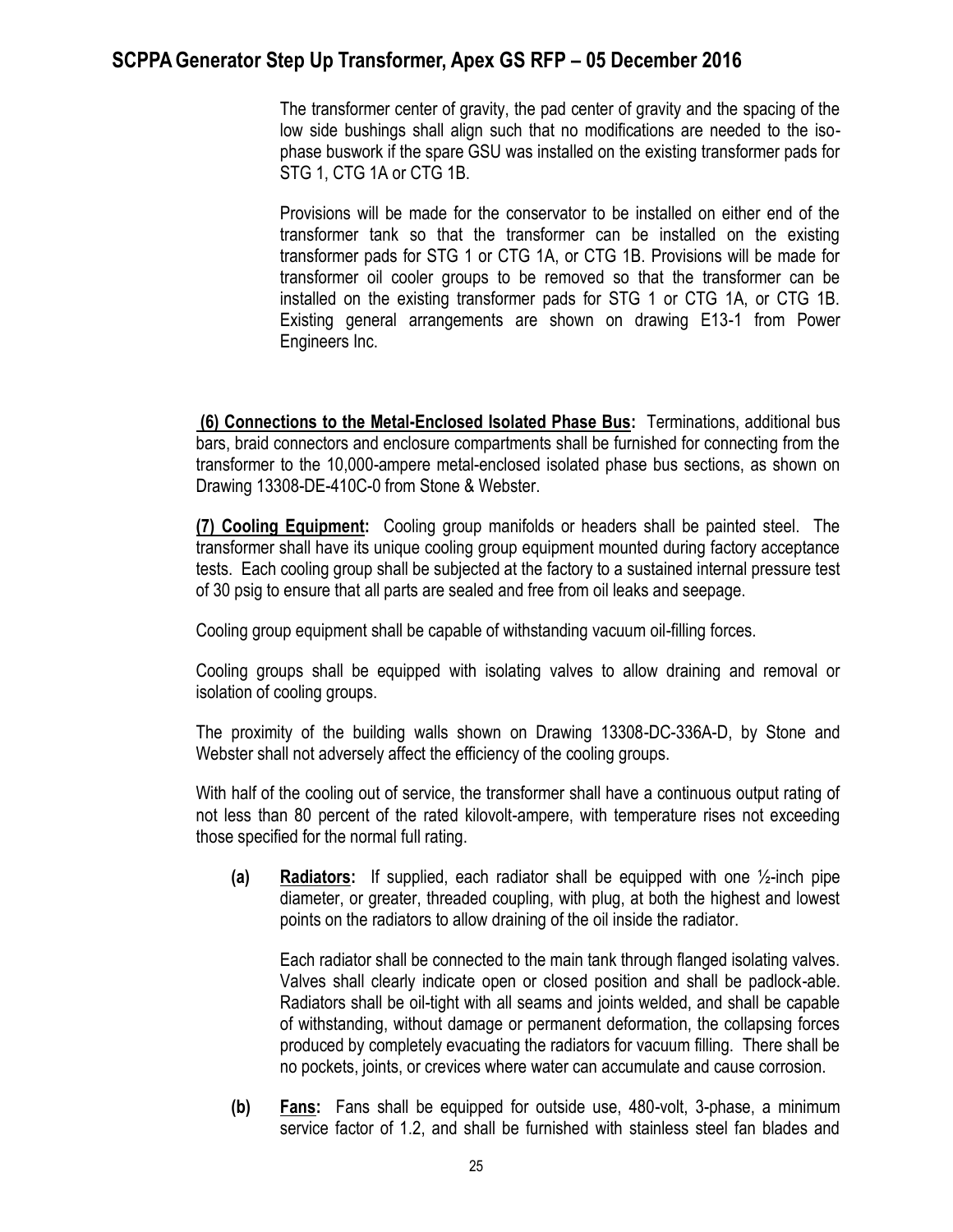stainless steel fan guards. Fan guards shall have openings not larger than ½-inch when any part of the fan is less than 7 feet above the ground level in compliance with OSHA regulations.

Fans shall be equipped with weatherproof terminal connection boxes and shall be designed to prevent the entrance of water into the bearings along the motor shaft.

Fan motors shall be equipped with sealed, grease-lubricated ball bearings and shall not require lubrication during the life of the bearings.

**(c) Forced-Cooling Control Equipment:** The control equipment shall be fully automatic in operation, and shall be arranged so that the cooler groups shall be placed in service, when required, as determined by transformer hot-spot temperature.

Temperature control contacts shall be located in the grounded side of the control circuits. The controls for each cooler group shall be in separate cabinets or separated by a sheet metal barrier so that smoke or flame in the control equipment of one cooler group shall not affect the operation of the controls for the other cooler groups.

All control switches shall be Electro-switch Type 24.

The control equipment shall have a nameplate, shall be grouped in a logical manner to facilitate operation and maintenance, shall be mounted in a metallic NEMA Type 4 rated cabinet on the transformer case, and shall include, but not be limited to, the following:

- **(i)** A main supply circuit breaker with ambient compensating thermal overload protection for each group of fans or cooling units.
- **(ii)** An adjustable control device with a hottest-spot indicating thermometer actuated by transformer hot-spot temperature.
- **(iii)** A contactor for each group of fans or cooling units. The coil voltage shall be 120 volts alternating current. Auxiliary contacts shall be furnished for remote indication of contactor positions.
- **(iv)** Test switches for "automatic-off-test" control of each cooler group.
- **(v)** An "off-on" switch for manual operation of each cooler group.
- **(vi)** A selector switch for interchanging the sequence of automatic operation of the cooler groups.
- **(vii)** A 480/120-volt control transformer.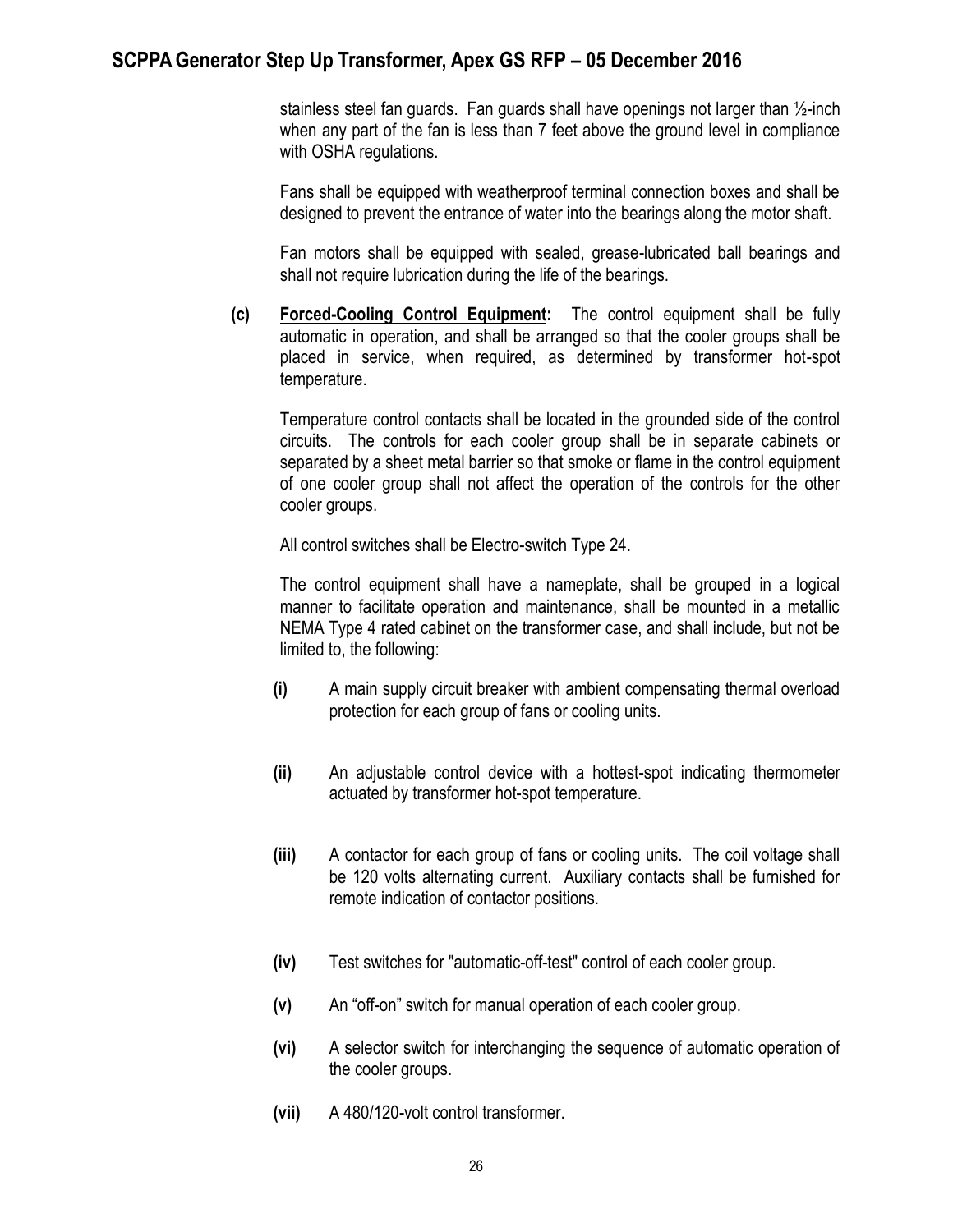- **(viii)** A manually reset thermal overload device and single-phase protection with ambient compensation together with alarm contacts for each fan motor. Klixon motor protectors shall not be used. Tripping of overload device shall not result in single-phasing motors.
- **(ix)** Circuit breakers with ambient compensating thermal overload protection for the cooling control circuits. An overload contact from each motor starter shall be furnished and brought to a single point for alarming.
- **(x)** Means shall be provided to disconnect all fans or cooling units from their sources of power upon operation of the transformer's differential relays, which will be furnished by AGS.
- **(xi)** Alarm contacts and indication lights for loss of power supply, feeder, and cooling equipment control voltages with provisions for blocking such alarms for maintenance.
- **(xii)** The cooling equipment shall be connected for 480-volt, 3-phase operation.
- **(xiii)** The control cabinet shall contain a 120-volt ac heater, adequately sized to maintain a dry environment, with thermostatic control, safety shield, and an on-off selector switch.
- **(xiv)** Cooper/Bussman PDB series, 600-volt mounted type power distribution terminal blocks shall be furnished for all wires termination the 480-volt circuits.
- **(d) Auxiliary Power:** The auxiliary equipment shall be designed to operate from 2 independent 480-volt, 3-phase, 60-hertz sources, each with its own separate terminals clearly identified. There will be a preferred power source and one emergency power source furnished by the SCPPA. Two main circuit breakers shall be furnished, and each shall be installed as a means of disconnecting one auxiliary power source. The auxiliary control circuits shall be designed for 120-volt alternating current and shall be supplied from a 480/120-volt control transformer connected to the power circuit by means of a circuit breaker with ambientcompensated thermal overload protection. The 480/120-volt control transformer shall have an additional 20 percent spare capacity for future loads.

The auxiliary equipment shall be arranged for approximate balanced loading of the auxiliary power supply.

A 480-volt automatic transfer switch such as Eaton ATC-3 with ATC-300 controller shall be furnished, which can select either one of the 2 power sources furnished for each cooler group. The transfer switch shall be automatic on failure of one power source, and there shall be a switch to select either source as a preferred source.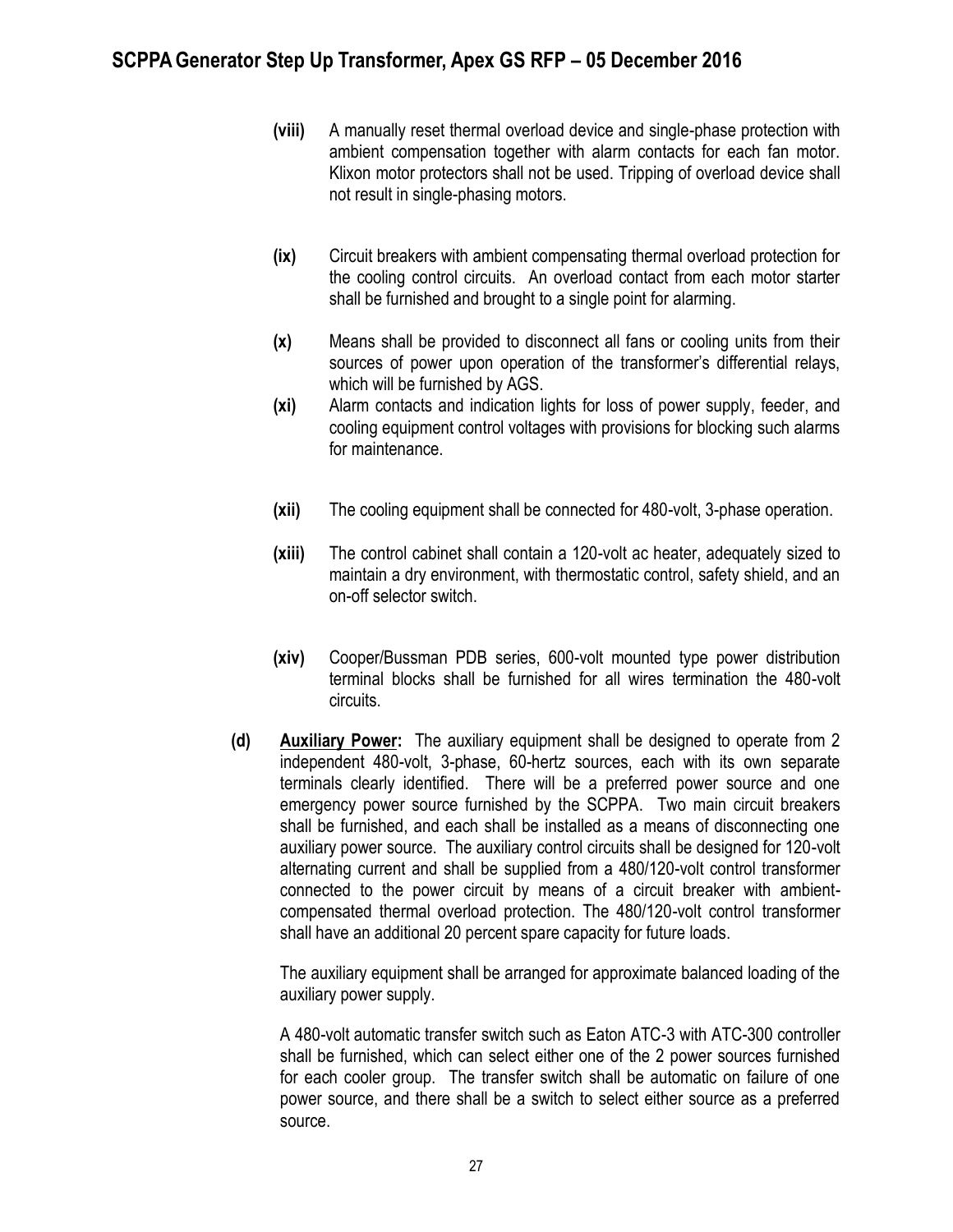**(8) Vibration:** Transformer shall be free from undue or harmful vibrations, which would be detrimental to the operation of the transformer or the accessories mounted on the tank or connected to the transformer.

**(9) Cabinets:** All cabinets, including the main control cabinet, shall be Hoffman, steel, weather-tight, and dust proof; they shall have a NEMA Type 4 rating. An IP rating alone is not acceptable. They shall be equipped with a drip shield and shall be accessible from grade.

All cabinets shall be equipped with a 120-volt ac fluorescent light inside the cabinet which will automatically switch on whenever any cabinet door is opened and switch off whenever all doors on the cabinet are closed. If the cabinet is equipped with more than one door, the light shall be switched on whenever any door is opened and switched off when all doors are closed. The light shall be enclosed by a rugged frame, designed to protect the light from breakage and allow convenient replacement of lamps.

All cabinet doors shall be mounted to the cabinet with hinges and shall be equipped with a 3 point latching operating handle with padlock provisions. All doors shall open left to right or right to left and shall provide means to safely secure the door in an open position. A print pocket shall be installed on one door of each cabinet. Each door shall be bonded to the cabinet by a dedicated ground bond terminal.

The center of the control cabinet shall be between 43 inches and 67 inches from the top of the foundation.

All readout – information windows shall be mounted on the lower half of the cabinet doors. The information shall be readable from windows with doors closed.

All ferrous material, except stainless steel, shall be thoroughly and completely galvanized in accordance with the requirements of ASTM A 153.

**(a) Control Cabinet:** Control equipment shall include the necessary fused switches or circuit breakers, fuses, fuse clips, control transformer, temperature control relays, alarm actuating devices, and associated equipment required to provide a complete control system. All auxiliary relays shall be furnished in their own individual enclosure. All control switches shall be Electroswitch Type 24. A complete set of spare fuses shall be furnished. All electrical components inside the control cabinet shall be Underwriters Laboratory (UL) Listed or UL Recognized.

All accessory wiring shall be terminated in one main control cabinet. The control cabinet terminal blocks shall be States-type sliding links.

All wires from current transformers, auxiliary switches, and operating mechanisms shall be brought to readily accessible terminal blocks mounted on a vertical surface in the control cabinet. The terminal block sliding links shall open to the right and close to the left. The wiring shall be terminated on the left side of the terminal blocks and arranged to read from top to bottom.

Cooper/Bussman PDB series, 600-volt mounted type power distribution terminal blocks shall be furnished for all wires terminating the 480-volt circuits.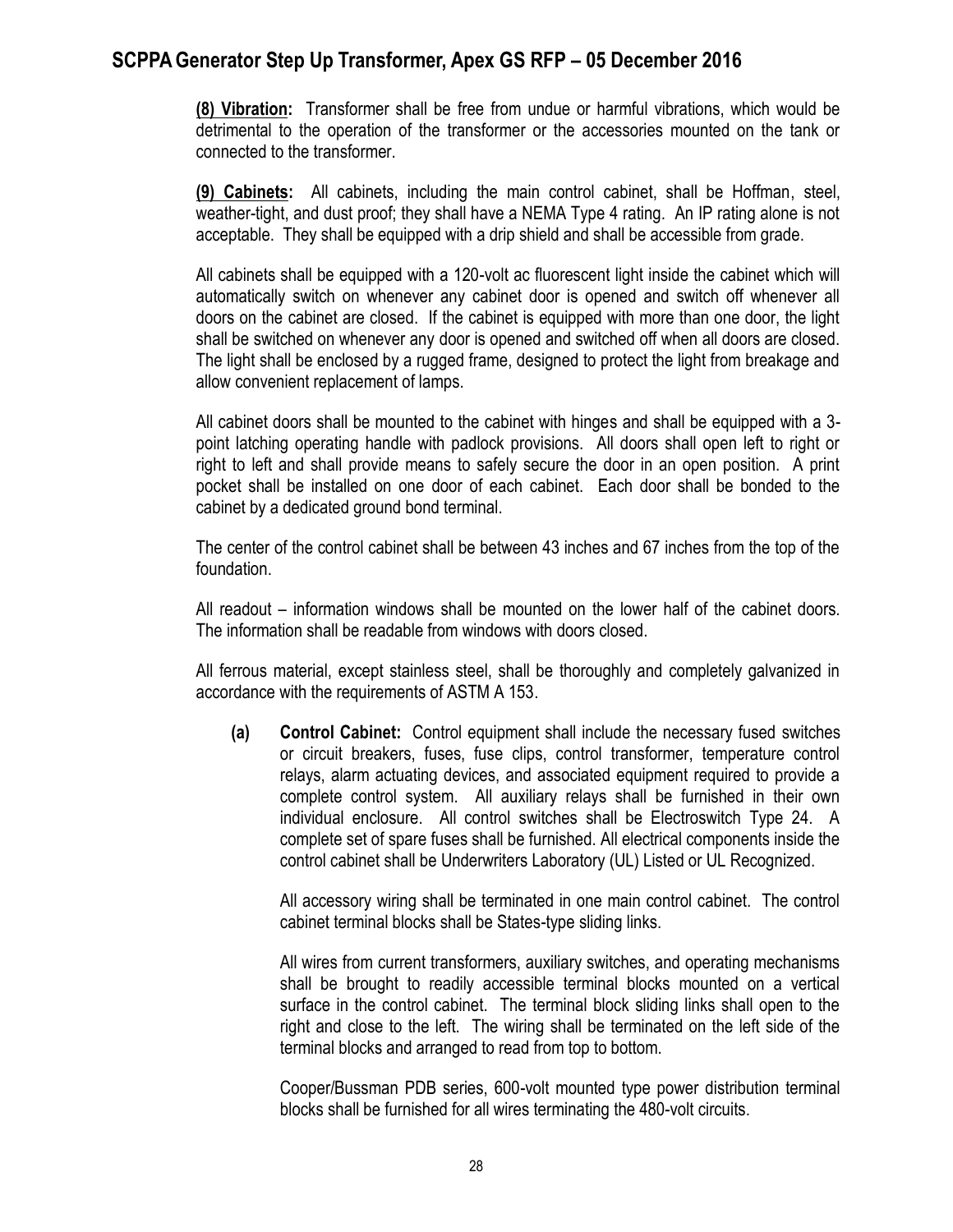The control cabinet shall contain a 120-volt ac heater, adequately sized to maintain a dry environment, with thermostatic control, an on-off selector switch and safety shield.

The control cabinet shall be equipped with a dual outlet, 125-volt ac, 15-ampere, GFCI power receptacle, located inside the cabinet.

The control cabinet shall be attached to transformer tank at a reasonable human height such that all control devices shall be no higher than 6 feet.

AGS will provide a separate, independent 120-volt AC power source for the cabinet heater, receptacle, and light.

**(b) Safety Barricade Cabinet:** Each transformer shall be equipped with an additional cabinet for storage of the safety barricade poles, rope, and hardware. No wiring, other than that required for the light, shall be inside the safety barricade cabinet.

**(10) Conduit:** All wiring and cable installed on and around the sides of the transformer shall be enclosed in weatherproof, rigid, or flexible steel conduit and shall comply with all applicable Articles of NFPA 70 and the IEEE/ANSI standards.

Conduit supports or connectors shall not provide sharp protuberances which may create safety hazards. Short, flexible leads from fan motors, less than 3 feet in length, do not need to be enclosed.

All conduits, conduit bodies, and conduit fittings shall be UL listed and marked with a UL label. Conduit bodies shall be gasketed.

Conduit seals shall be Appleton Type EYF, EYM, or ESU sealing fittings for rigid steel conduit. Where condensate may collect on top of a seal, provide a drain by using Crouse Hinds Type EYD or EZD drain seal and Crouse Hinds ECD drain fittings.

Conduit bodies for rigid steel conduit shall be Appleton Form 35 threaded inlets and shall be sized per NEC.

Use grounding type bushings with integral plastic bushings rated for 105˚C for all conduits.

Conduit bodies shall not be modified to prohibit more conduits than what they were designed for.

Equipment and materials shall not be modified in any way where it will void UL listing.

**(11) Wiring**: All wiring shall be in accordance with NFPA 70. In general, all equipment and devices furnished under these Specifications and requiring electrical connections shall be designed for wiring into electrical enclosures with terminal blocks. Terminal blocks shall be furnished for conductors requiring connection to circuits external to the specified equipment and where equipment parts replacement and maintenance will be facilitated.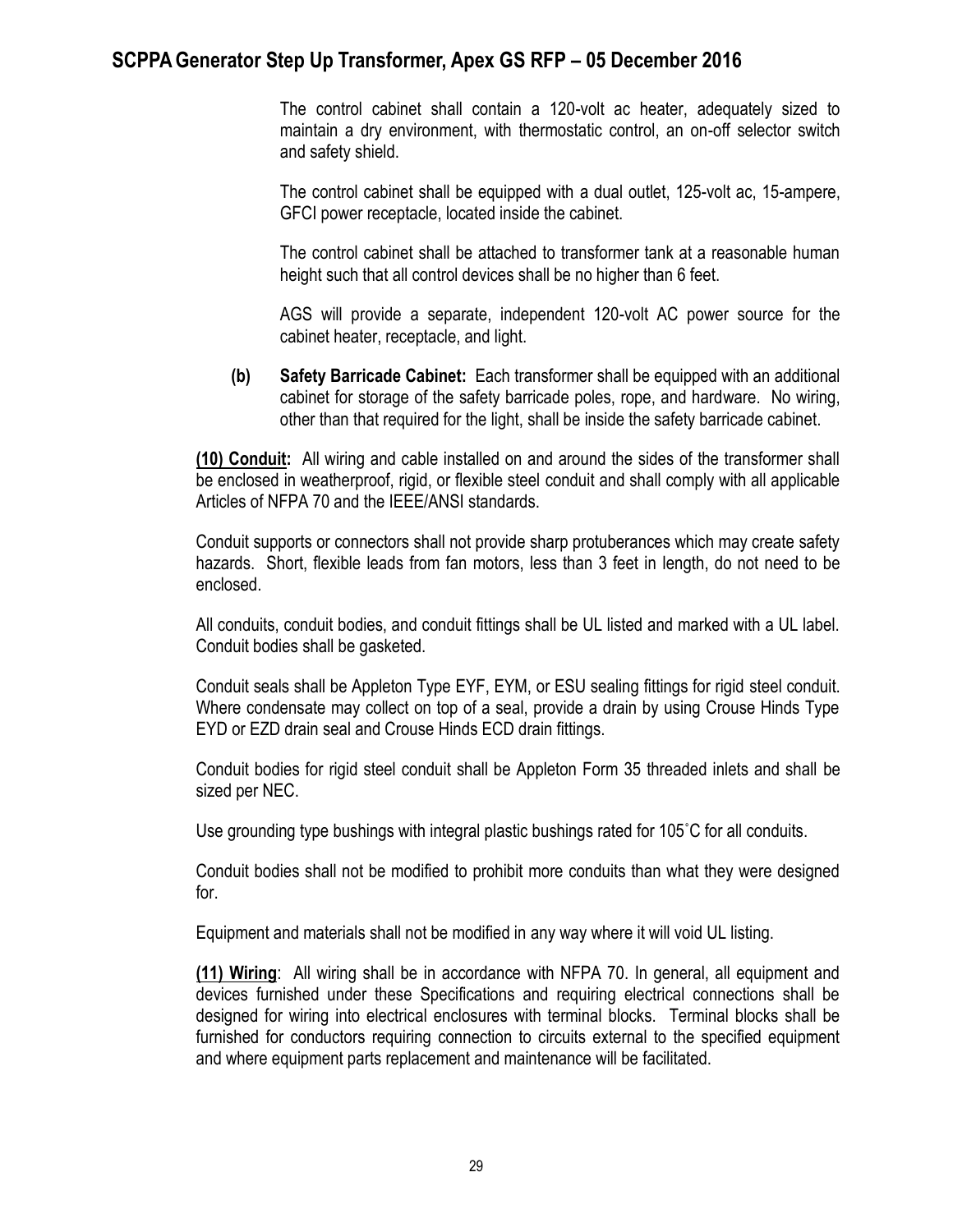Wiring shall be provided between devices and outgoing terminal blocks. All wiring accessories, including connectors, wire clamps and supports, terminal blocks, and terminal test links and their supports shall be provided.

Splices shall not be permitted in power, lighting, control wiring or instrument leads.

All electrical cables shall be selected for the electrical and environmental conditions of the installation. All wiring shall be of stranded copper, synthetic flame retardant, moisture and heat resistant thermosetting insulation. Oil-resistant and proper temperature application cable shall be used throughout.

All wiring for current transformer circuits shall be No. 10 AWG minimum.

All wiring internal to panels shall be capable of passing the flame test requirements of UL 44, Section 56.

- **(a) Internal Control Cabinet Wiring:** Wiring provided as part of the internal wiring of control cabinets or panels, shall be as follows:
	- **(i)** All power wiring shall be 600 V, No. 12 AWG minimum. Power cable No. 8 AWG and larger shall have copper conductors, with 90°C, heat, moisture, and flame-resistant Ethylene-Propylene-Rubber (PER) insulation and CPE jacket. Power cables which are No. 10 AWG and No. 12 AWG shall be Type SIS with copper conductors and Class D stranding.
	- **(ii)** All control wiring shall be 600 V, Type SIS, No. 14 AWG minimum, copper conductors with Class D stranding.
	- **(iii)** Low level instrumentation wiring (mV or mA signals) shall be individually shielded twisted pairs, No. 16 AWG minimum, with copper shielding and flame retardant insulation and an overall flame retardant jacket for multi-conductor cable. Overall shield shall be 1.5 mil aluminum or copper-mylar laminate tape. No PVC materials allowed.
	- **(iv)** All 480 VAC wiring shall be segregated from other control wiring and low voltage devices for personnel safety by means of an insulated barrier or other isolating means.
- **(b) General Wiring:** Service wiring integral to the equipment furnished, but not part of the internal wiring of control cabinets or panels, shall be as follows:
	- **(i)** Power cables shall be rated for the maximum service voltage, but not less than 600 V. Conductors shall be copper, Class B stranded, annealed, with a tin or lead alloy coating, and No. 12 AWG minimum. Insulation shall be EPR and 90°C rated. Jacket shall meet NFPA 70 requirements and UL listed as type TC.
	- **(ii)** Control cables shall be rated for the maximum service voltage, but not less than 600 V. Conductors shall be copper, Class B stranded, annealed, with a tin or lead alloy coating, and No. 14 AWG minimum. Insulation shall be EPR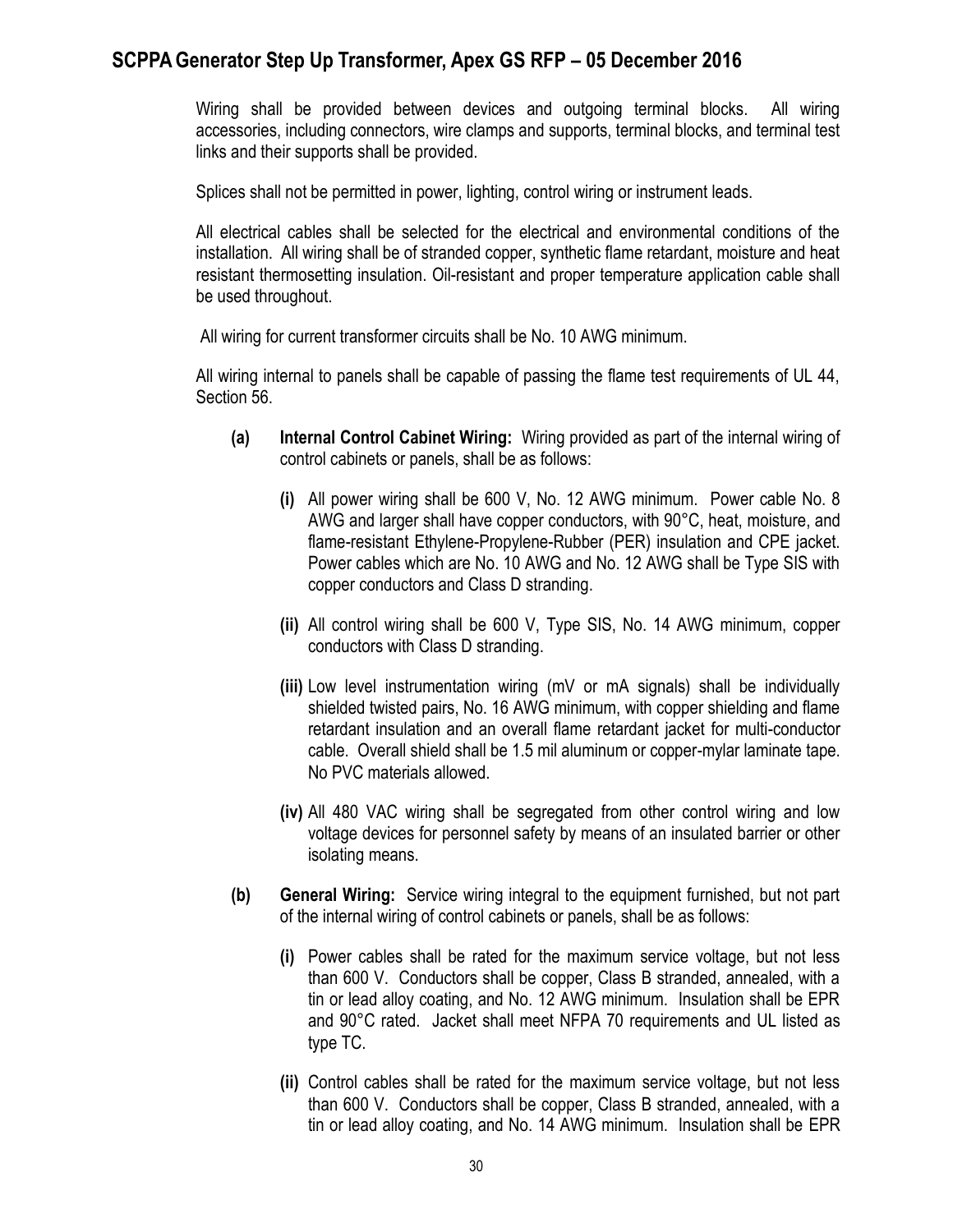or XLPE, and 90°C rated. Jacket for single conductor or multiplexed cables shall meet NFPA 70 requirements and UL listed as type TC. Overall jacket shall be Hypalon or CPE.

- **(iii)** Instrument cables shall be rated for the maximum service voltage, but not less than 300 V. Conductors shall be copper and stranded. Insulation material shall be FRXLPE and EPR for less than or equal to 90°C cables or shall be TFW Teflon tape and Kapton tape over the Teflon for greater than 90°C cables. Jacket shall meet NFPA 70 requirements and UL listed as type PLTC. Each pair shall be individually shielded, with an overall shield of 1.5mil aluminum or copper-mylar laminate tape. A drain wire shall be provided for each pair.
- **(iv)** All thermocouple wire shall be solid conductor with twisted and shielded conductor pairs. Conductors shall be Type K chromel-alumel, and #18 AWG minimum Insulation shall be FRXLPE for less than or equal to 90°C cables or shall be TFW Teflon tape and Kapton tape over the Teflon for greater than 90°C cables. Insulation shall be color coded in accordance with the requirements of ANSI MC96.1. Jacket shall meet NFPA 70 requirements and UL listed as type PLTC. Each pair shall be individually shielded, with an overall shield of 1.5 mil aluminum or copper-mylar laminate tape. These requirements also apply to thermocouple extension wire which is furnished internal to Seller-furnished equipment. The shield wire for each thermocouple furnished for external connections shall be terminated on an ungrounded terminal, each being a separate terminal for each thermocouple.
- **(v)** Wiring landing on strap-screw terminal blocks shall be terminated using solder-less, compression-type, ring-tongue non-insulated terminals which firmly grip the conductor. Wiring terminated on IEC screw clamp terminal blocks shall be with wire ferrules and approved tooling. Connectors shall be Thomas & Betts Sta-Kon or approved equal. The connectors shall be constructed of copper and shall be tin-plated. Both ends and at each terminating point of each wire shall be uniquely identified with permanent, heat shrinkable wire markers. Adhesive wire labels are not acceptable.
- **(vi)** Wire stripping shall be accomplished with a tool that assures that the wire shall not be nicked. Terminals shall be attached to the stripped wire by means of a ratchet-type crimping tool, which makes a full crimp, to the specified pressure before allowing the wire with the terminal to be released. No solder or "quick" type connectors shall be used with any wiring except solder type shall be acceptable for indicating light resistors.
- **(vii)**Conductors shall have insulated ferrules whenever the spacing between adjacent terminations is such that they could make contact with one another.

**(12) Limiting Dimensions:** The transformer shall comply with the dimensional requirements shown on Drawings 961400C3501 & 961400C3503, by VA Tech and 13308-DC-336A-D, by Stone and Webster (Attachment A). The high-voltage bushings, cooler groups, and terminal cabinet shall be located as shown on the drawings. Horizontal air flow cooler groups shall be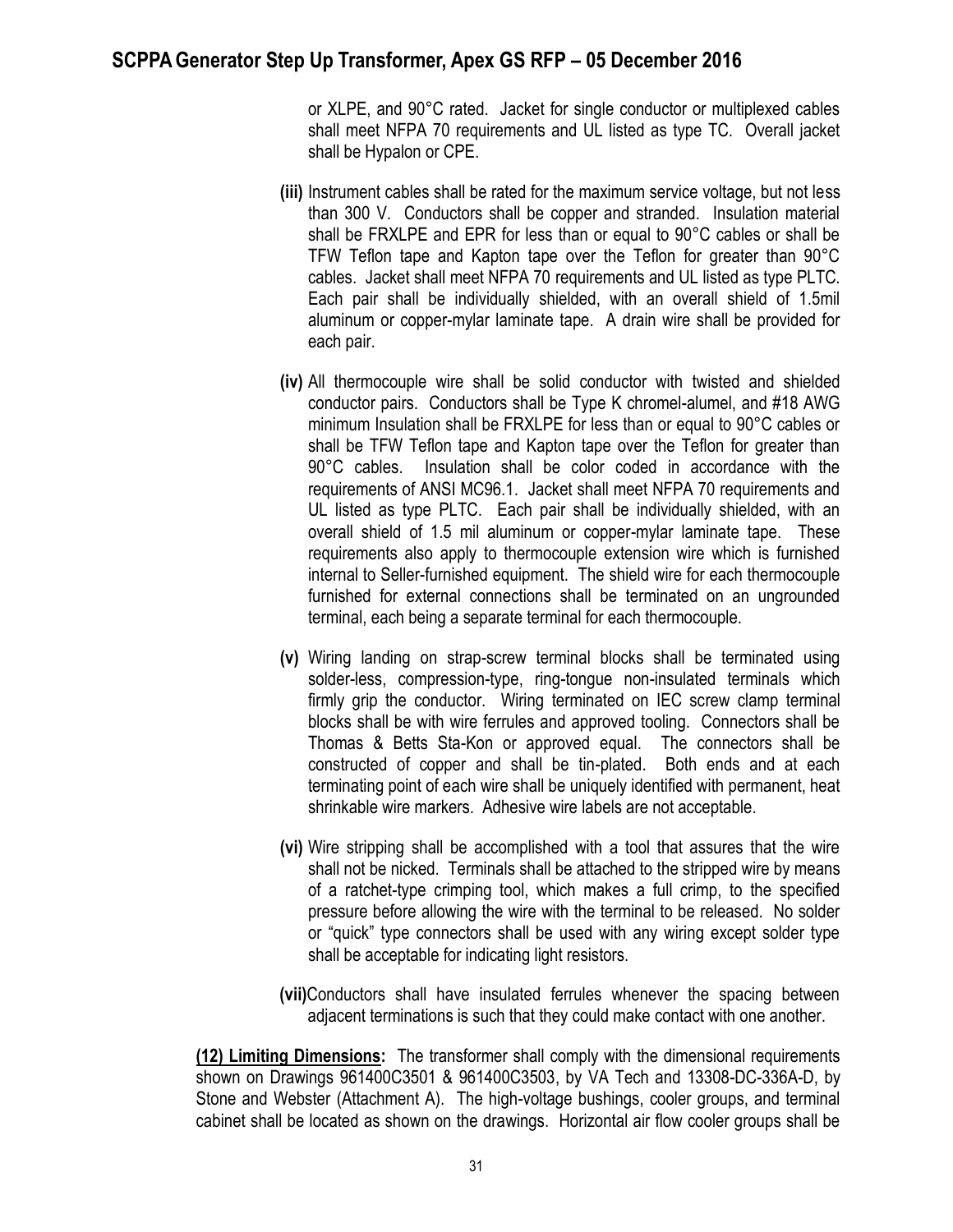not less than 8 feet from the wall when measured along the axis of air flow. Vertical air flow coolers shall be not less than 4 feet from the wall.

Pictures are provided (Attachment C) showing the existing transformer.

**(13) Grounding:** Grounding pads shall be provided on the steel tank with standard 4-hole stainless steel or tin-plated copper flat pads in accordance with IEEE C57.12.10, Section 5.5.

**(14) Labeling:** Conductor and Cable Identification: Identify each cable or conductor with circuit identification markers in each pull box, maintenance hole, panel board, cable tray or termination. Use an approved, wire marker for cable or wire number, destination code and terminal identification of the device involved. This cable or wire number and destination code shall correspond to the respective cable or wire numbers and device identification shown on the drawings. Tag cables at all jacket end points and within 12 inches of entering a conduit from a cable tray. Identify all power, control, alarm, and instrumentation conductors, to correspond to the single-line diagram circuit numbers and signal cable pair designations shown on the drawings.

**(a) Point-to-Point Drawings For External Equipment Connections:** Where cables or wires are used to connect from one piece equipment or enclosure to another the drawings shall be shown using the cable, wire, and terminal block designations as shown in Figure 1.



#### POINT-TO-POINT CABLE DESIGNATION



**(b) Wire Termination Labels For External Equipment Connections:** Where cables or wires are used to connect from one piece equipment or enclosure to another the wire termination labels shall be marked as shown in Figure 2.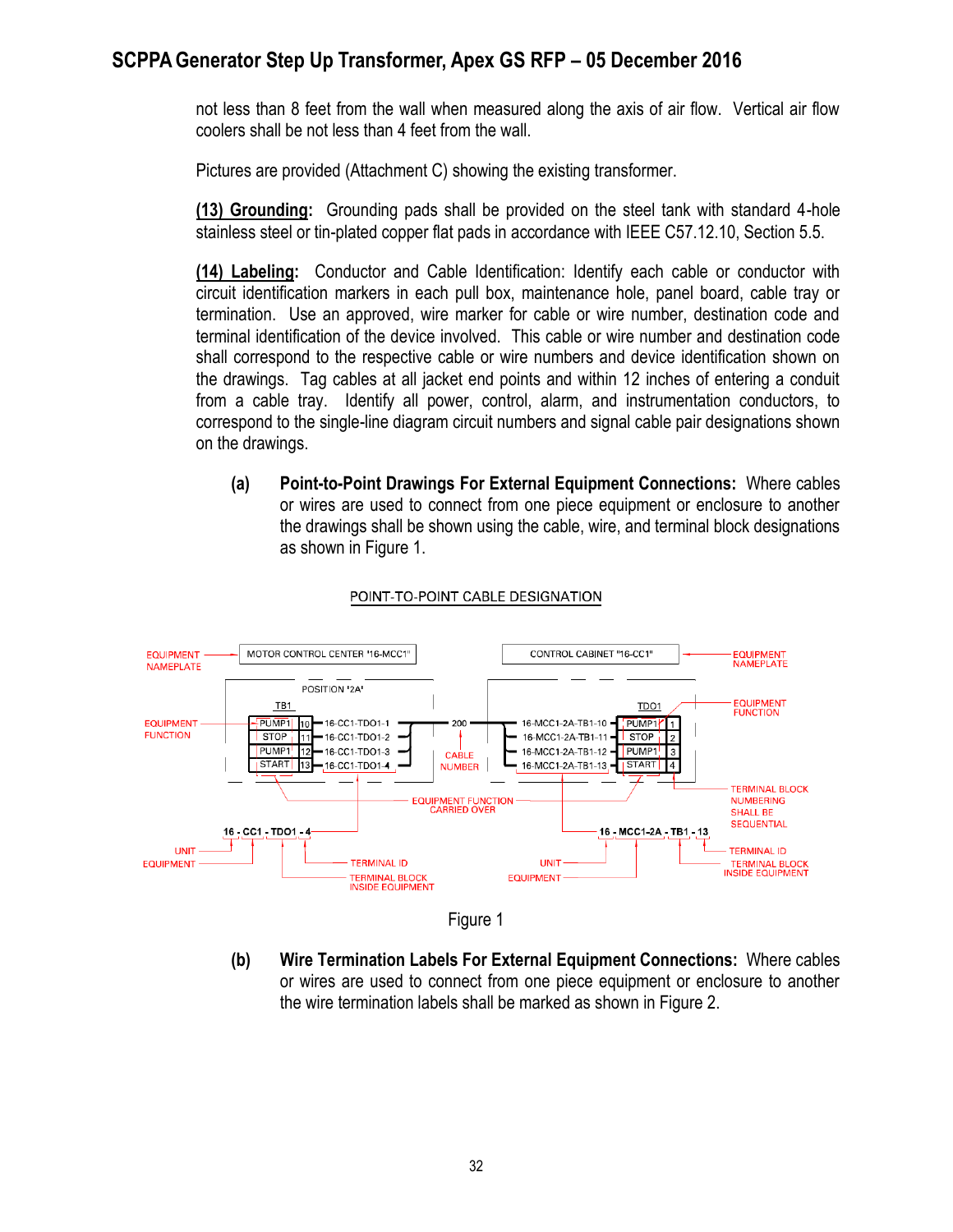#### **CABLE TERMINATION LABEL**



#### NOTES:

1. THE SPACE LIMITATION FOR THE LABEL IS 23 CHARACTERS PER LINE AT 8 POINT ARIAL FONT. IF THE WIRE DESCRIPTOR IS MORE THAN 23 CHARACTERS, THEN USE BOTH LINES ON ONE SIDE OF THE SLEEVE FOR THE "REMOTE" AND THE OTHER SIDE FOR THE "LOCAL" DESCRIPTOR.

#### Figure 2

**(c) Point-to-Point Drawings For Internal Equipment Connections:** Within the same equipment or enclosure the drawings shall be shown using the wire and terminal block designations as shown in Figure 3.







**(d) Wire Termination Labels For Internal Equipment Connections:** Within the same equipment the wire termination labels shall be marked as shown in Figure 4.



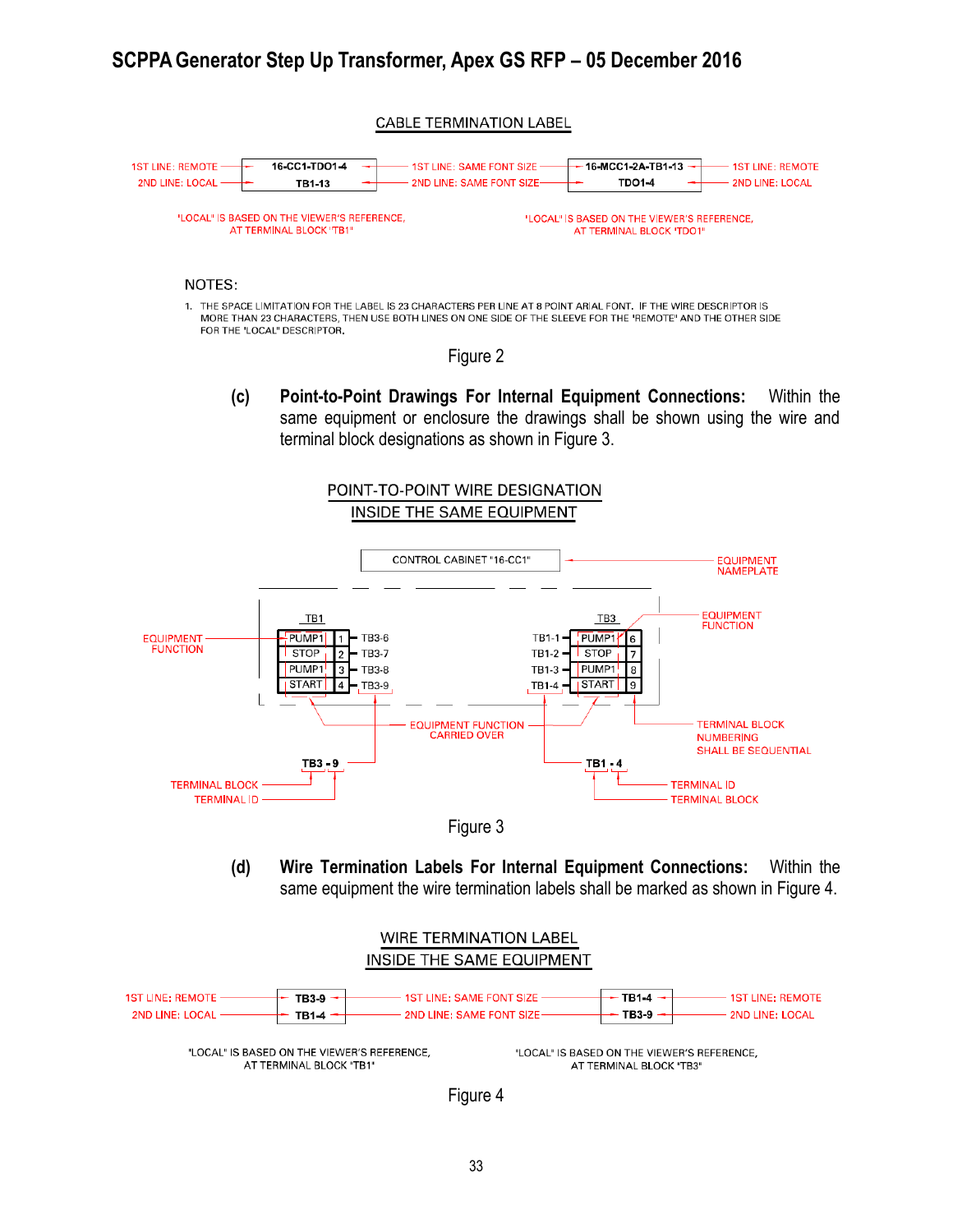**(e) Terminal Block Labels:** The terminal blocks shall be labeled as shown in Figure 5. The equipment function label shall not contain more than six characters.



Figure 5

**(f) Marker Types:** Individual wire labels shall be heat-shrink white Polyolefin as manufactured by Brady with a 2-inch length. The space limitation is 23 characters per line at 8 point Arial font. Should the wire label be more than 23 characters, both lines on one side of the sleeve for the Local shall be printed and the other side shall be for the Remote.

The heat shrink labels shall be kept loose and not shrunk down onto the wires.

Markers for other cables shall be self-laminating white transparent vinyl as manufactured by Brady.

The wire markers shall be legible machine-printed only with the corresponding Brady printer. The printer shall be capable of printing on both sides of the heatshrink.

**(g) Equipment Labels:** All equipment labels shall be phenolic type, colored black with white letters for all labels inside control cabinets. All labels on the exterior of the transformer shall be stainless steel, except for warning nameplates, which shall be phenolic, colored red with white letters. Nameplates shall be fastened with stainless steel screws.

Nameplates shall be provided for all equipment and instruments, including electrical cabinets, junction boxes, control panels, and transformer. Nameplates should be stamped with the serial number, the name and address of the manufacturer, rated capacity, speed, electrical characteristics, and other pertinent data as applicable and as specified hereinafter. Nameplates of distributing agents will not be acceptable.

Provide visible, permanent nameplates identifying each instrument, instrument switch, meter, relay, control switch, indicating light, circuit breaker compartment, potential transformer compartment, fuse block, and auxiliary compartment. Identify equipment and terminal blocks, terminal strips, PLC modules, and all other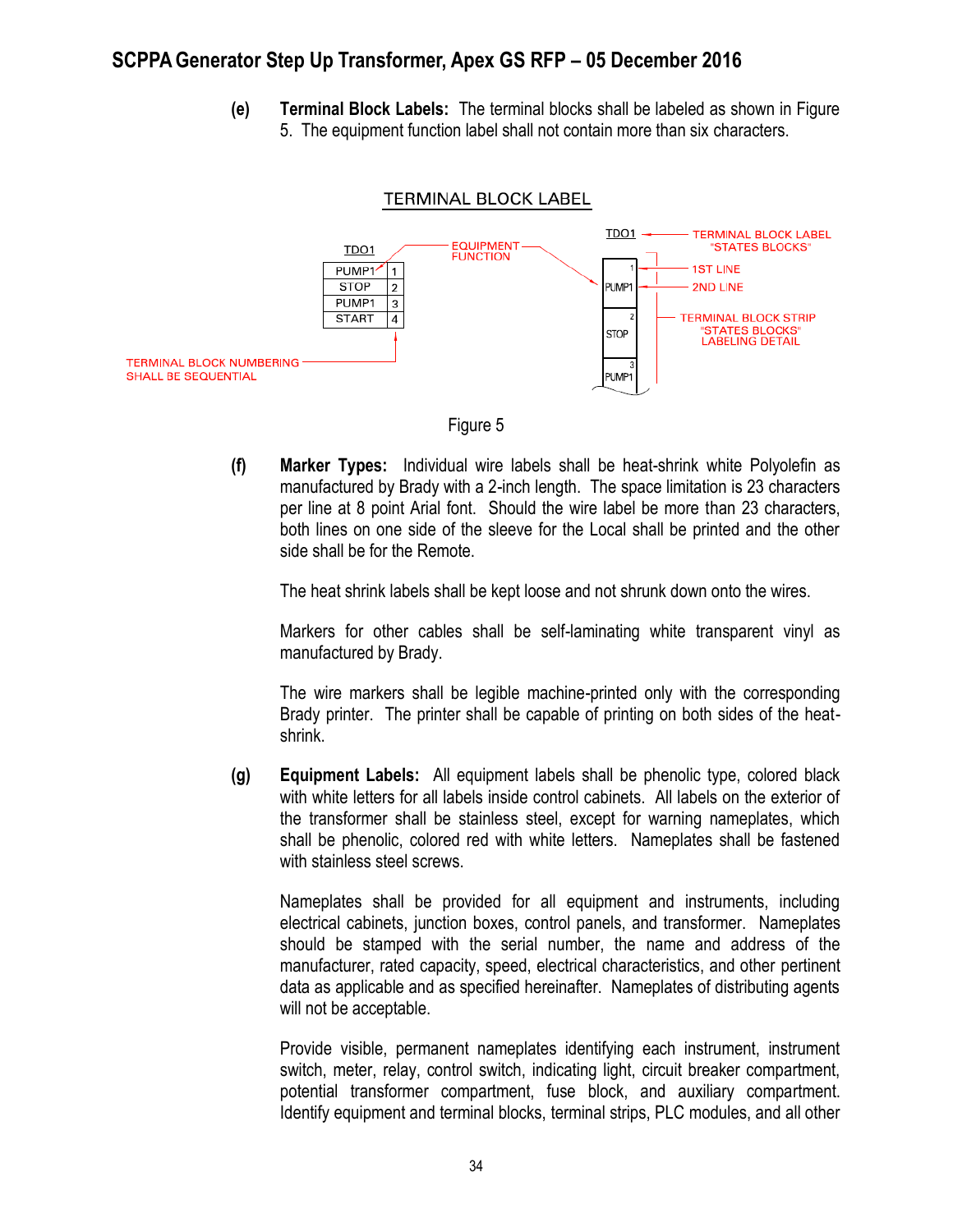electrical equipment within control panels, boxes and compartments with nameplates. This shall include the backside of door-or panel-mounted items.

**(h) Transformer Serial Number:** The serial number shall be engraved on the core and coil assembly, transformer tank, and control cabinet. The engraving shall be machine engraved, machine printed, and visibly legible. The serial number engraving on the core and coil shall be visually accessible from a manhole positioned at the top of the transformer. All serial numbers shall match upon complete assembly of the unit.

**(15) Bushings:** The bushings for the transformer furnished shall be as follows:

**(a) All Bushings:** Bushings shall be cover-mounted. Bushings shall withstand a gas pressure test of 10 pounds per square inch for 5 minutes without leakage. The gasket at the flange shall not cover the cemented joint during the test.

Each bushing flange shall be furnished with an oil-resistant gasket. A milled recess and gasket stops shall be provided to limit the pressure applied to the gasket to that which will ensure the proper amount of compression for the type of material used for the gasket.

Bushings shall be suitable for washing by a stream of water under high pressure when the transformer is energized without admitting water internally into the bushing, regardless of the angle at which the stream of water impinges on the bushing.

All bushing rods shall be copper. The current density in the bushing conductor and in the terminal connector shall be such that when the bushing is tested separately from the transformer, the temperature rise of the bushing shall not exceed the thermal rise specified in IEEE C57.19.00. The bushings shall have a capacitance tap for measuring bushing power factors.

The creepage distance of bushings shall not be reduced by the proximity of any lifting eyes or other structural parts.

The color of all bushings shall be ANSI No. 70.

Phase-to-ground and phase-to-phase clearance dimensions shall be indicated on all electrical drawings.

Gas collection lines from the top of the bushing pocket or turret assembly to the Bucholtz relay shall be provided.

Each bushing shall be designed so there will be no undue mechanical or electrical stress in any part during operation. The bushings shall be condenser type. Means shall be provided to accommodate conductor expansion and to dissipate internal heat. All bushings shall be weathertight and of sturdy construction to safely withstand shipping, handling, and shocks in service. Bushings shall be designed so they can readily be changed in the field. Bushings shall be free from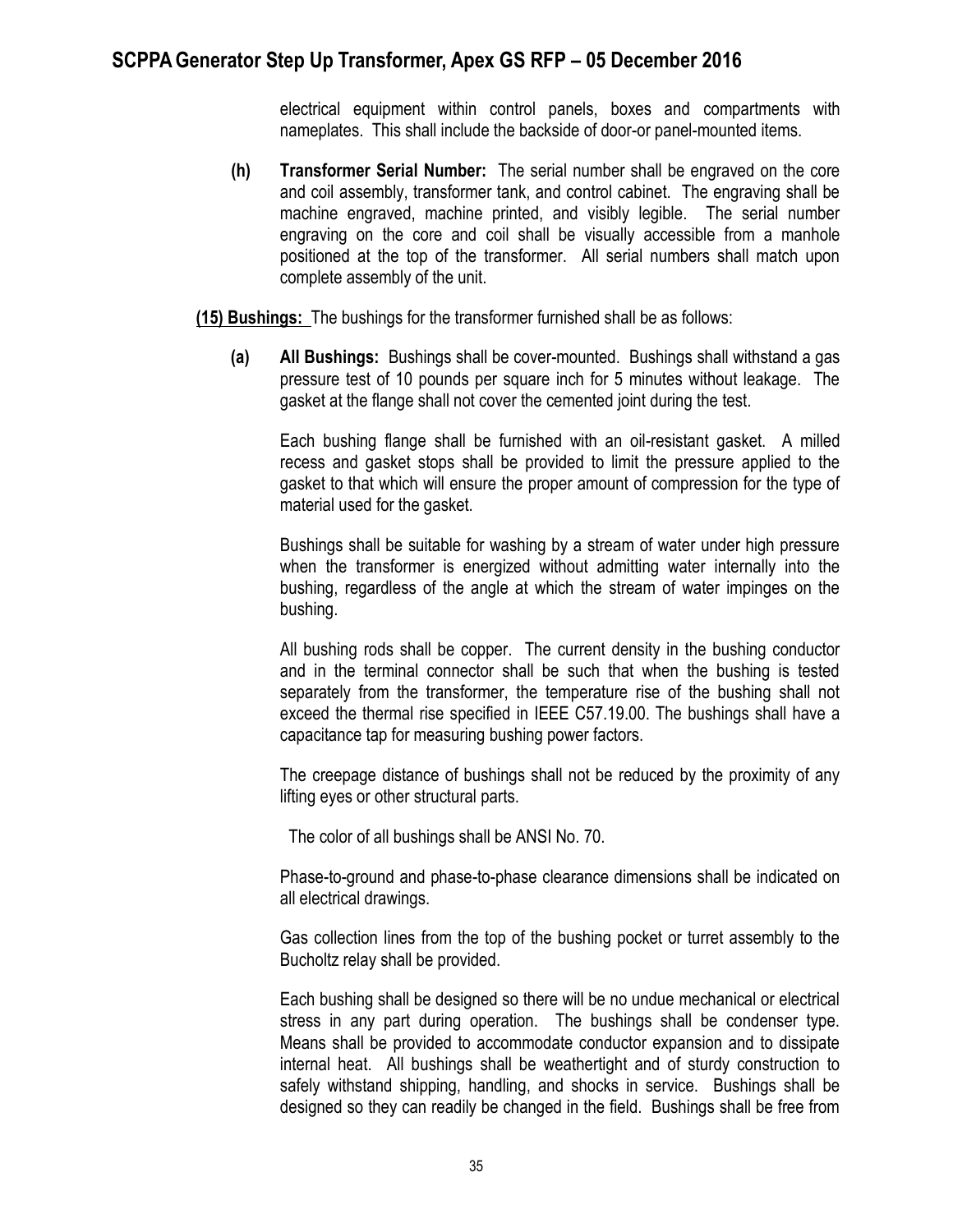oil leakage, shall have ample provision for oil expansion, and shall be furnished with an oil level indicator.

#### **(b) 500-kV Composite Bushings:**

**(i) General:** The 500-kV bushings furnished shall be composite-insulated and shall be resin-impregnated paper-insulated, capacitance-graded, draw-lead type. Resin-bonded paper-insulated bushings shall not be furnished.

The bushings shall comply with IEEE Standards C57.19.00 and C57.19.01, unless stated otherwise in these specifications.

The bushing ratings shall be in accordance with Section 5 of IEEE C57.19.00, except as follows.

The rated BIL shall be minimum 1675 kV and the rated continuous current for the draw-lead stud and mating top terminal shall be not less than 2000 amperes. The minimum creep distance shall be in accordance with IEEE C57.19.01.

The creepage distance of the bushings shall not be reduced by the proximity of auxiliary equipment, conduits, lifting lugs, or any other external components of the tank or the structure.

The bushing in-board shank (lower end), flange, and terminal dimensions shall be in accordance with Table 3 of IEEE C57.19.01.

#### **(ii) Insulating Envelopes:**

**(1) Outdoor Insulating Envelope:** The insulating envelope used above the bushing mounting flange shall consist of an epoxy-impregnated, seamless, void-free fiberglass tube with silicone rubber sheath and weather sheds and metal end fittings.

The tube end fittings shall be heat-shrunk and glued onto the tube.

The tube-sheath and sheath-shed interfaces shall be bonded or molded into one piece by hot vulcanization. The strength of the tube to rubber interface shall be greater than the tearing strength of the rubber alone.

The interface between the metal end fittings and the silicon rubber shall be permanently sealed to prevent moisture and foreign material from contacting the tube-to-metal interface.

The silicone rubber sheath and weather shed material shall have a chemical backbone of 100 percent silicone polymer before fillers are added.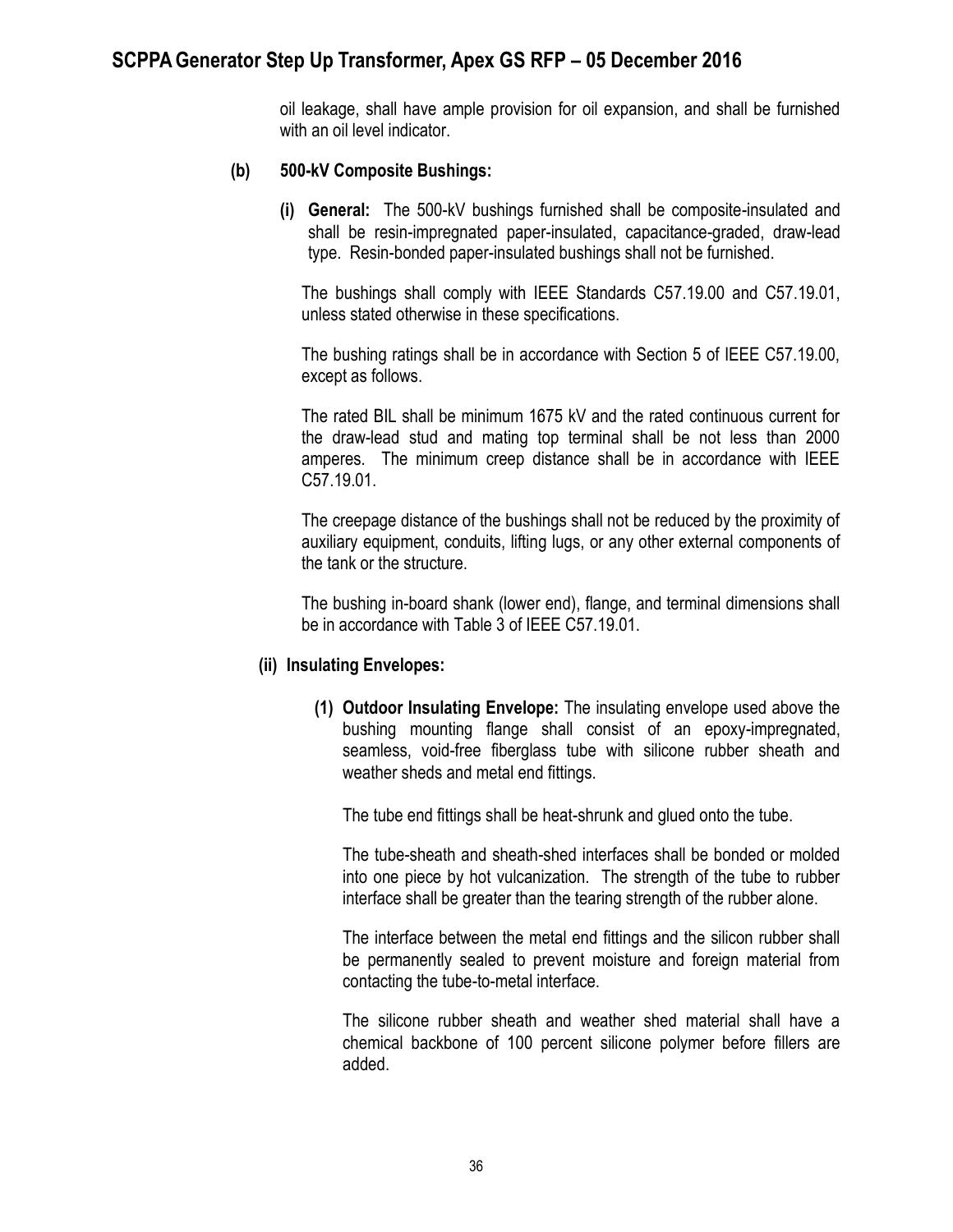- **(2) In-Board Shank Insulating Envelope:** The insulating envelope used below the bushing mounting flange for the in-board shank shall be cast epoxy.
- **(iii) Mounting Flange:** The mounting flange shall be void-free, cast-aluminum and shall be equipped with an ANSI Type A potential tap.
- **(iv) Current-Carrying Parts:** All current-carrying parts shall be copper.
- **(v) Silver Plating:** The top and bottom terminals shall be silver-plated.
- **(vi) Bushing Head:** The bushing head shall be void-free, cast-aluminum.
- **(c) Porcelain Bushings:** The bushings furnished with the transformer shall have the following characteristics:

|                              |         | Minimum<br>Creepage         |                      | <b>Withstand Test</b> |          |
|------------------------------|---------|-----------------------------|----------------------|-----------------------|----------|
| <b>Voltage Class</b><br>(kV) | Amperes | <b>Distance</b><br>(Inches) | Voltage, Dry<br>(kV) | 60 Hertz Wet<br>(kV)  | BIL (kV) |
| Neutral 34.5                 | 800     | 35                          | 80                   | 75                    | 200      |
| 25                           | 10,000  | 17                          | 60                   | 50                    | 150      |

Bushings shall be free from oil leakage, shall have ample provision for oil expansion, and shall be furnished with an oil level indicator.

All porcelain used in the bushings shall be homogenous, free from laminations, cavities, or other flaws affecting its mechanical strength or dielectric quality, and shall be vitrified, tough, and impervious to moisture. The glazing of the porcelain parts shall be free from imperfections such as blisters, burns, or unglazed spots.

Each transformer shall be furnished with internal connection points, to which tertiary bushings may be connected during testing and commissioning, or at a later date by SCPPA, or left unused for buried tertiary operation.

**(16) Bushing Terminals:** Each high voltage bushing terminal shall be thread type copper stud connector, tinned, in accordance with NEMA CC1.

The terminal connectors for the low-voltage bushings shall be as shown on Drawing 961400.C35.03, by VA Tech.

**(17) Bushing Current Transformers:** The Contractor shall furnish the following current transformers (CT) in accordance with IEEE C57.13 with each power transformer:

**(a)** Each high-voltage terminal shall have the following: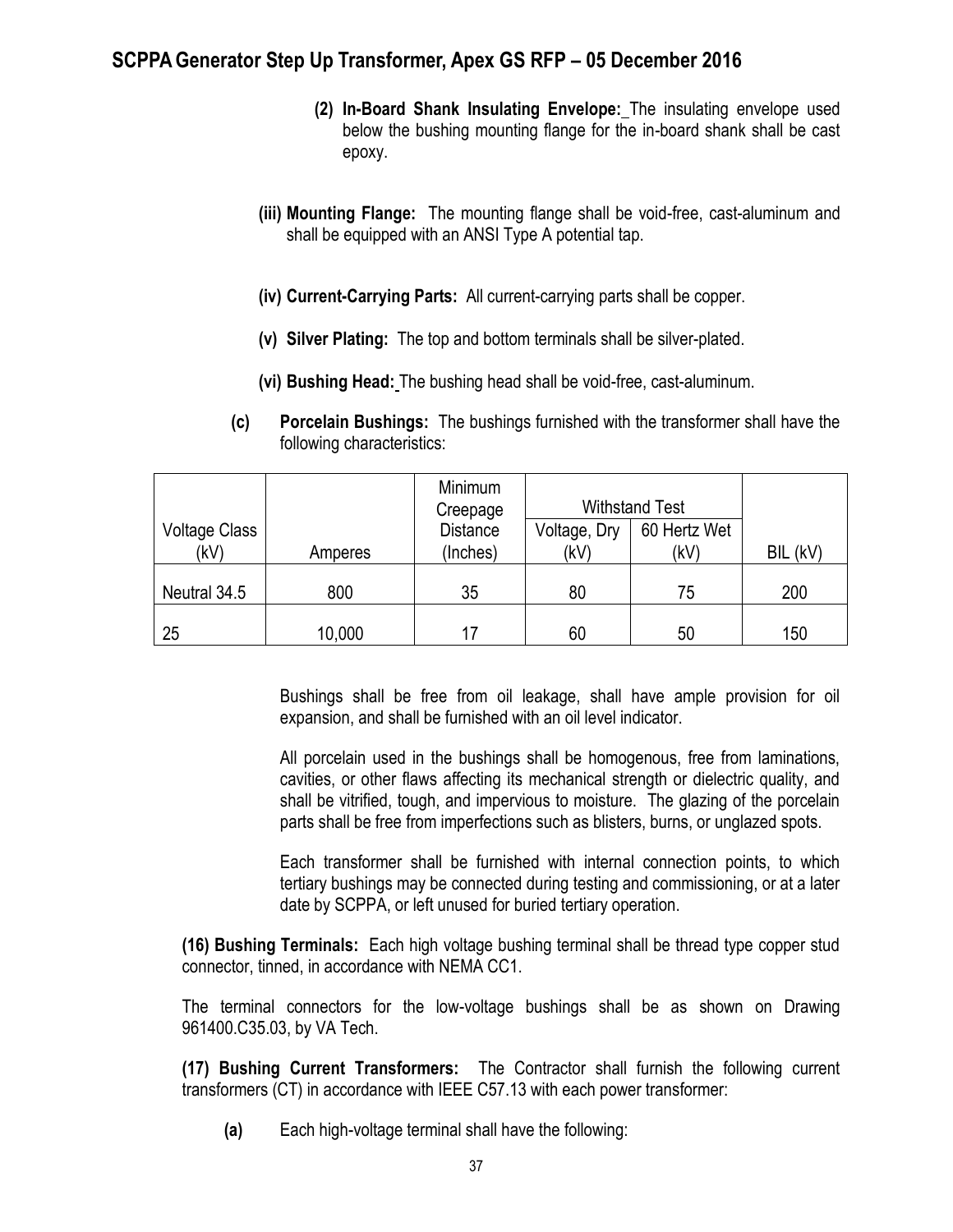- **(i)** One, multi-ratio, 1,200 to 5, relaying bushing (CT). The accuracy class shall be C-800.
- **(ii)** One, multi-ratio, 1,200 to 5, metering bushing CT. The accuracy class shall be 0.3-2.0.
- **(b)** One, single ratio, 2,400 to 5 metering bushing CT shall be furnished on the highvoltage neutral terminal. The accuracy class shall be 0.3 B-2.0.
- **(c)** One, single ratio, 1,200 to 5 relaying bushing CT shall be furnished on the highvoltage neutral terminal. The accuracy class shall be C-800.

All current transformers (CT) secondary wiring shall be continuous, with no splices between the CT and the control cabinet. If required, the CT secondary wiring may be terminated at an intermediate terminal, adjacent to the bushing turrets or pockets, enclosed by an ancillary weather-proof cabinet. These terminals shall be non-opening, labeled, post-type connectors. The CT wiring shall be terminated, with crimped, ring connectors securely attached to the post, if the ancillary cabinet is used.

Each CT shall be shorted and individually grounded. The shorted and grounded wires shall be terminated on top of the CT wires.

The polarity mark for each current transformer shall be located toward the top of the bushing. The secondary polarity mark for each current transformer shall be located on the top of the terminal block associated with the wiring from each current transformer.

**(18) High-Voltage Surge Arresters:** The high-voltage surge arresters shall not be mounted on the transformer. The arresters shall be station class, silicone-rubber-housed, gapless, metal oxide, valve type.

Each arrester shall be capable of withstanding power frequency temporary overvoltage, multiple stroke currents, long-duration discharges, and switching surges.

Following discharges, the arrester shall reseal against the waveform appearing across it.

The normal voltage gradient across the arrester elements shall not be impaired by surface contamination or atmospheric conditions, including salt fog.

The arresters shall be designed for base mounting and shall be completely self-supporting.

The weather-shed of the arrester housings shall be made of elastomers of the type High-Temperature-Vulcanized (HTV) or Low-Temperature-Vulcanized (RTV). The entire weathershed including end-fitting seals shall be 100 percent pure silicone rubber before the addition of any fillers and additives, and shall not contain any ethylene-propylene rubber (EPR). The final weather-shed rubber compound shall contain not less than 35 percent pure silicone rubber.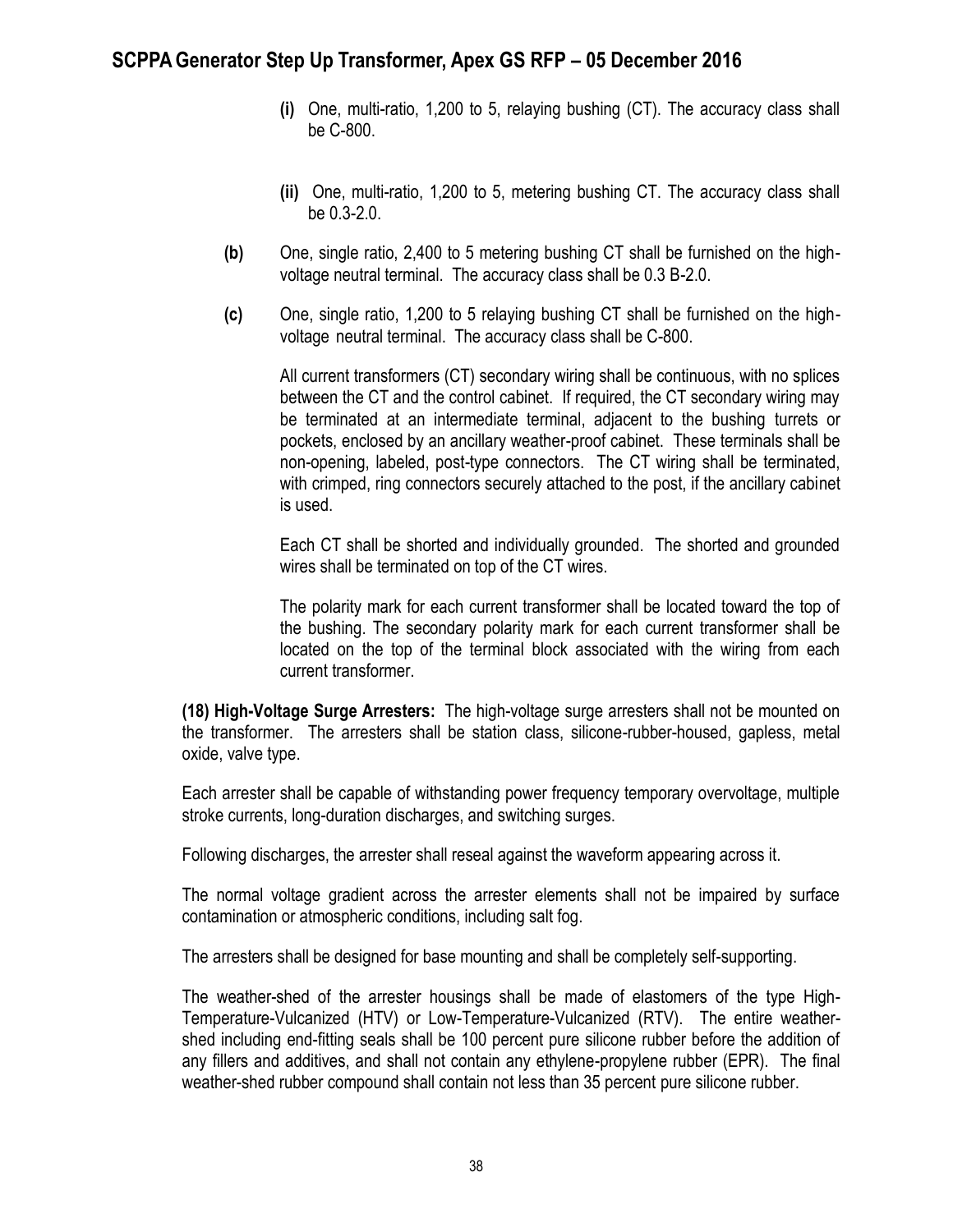End seals shall be constructed by molding the silicone-rubber material onto the end fittings. Glued-type and friction-type shall not be used.

The top plate of each surge arrester shall have one 4-hole tinned copper pad for connection to a vertical or horizontal cable terminal.

The hole size and spacing of all 4-hole pads shall be in accordance with NEMA CC1, Figure C-4.

A minimum 2-hole NEMA ground cable terminal shall be furnished on the bottom of each arrester for connection to a 500 kcmil copper cable for all surge arresters.

Each arrester shall have a pressure relief device, which shall act positively to vent gas pressures for the prevention of explosion of the porcelain in the event of arrester failure.

**(19) Accessories:** All indicators and gauges shall be mounted at eye level between 5 and 6 feet high, placed so they can be read at the control cabinet, and shall be labeled accordingly. All indicator, monitor, and gauge contacts and outputs shall be wired to the control cabinet.

The transformer shall be furnished with standard accessories in accordance with IEEE C57.12.10, with the following modifications:

**(a) Nameplates:** The nameplates for each transformer shall be 20-gauge minimum thickness stainless steel. Each nameplate shall state manufacturer's name and location, the kVA rating, high-voltage and low-voltage ratings, tap positions and their respective voltage ratings, connection diagrams, type of cooling, temperature rise ratings, "SCPPA Contract \_\_\_\_", year of manufacture, BIL ratings, X/R ratio, material used for windings, reduced audible sound level, maximum and minimum operation pressures of the liquid preservation system, oil level, and that the mineral oil does not contain any detectable amount of Polychlorinated Biphenyls (PCBs).

Actual values rather than nominal values of reduced audible sound level, impedance, weight of the un-tanked transformer, weight of the tank and fittings, quantity and weight of oil, and total weight of the transformer, and quantity of oil shall be indicated on the nameplate. The design values shall be indicated on the nameplate drawings for the purpose of review and approval.

Nameplates shall be in accordance with the applicable IEEE, ANSI, and NEMA Standards, shall list MVA ratings for all available cooling classes and 55C and 65C winding temperature rises, and shall contain the seismic identification tag information as defined in IEEE 693A.8.

Separate CT nameplates, in accordance with IEEE C57.13, shall be furnished and installed inside of the control cabinet door of each transformer.

**(b) Drain Valve:** The transformer shall be furnished with a flanged-typed drain valve with sampling device. The valve size shall be 2-inch complete with an oil-sampling valve, United Brass Works, Inc., Catalog No. 125TSSB, with Sampling Device No. 84, and shall be located so as to permit oil to be drawn to within one inch of the bottom of the tank.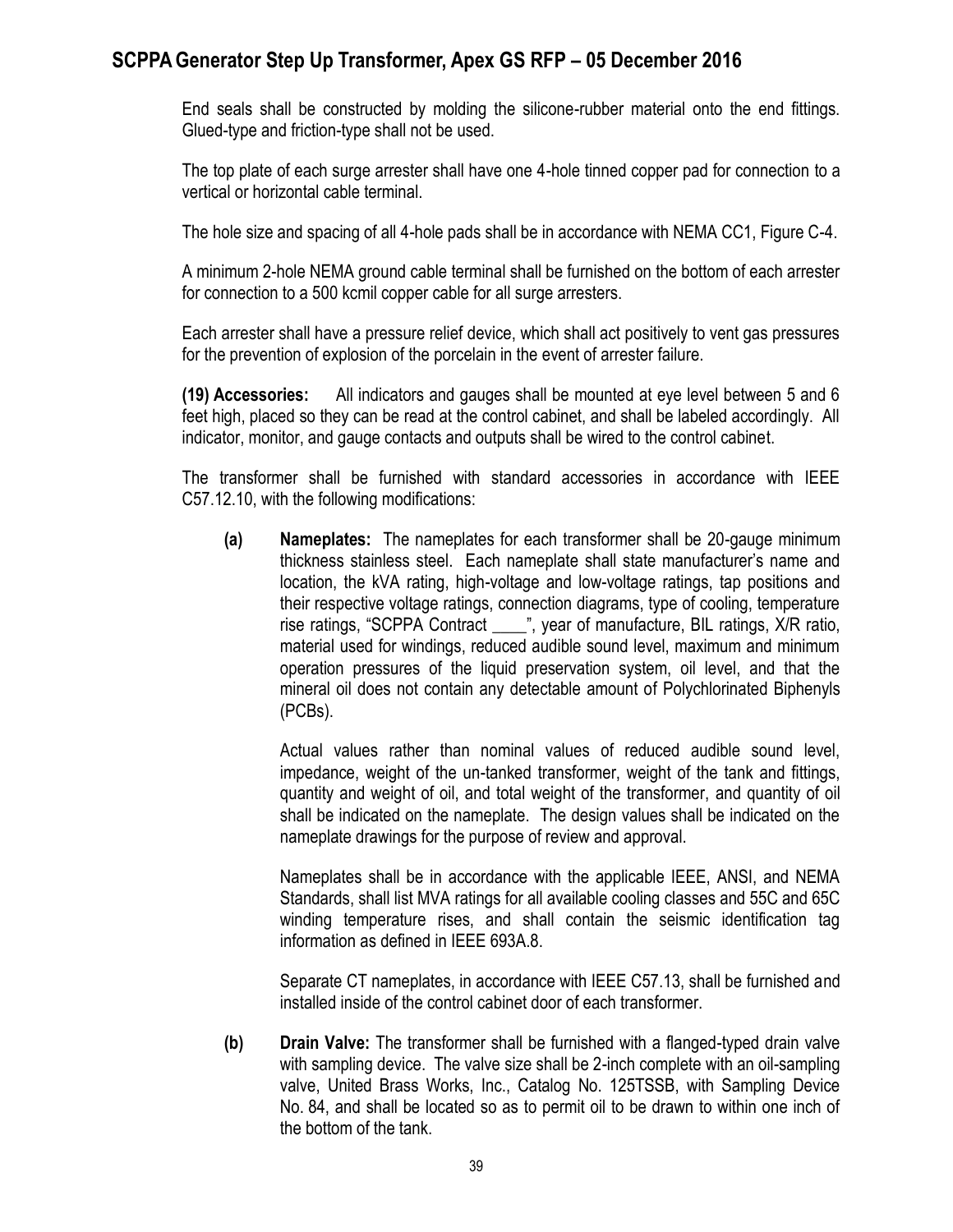- **(c) Oil Sampling Valve:** The transformer shall be furnished with a flanged-typed or threaded oil sampling valve. The valve size shall be ½-inch and shall be located at the same height or above the drain valve.
- **(d) Pressure-Relief Device:** The transformer shall be furnished with one Qualitrol model XPRD pressure-relief device for every 10,000 gallons of oil in the main tank. Each device shall be furnished with galvanized steel piping and screen for direct discharge to ground. Each device shall have ungrounded DPDT Form C contacts suitable for operation on 125 volts dc. Contacts on the pressure-relief device shall actuate when the valve opens. A semaphore shall be installed for local indication of actuation.
- **(e) Gas-Sampling Valve:** The transformer shall have a gas-sampling valve and a gas inlet valve. The valve shall be Hoke, Inc., Catalog No. 3752M4B, furnished with a hose spud fitting for 1/<sub>4</sub>-inch hose connection and shall be located not more than 6½-feet above the base of the transformer.
- **(f) Sudden Pressure Relays:** The transformer shall be furnished with 2 Qualitrol model 900 sudden pressure relays shall be provided to close a contact for relay operation in case the internal pressure rises suddenly. Isolation valves and bypass piping shall be installed on either side of the devices. One of the 2 Qualitrol devices shall be located at the transformer drain. The devices shall be wired in parallel. An individual Qualitrol model 909 auxiliary seal-in relay shall be furnished for each device. The auxiliary relay shall have 2 Form C open contacts suitable for operation on 125 volts dc. A reset push-button shall be provided.
- **(g) Maintenance Hole:** The cover of each transformer shall be furnished with a 36 inch maintenance hole. Maintenance holes or hand-holes shall be located in the cover only, except that the core section ground access hand-hole may be located as required by the manufacturer. Inspection maintenance holes and hand-holes shall be flange type. Manholes shall be placed in convenient locations that are accessible without requiring the removal of transformer equipment such as radiators. Manholes and access hatches shall allow for visual inspection of inside the transformer. Internal parts shall not obstruct access at the manholes and access hatches. Provisions shall be provided forSCPPA to inspect the interiors of the transformer prior to tanking.
- **(h) Other Valves:** Each transformer shall be equipped with a 2-inch valve in the upper part of the tank for oil filling and a three-inch valve on the opposite upper side of the tank for vacuum treatment during filling. A one-inch valve shall be located on the cover for vacuum equipment. The vacuum valve shall be located a distance away from the fill valve so as not to interfere with the oil filling process.
- **(i) Temperature and Liquid-Level Gauges:** Each transformer shall be furnished with Qualitrol model AKM OITWTI dial thermometers for transformer winding and oil temperature and a Qualitrol model 039 remote liquid-level gage. Gauges shall be furnished with a 4-20 mA signal output and an ungrounded double-pole doublethrow Form C alarm contacts suitable for operation on 125 volts dc. Contacts on the thermometers shall be factory set and field adjustable from the ground level. A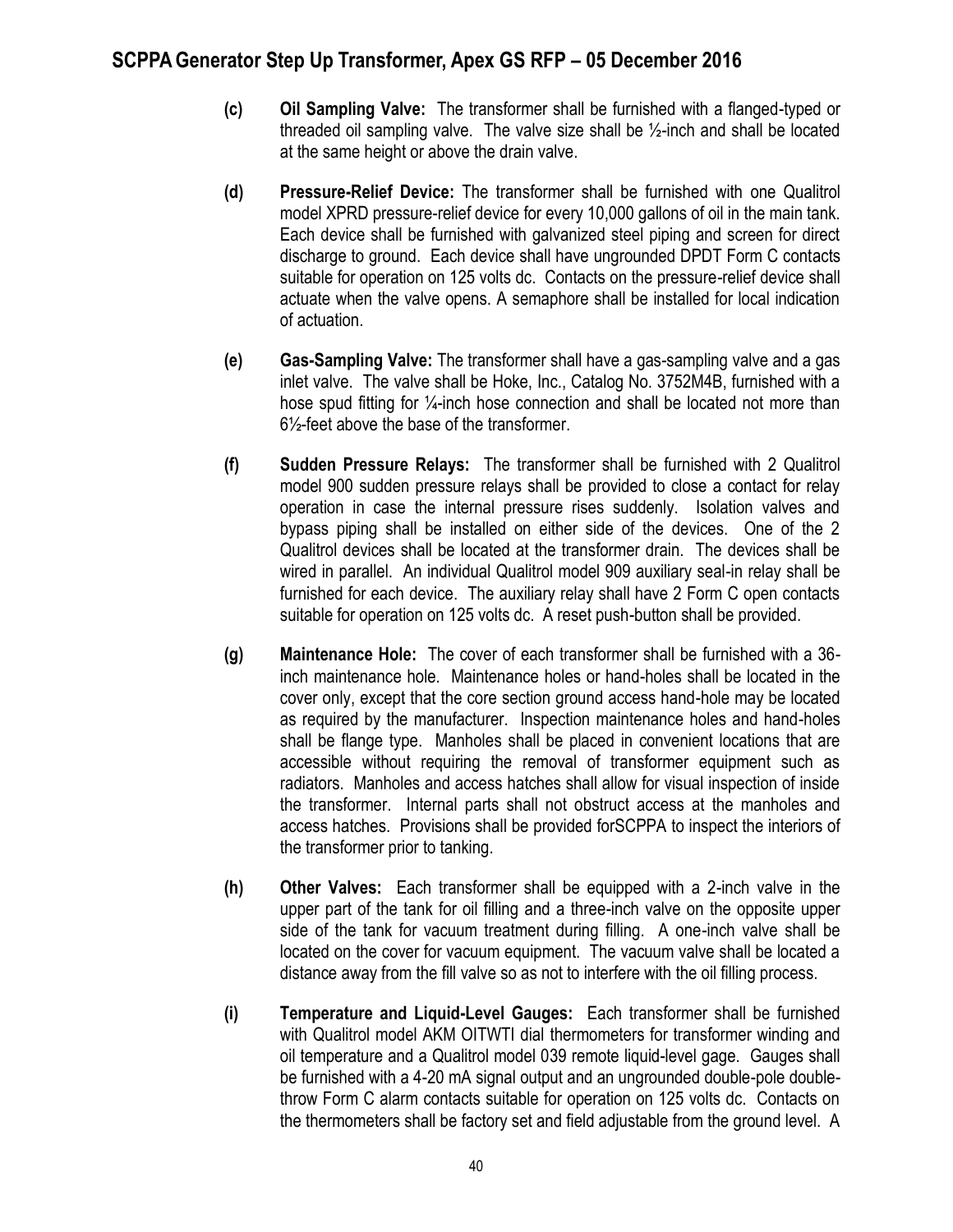bushing current transformer, balancing transformer, thermowell, and a resistance temperature detector shall be provided, if required, for operation of the winding temperature indicator. Two sets of contacts for the liquid-level gage shall be furnished, one shall be set for the minimum liquid level and the other shall be set for the maximum liquid level in accordance with the manufacturer's printed recommendations.

- **(j) Winding Temperature Monitor:** Each transformer shall be furnished with a fiberoptic transformer winding temperature monitor, Qualitrol model 509 DW. The 509 DW shall be mounted within the transformer control cabinet. The following options for the 509 DW shall be furnished and installed: a platinum resistance temperature detector for oil temperature, CT (for calculated winding temperatures), direct winding temperature measurement using fiber optic cables with four spare fibers, a 4-20 mA input from the liquid level gauge, and a cooling fan current sensor for each cooling group. The latest software, including configuration, set points, and passwords shall be provided. The fiber-optic cables shall be installed to measure the high and low voltage windings and protected from physical damage. The 509 DW shall communicate via DNP3, MODBUS, and IEC 61850. Connections for RS-232, RS-485, RJ45 Ethernet, and Fiber Optic Ethernet shall be furnished.
- **(k) Standoff Insulators:** Standoff insulators of adequate size shall be provided for surge arresters and the transformer neutral grounding.
- **(l) Terminal Markings:** External terminal markings shall be provided that match the terminal markings shown on the nameplate.

**(20) Safety Barricade:** Permanent mounting brackets shall be provided on the top or the upper sides of the transformer tank which will be used as the points of attachment for a temporary safety barricade.

Temporary steel safety poles, not less than 42 inches in height, shall be furnished for each transformer which shall be designed to be inserted and secured in or to these brackets to provide the vertical fence posts for the barricade. The poles shall be painted bright yellow or orange. The mounted poles shall be not greater than 6 feet apart, and 2 poles, not less than 4 feet apart, shall be included for access through the barricade. All locking bolts, pins, or other hardware required to secure the barricade shall be furnished with the transformer.

The Contractor shall furnish a sufficient quantity of rope, not less than ½-inch in diameter, and rated for loads of not less than 500 pounds, to provide the inter-pole safety barrier. The safety poles shall be equipped with not less than 2 eyelets each, at approximately the mid-point and the top of the poles, to which the rope may be attached. The access shall be equipped with rings and rope or light chain and shall be equipped with clips or carabiners to allow easy and secure opening and closing of the access.

In addition, not less than 4 permanent steel eyelets or other similar devices shall be attached to the top of the tank to provide convenient attachment points for assembly worker's safety belt lines. The attachment points shall withstand the sudden force applied by a safety line attached to a falling worker without deformation or failure.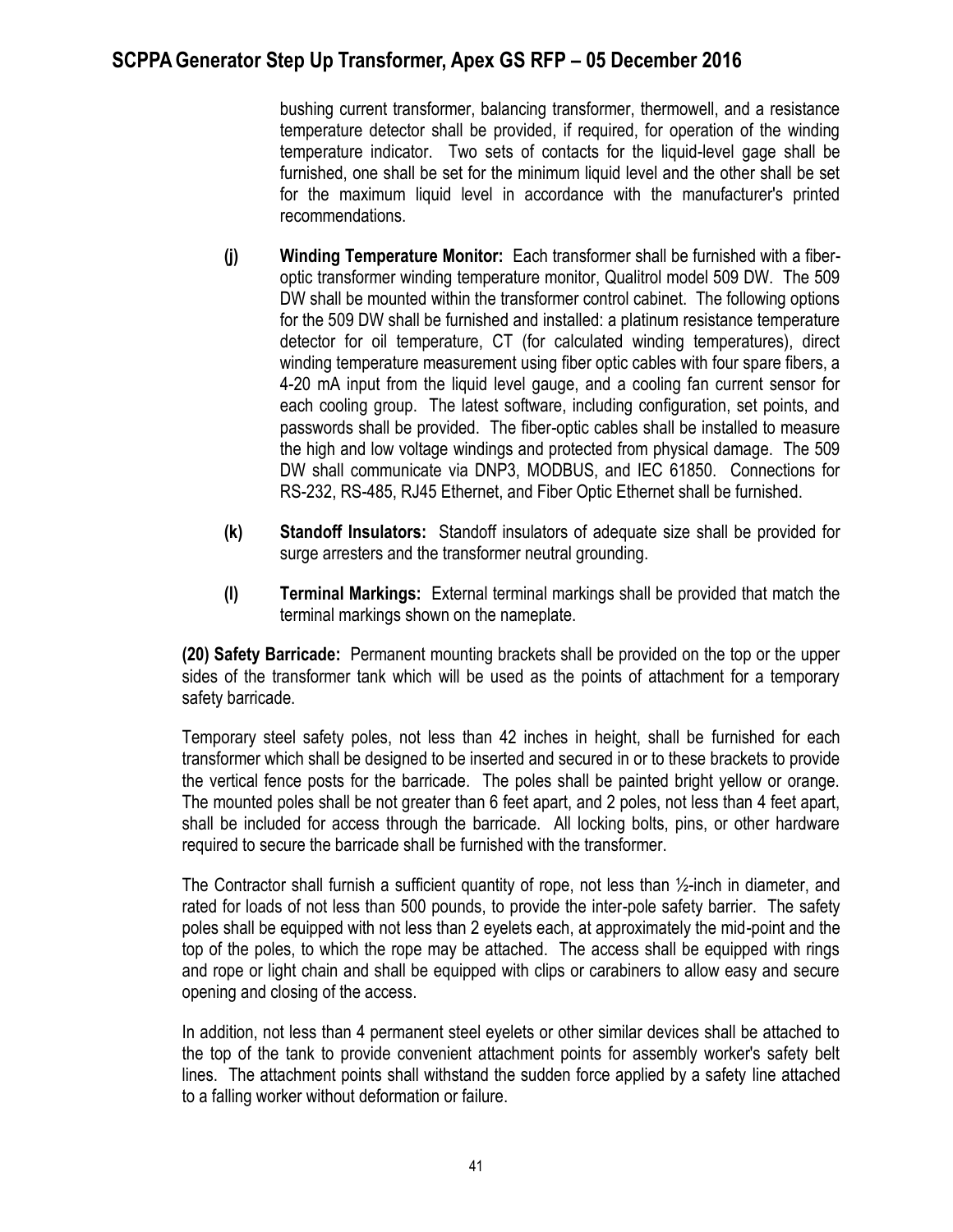All bushings and equipment mounted on or attached to the top of the transformer shall be enclosed by the safety barrier when erected.

The safety barrier poles with the rope and the hardware shall be housed in a cabinet mounted on the transformer, and shipped inside the cabinet with the transformer.

**(21) Oil and Oil Preservation:** The Contractor shall furnish oil for the transformer after delivery. The Contractor shall provide all equipment necessary to perform oil processing on-site.

The transformer shall be equipped with a sealed conservator system. A Wier-Electrical Instrument Company or VEM gas-type oil-operated, Buchholz relay shall be furnished with the conservator system for the detection of gas accumulation at transformer faults. The Buchholz relay shall be connected to terminal blocks for AGS use and not interconnected with other alarms or signaling devices. The relay shall be readily removable for maintenance purposes without draining the oil from the conservator or transformer. The relay shall be provided with an external device with which it shall be possible to operate the switch contacts and thereby test the contact operation and circuit continuity of the relay.

The relay shall be provided with a trip circuit with one normally open and one normally closed contact. The Buchholz relay shall not depend on a mercury switch for operation, and shall have the ability to withstand earthquake shock requirements hereinafter specified.

An automatic oil shutoff valve, Sergi Company (TL-334 or latest model), as well as a manual Ball valve, shall be furnished between the Buchholz relay and the conservator. The automatic shutoff valve device shall be furnished to detect and stop any backrush of oil from the conservator to the tank in the event of rupture in oil system. Manual shut off valves shall be furnished on both sides of the Buchholz relay. A by-pass valve shall also be furnished.

The Buchholz relay shall have a petcock furnished for taking samples and releasing gas from the top of the relay housing shall be so located that gas samples may be taken within 5 feet above ground level.

An air cell failure relay shall be furnished to provide an alarm for the conservator system when it detects a bladder leak. The alarm contacts for the air cell failure relay shall be wired to the control cabinet.

The conservator shall be furnished with a fill cap, drain/filter valve, magnetic liquid level gage with low level alarm contacts, and a silica-gel breather.

The tank or tanks shall slope approximately one inch downward toward the end with the drain valve. A maintenance hole shall be provided for access to the interior of each compartment or tank.

Piping between the conservator and the transformer tank shall allow for the conservator to be isolated, removed, and installed on the opposite side of the tank with a minimum of joints and fitted with a vacuum tight valve.

The conservator shall be designed for installation on either ends of the transformer.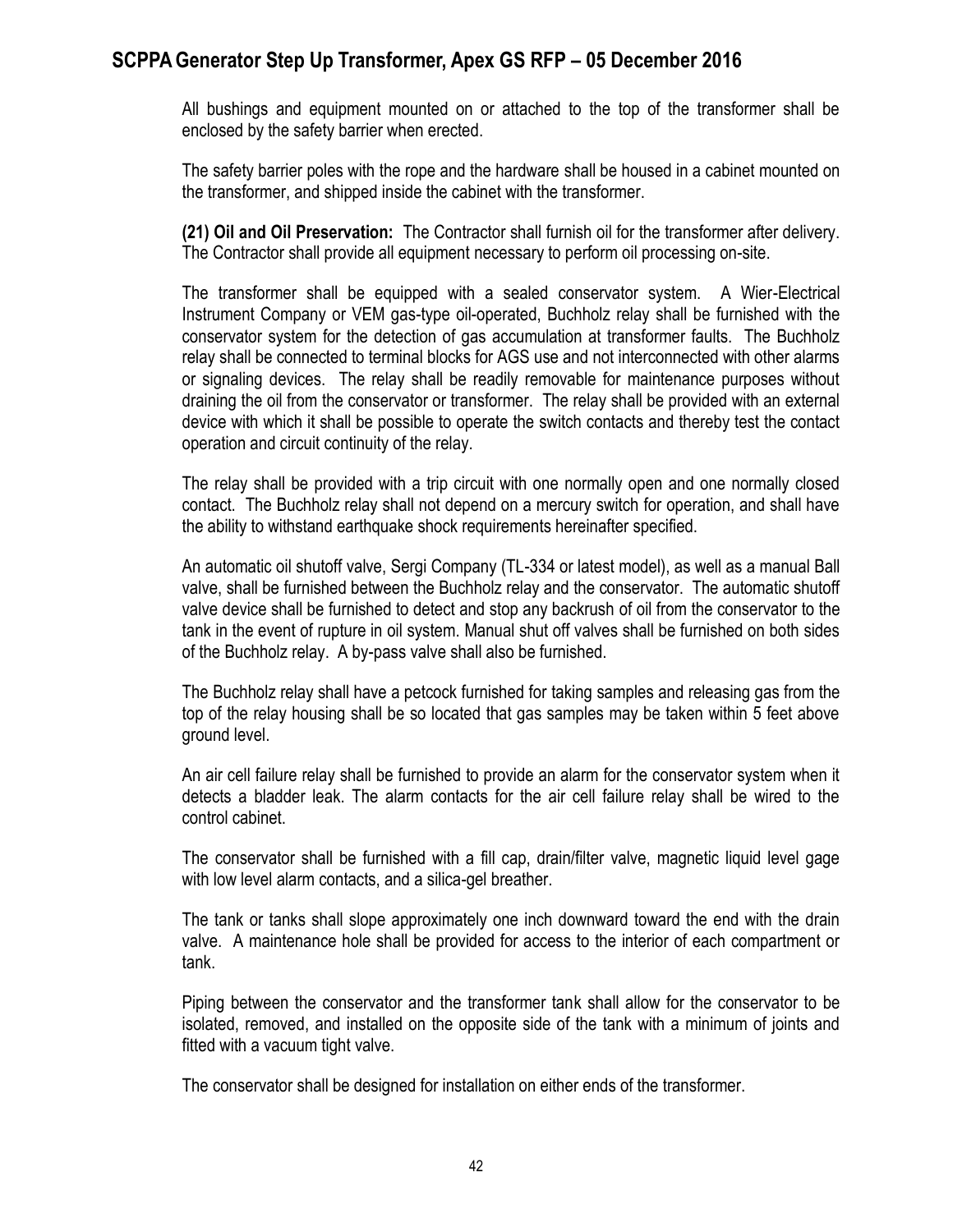**(22) Insulation Surface-Moisture Content:** The transformer shall be designed such that the insulation surface-moisture content shall not exceed 0.4 percent.

**(23) Paper Insulation:** The thermally upgraded paper insulation used in the transformer furnished shall meet the requirements of IEEE Standard C57.100-2011 Test Procedure for Thermal Evaluation of Insulation Systems for Liquid-Immersed Distribution and Power Transformers . Temperature of 65°C to be used.

**(24) Factory Inspection and Tests:** Inspection will be made, and tests shall be performed in the Contractor's mill, factory, yard, or warehouse in accordance with the following:

- **(a) Access:** The Project Manager shall have the right to inspect the Contractor's and the subcontractor's work in the course of manufacture or fabrication and shall make such tests from time to time as may be deemed advisable, provided such tests will cause no delay in the production of acceptable materials or equipment. The Contractor shall furnish, at the Contractor's own expense, reasonable facilities, including tools and instruments, for so doing and for obtaining such information as the Project Manager desires, respecting the progress and the manner of the work and the character of the materials used.
- **(b) Notification:** The Contractor shall notify the Project Manager David Alba not less than 45 calendar days in advance of the day when:
	- **(i)** Manufacture or fabrication starts.
	- **(ii)** The core and coils are ready for in-tanking inspection.
	- **(iii)** The finished product is ready for final testing and inspection.

The notification shall include the contract number and the contract title.

Should the Project Manager elect to waive the right of inspection, or of witnessing tests, and accept certified test reports instead, the Project Manager will promptly inform the Contractor.

- **(c) Witness Tests:** Mill or factory witness tests shall be made in the presence of the Project Manager. The test procedure shall be subject to review and acceptance by the Project Manager. The Contractor shall bear all costs of such tests, except for the compensation and expenses of the Project Manager.
- **(d) Certified Reports:** Five copies of certified reports shall be furnished to SCPPA as follows:
	- **(i)** All tests except for those tests that are furnished and reviewed under Article 22 of Division III.
	- **(ii)** Detailed method used in demonstrating seismic-withstand capability in accordance with the requirements of Section 12 of Division III. This report shall include, but not be limited to, the method of estimating natural frequencies and natural damping factors, the estimated static and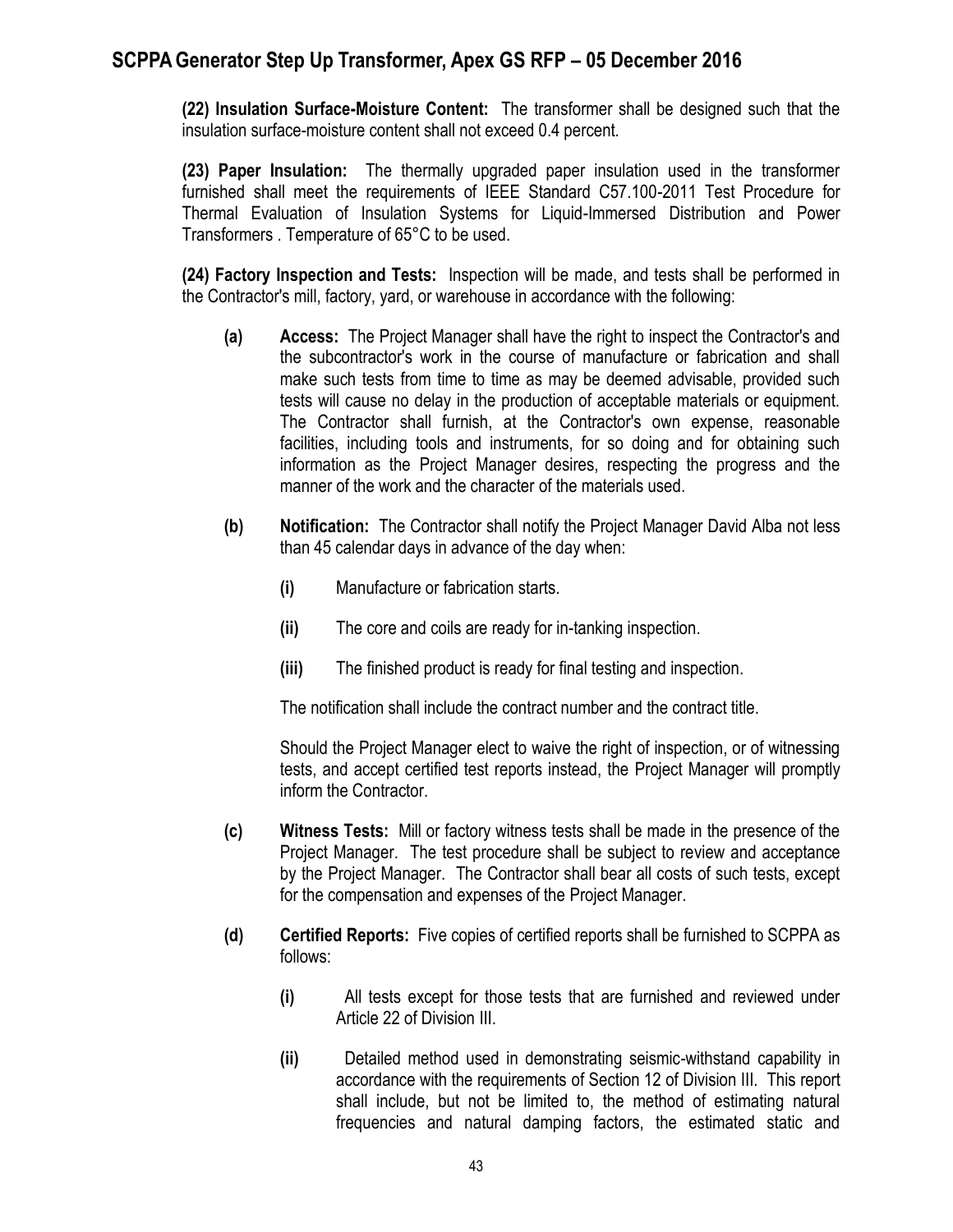dynamic horizontal and vertical forces, the overturning moments which the foundation can sustain, the permissible displacements and rotation of the equipment, and the detailed calculations used in all of the foregoing. This report shall be certified by an engineer who is duly registered as a Professional Engineer in the State of Nevada.

SCPPA will notify the Contractor within 20 calendar days after receipt of the certified reports either that there are no exceptions noted or that the reports show noncompliance with the specifications.

If any certified report shows noncompliance then the Contractor shall not ship the equipment covered by such report until the noncompliance is corrected or until otherwise instructed by the Project Manager.

- **(e) Release:** Materials or equipment to be inspected by the Project Manager at the Contractor's mill, factory, yard, or warehouse shall not be released for shipment until they have satisfactorily passed the Project Manager's inspection and test. Materials or equipment shipped without respecting this requirement may be rejected.
- **(f) Delivery:** The Contractor shall not schedule for any delivery until confirmation by Project Manager, in writing.
- **(g) Tests:** Unless specified otherwise, factory tests shall be made in accordance with IEEE C57.12.90 and the Contractor shall perform routine tests as described in IEEE C57.12.00, Table 18.

The tolerances shall be those permitted by IEEE C57.12.00.

Oscillograms shall record both voltage and ground current. Tests shall be performed in accordance with IEEE C57.98.

Digital recording and presentation of impulse Oscillograms may be allowed, provided the digital recording equipment is detailed and approved in the Testing Schedule.

Impulse tests shall precede the applied and the induced potential tests.

- **(i) Factory Design Tests:** The following tests shall be performed on one transformer under each Item:
	- **(1)** Temperature rise at 162-MVA and 270-MVA at 55C, and at 303- MVA at 65C.

Temperature rise at 80 percent of full load rating at 55C, with 50 percent cooling.

The hot-spot temperature shall be determined by the Qualitrol Winding Temperature Monitor.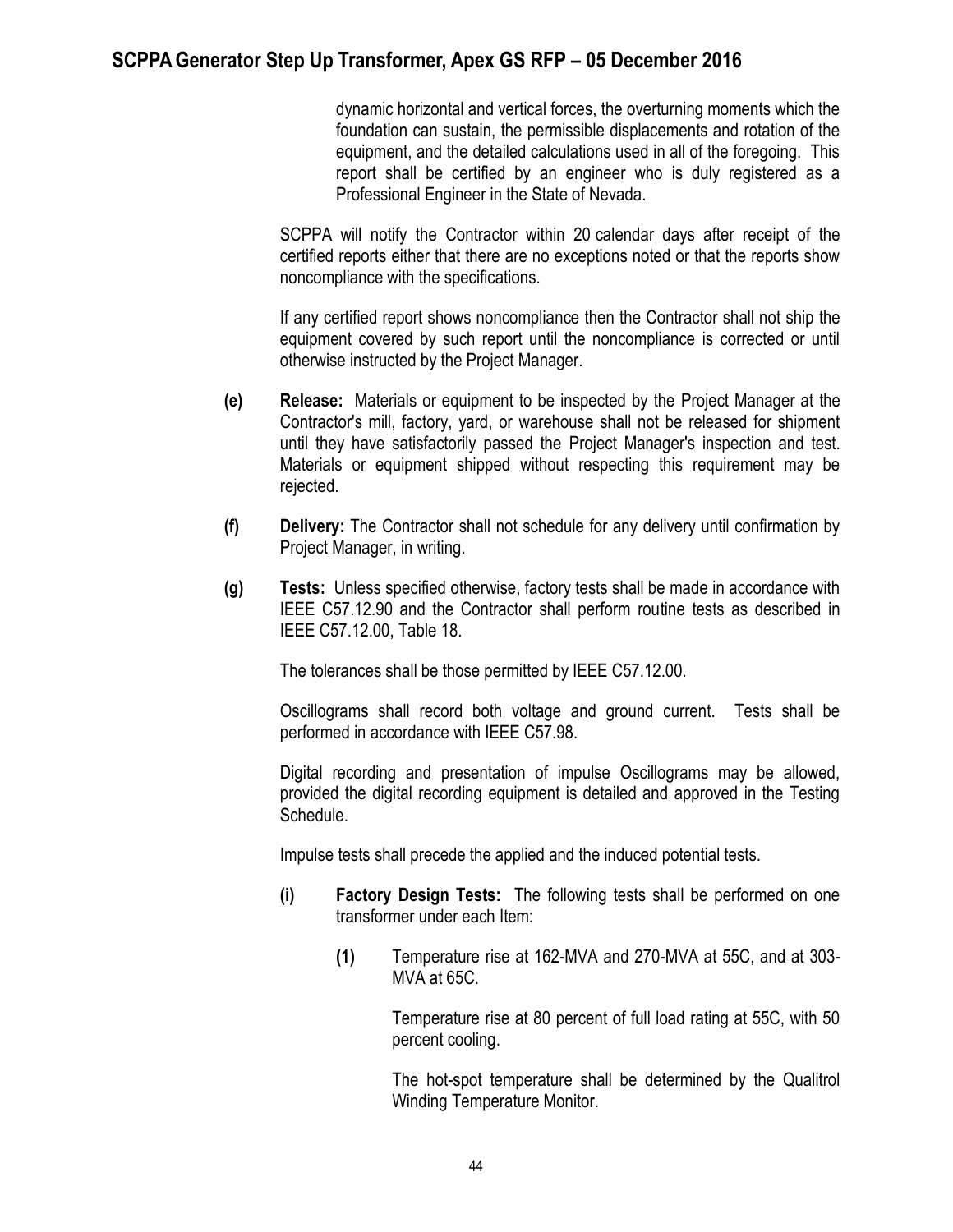- **(2)** Audible sound.
- **(3)** Function testing of the control cabinet and cooler group as a complete assembly.

**(ii) Factory Routine Tests:** The following tests shall be performed on each transformer at the factory:

- **(1)** Winding resistance measurements.
- **(2)** Ratio tests.
- **(3)** Polarity and phase relation tests.
- **(4)** Insulation resistance measurements.
- **(5)** No-load losses by the average-voltage voltmeter method at rated voltage and at 110 percent of rated voltage.
- **(6)** Exciting current by the average-voltmeter and rms ammeter method at rated voltage and at 110 percent of rated voltage. If required, corrections to a sine-wave basis shall be made by the crest-ammeter method.
- **(7)** Load losses.
- **(8)** Impedance voltage.
- **(9)** Zero-phase-sequence impedance.

**(10)** Regulation at unity power factor and 0.8 power factor lagging, calculated.

**(11)** Efficiency at 25, 50, 75, 100, and 125 percent of rated capacity, calculated.

- **(12)** Impulse test consisting of:
	- **[1]** One reduced full wave.
	- **[2]** Two chopped waves.
	- **[3]** One full wave.
- **(13)** Applied potential tests.
- **(14)** Induced potential tests.
- **(15)** Partial discharge tests in accordance with IEEE C57.12.90 and C57.113.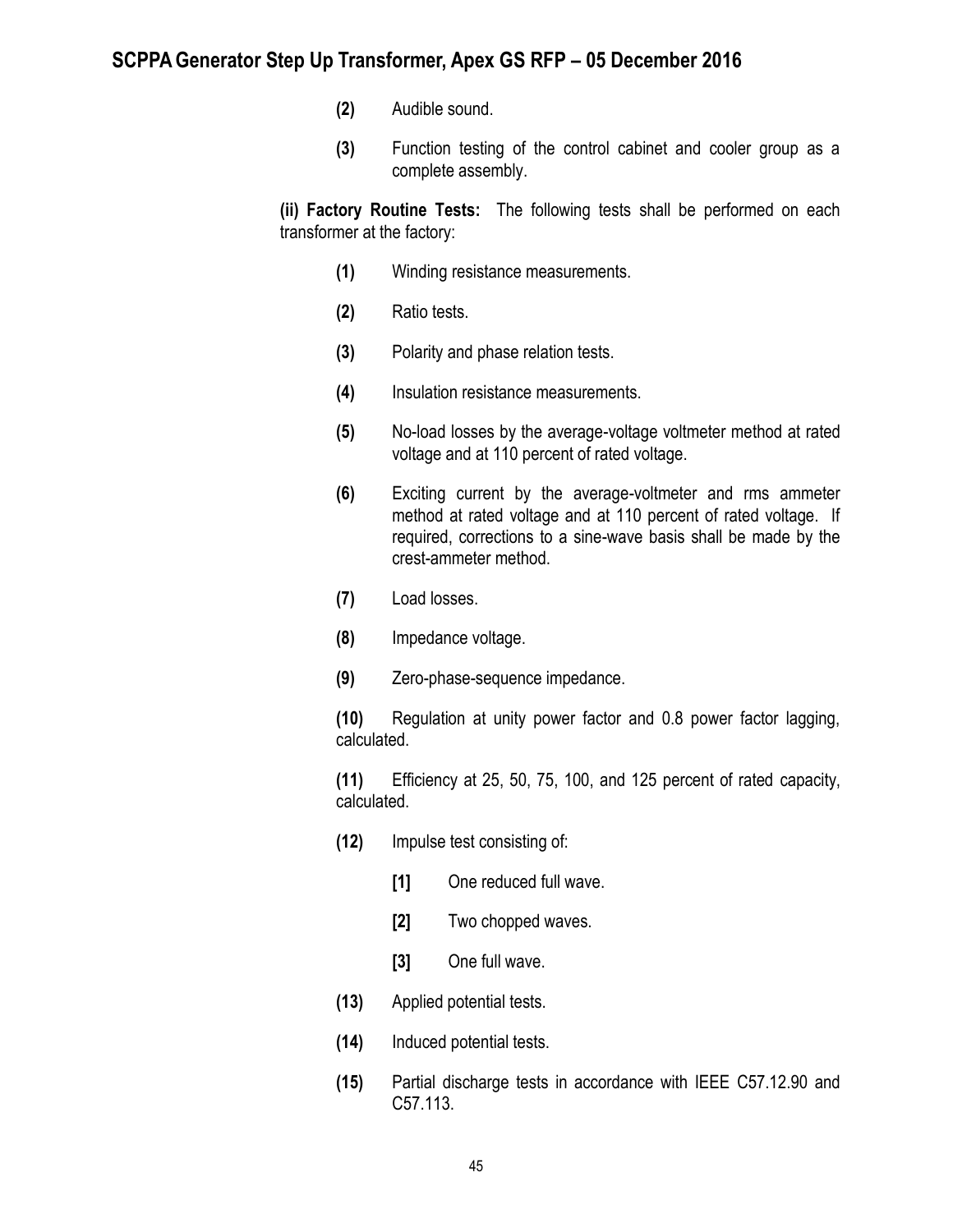**(16) 24-Hour Current Run:** The transformer shall be operated for not less than 24 hours at 100 percent rated current at the tap position resulting in the highest current. A gas-in-oil analysis through manual sampling shall be performed before, at approximately the mid-point, and at the end of the test to monitor possible gas generation.

**(17) Continuous Online Oil-Phase Monitor Tests:** In addition to the gas- in-oil analysis, readings from a continuous online monitoring device shall be recorded and reported throughout the 24-hour current run test, at least every four hours. Readings shall also be recorded and reported immediately before and after all impulse tests and the applied and induced potential tests.

- **(18) Power Factor Tests:** Power factor tests shall be performed on all windings and bushings on the completely assembled and oil filled power transformer. Power factor tests shall record current in milliamps, power loss in watts, power factor in percent, capacitance in picofarads, oil and winding temperatures, and ambient temperature and humidity. Ambient conditions, test configurations, and test voltage levels shall be in accordance with Doble test procedures.
- **(19) Core Megger Test:** The connection from the core ground bushing to ground shall be disconnected and the core resistance to ground shall be Megger tested at not less than one-kV.
- **(20) Vacuum Test:** After the transformer is fully assembled, the entire tank assembly shall be evacuated to 250 microns or less. The Vacuum pump shall be sealed and pressure readings shall be taken every hour for 24 hours. The pressure rise shall not be more than 10 microns per hour.
- **(21) Sweep Frequency Analysis (SFRA) Test:** The manufacturer shall perform a Sweep Frequency Analysis (SFRA) Test on each transformer with and without oil by using Doble M5400 system. The contractor shall submit to the contract administrator a complete diagram of the test processor and test report in hard copy and electronically upon delivery of transformer. SCPPA will perform another SFRA test by using Doble M5400. The two tests shall not deviate materially. Manufacturer shall provide SFRA test bushings for field testing.
- **(iii) Bushing Tests:** All bushings shall be subjected to design and routine tests in accordance with IEEE C57.19.00.

Routine tests and design tests shall be as follows: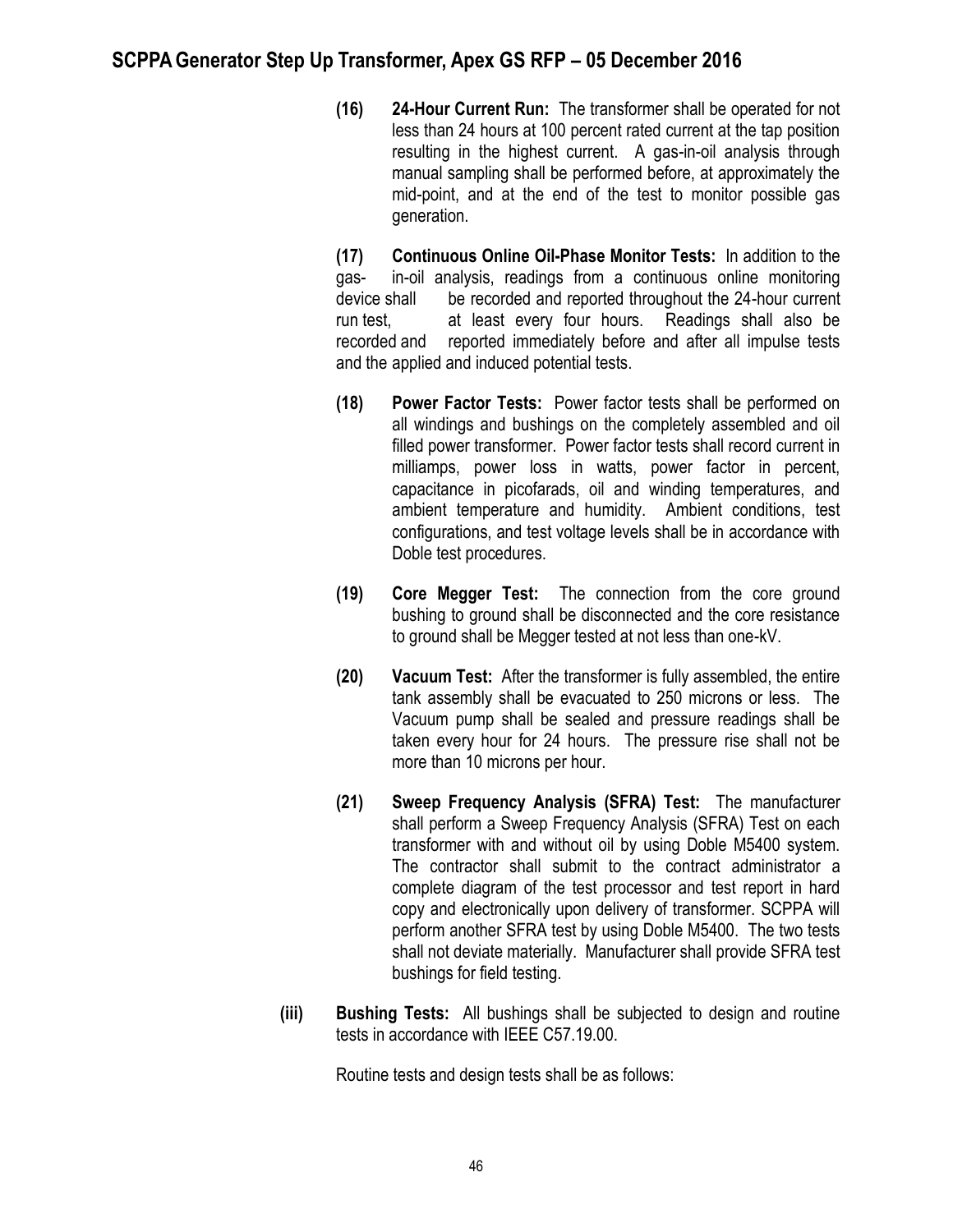- **(1) Routine Tests:** All bushings shall be subjected to the routine tests specified in Subarticle 7.4 of IEEE C57.19.00.
- **(2) Design Tests:** Design tests shall be performed in accordance with Subarticle 7.2 of IEEE C57.19.00.

In lieu of the bushing design tests, the Contractor may furnish 5 copies of certified test reports of design tests conducted on bushings of the same design and rating provided that such reports are submitted to the Project Manager for review as to compliance with these specifications within 60 calendar days after date of award of contract.

- **(3) Seismic Withstand Tests:** Seismic Withstand tests shall be performed in accordance with Section 12 of Division III.
- **(iv) High-Voltage Surge Arrester Tests:** All arresters shall be subjected to the following tests:
	- **(1) Design Tests:** In addition to those applicable tests required by the IEEE, ANSI, IEC, and NEMA Standards and the requirements specified herein, either the design tests specified in this Subarticle shall be performed on one surge arrester to be furnished or certified test reports of design tests conducted on surge arresters of the same design, type, and rating shall be furnished.

The following design tests shall be performed or have been performed:

- **[1]** Arrester Insulation Withstand Tests in accordance with Section 8.1 of IEEE C62.11.
- **[2]** Discharge-Voltage Characteristics Tests in accordance with Section 8.2 of IEEE C62.11.
- **[3]** High-Current Short-Duration and Low-Current Long-Duration Withstand Tests in accordance with Sections 8.12 and 8.13, respectively, of IEEE C62.11.
- **[4]** Duty-Cycle Tests in accordance with Section 8.16 of IEEE C62.11.
- **[5]** Internal Ionization Voltage and Radio-Influence Voltage (RIV) Tests in accordance with Section 8.10 of IEEE C62.11.

**[6]** Contamination Test in accordance with Section 8.8 of IEEE 62.11.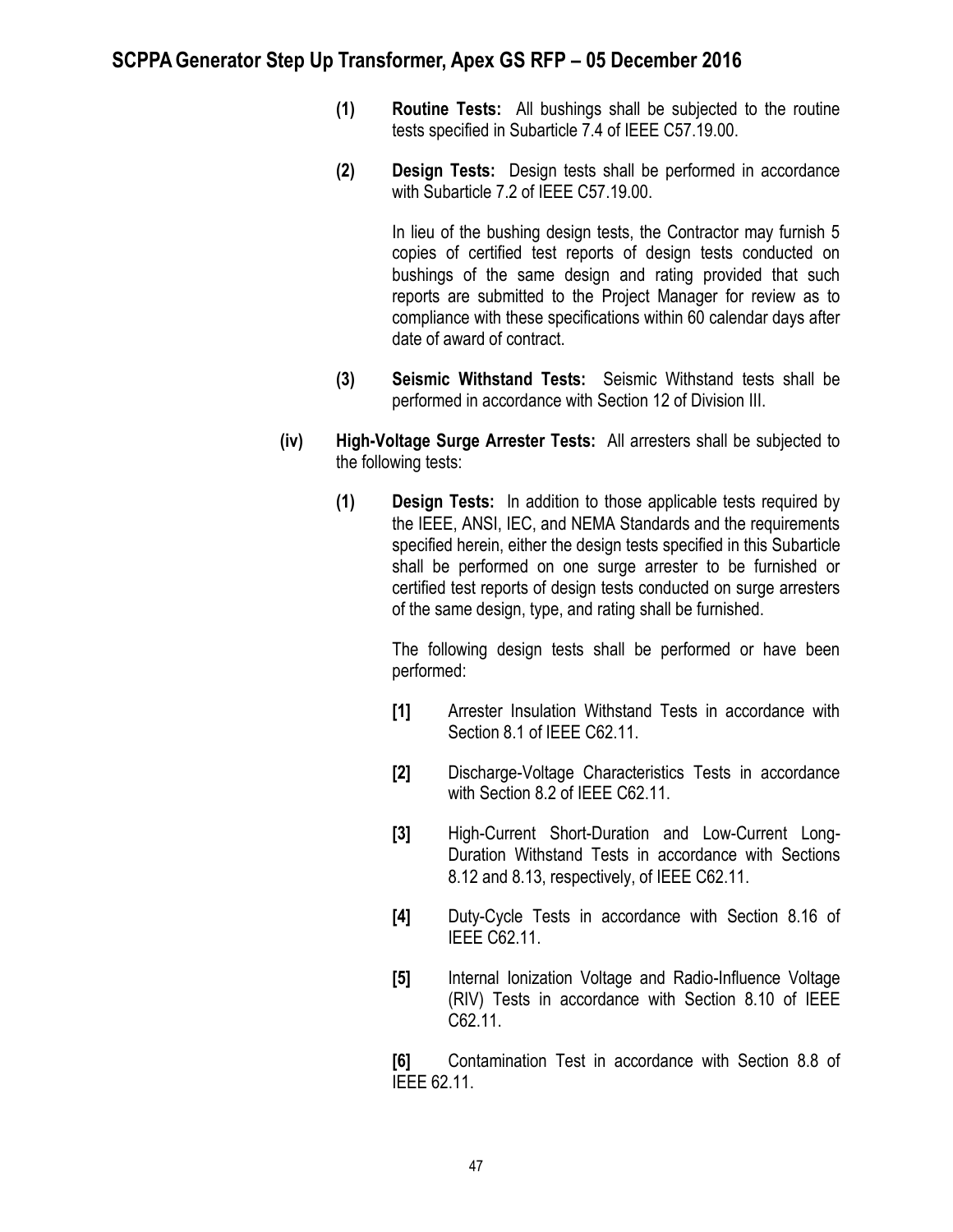**[7]** Temporary Overvoltage (TOV) Tests in accordance with Section 8.15 of ANSI C62.11.

**[8]** Operating Duty Tests in accordance with Section 7.5 of IEC 99-4.

- **(b) Routine Tests:** Routine tests shall be performed on all surge arresters in accordance with IEEE C62.11, Section 12.
- **(c) Seismic Withstand Tests:** Seismic Withstand tests shall be performed in accordance with Section 12 of Division III.
- **(d) Seismic Design Coefficients**: Seismic design coefficients shall be determined in accordance with the latest edition of the Nevada Building Code, Las Vegas Building Code, and ASCE 7 based on a site-specific Geotechnical Report.

**(h) External Inspection:** The external inspections shall be performed by the mill or factory in the presence of the Project Manager. The inspection procedure shall be subject to review and acceptance by the Project Manager. The Contractor shall bear all costs of such inspections, except for the compensation and expenses of the Project Manager. External inspections shall include, but not be limited to, the following:

- **(i)** Dimensions of each transformer shall be measured and checked against the outline drawing.
- **(ii)** Major components and accessories of each transformer shall be checked against the outline drawing and verified with the specifications.
- **(iii)** Each transformer shall be weighed and checked against the nameplate information.

**(iv)** Pressure tests shall be performed for oil leak check. 125 percent rated pressure shall be pumped into the transformer. The pressure shall be applied to the transformer for up to 24 hours.

**(v)** Tank weld seams to be checked for pin holes using a dye penetrant prior to applying vacuum.

**(i) Witness Tests:** Mill or factory witness tests shall be made in the presence of the Project Manager. The test procedure shall be submitted to the Project Manager 60 days prior to the witness tests and subject to review and acceptance by the Project Manager. The Contractor shall bear all costs of such tests, except for the compensation and expenses of the Project Manager.

**(25) Dielectric Tests:** SCPPA will repeat all normal frequency dielectric tests at the point of delivery, using test voltages equal to 75 percent of the ANSI/IEEE factory test voltages, to determine whether insulation has withstood shipment. Failure under this test will be considered as not fulfilling these specifications and will be cause for rejection.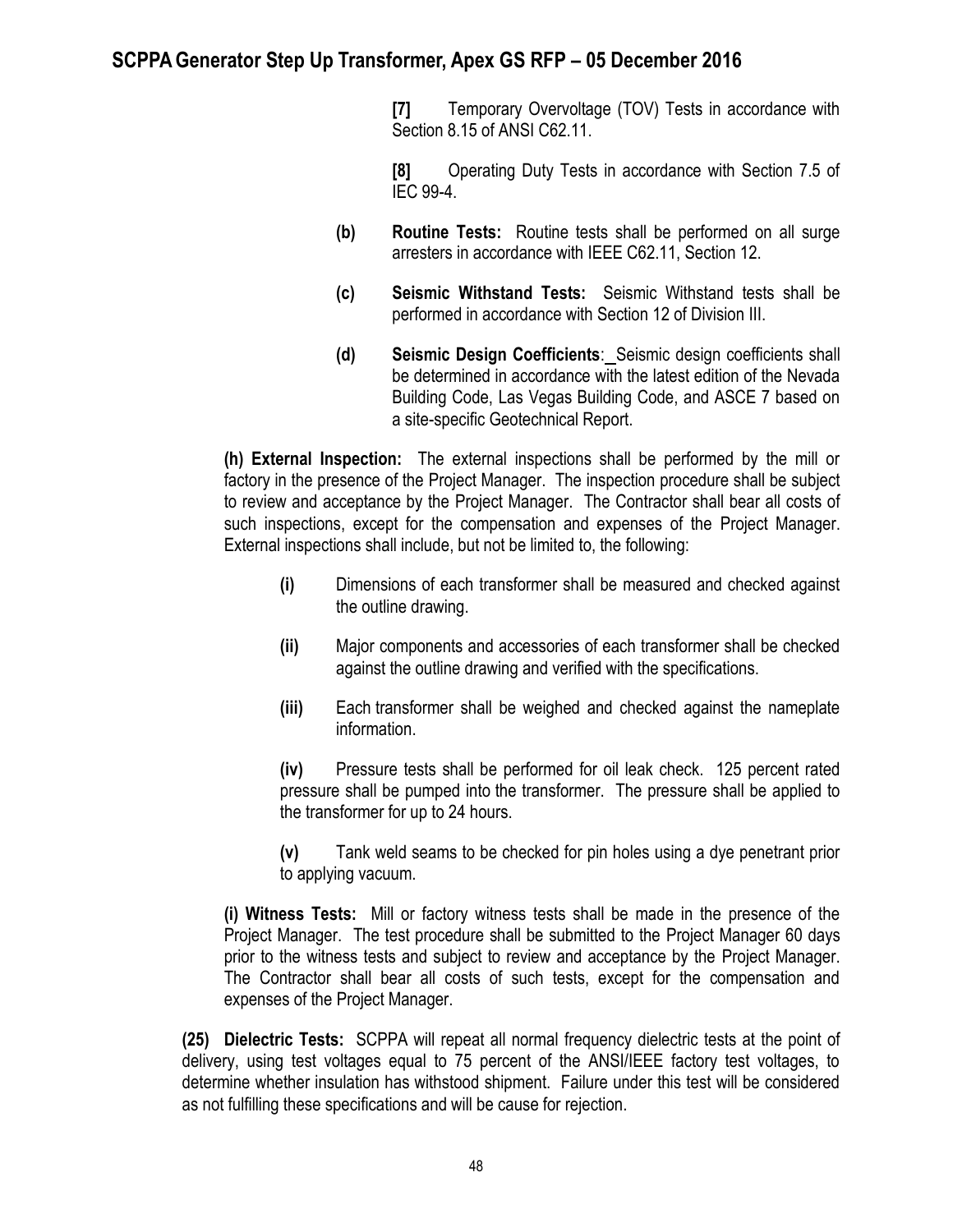Final inspection will be made upon receipt at SCPPA's specified receiving points; and, if any materials or equipment do not meet the requirements of these specifications, the lot or any faulty portion thereof may be rejected.

All expenses of the dielectric acceptance tests will be borne by SCPPA. The expense of subsequent tests due to failure of materials or equipment first offered will be charged against the Contractor. The fact that the materials or equipment have been successfully inspected, tested, and accepted by the Project Manager shall not relieve the Contractor of responsibility in the case of later discovery of flaws or defects.

| <b>Description</b>                                                                | Quantity |
|-----------------------------------------------------------------------------------|----------|
| High side bushing                                                                 |          |
| Low side bushing                                                                  | 1        |
| Cooler group fan & motor                                                          | 1        |
| Cooler group                                                                      | 1        |
| Sudden Pressure Relay                                                             | 1        |
| <b>Pressure Relief Device</b>                                                     | 1        |
| <b>Buchholz Relay</b>                                                             | 1        |
| Suggested Critical Spares (Respondent to itemize<br>and include individual costs) | 1        |
| Serveron TM8-F with latest software                                               | 1        |

**(26) Spare Parts:** The following spare parts shall be included:

**(27) Shipment:** All shipments shall be protected to prevent damage in transit and in storage. The transformer shipment shall be fitted with multiple impact recorders for recording all excessive impacts during the shipment of the transformer from the manufacturer's facility to the power plant. Impact recorders shall be digital, with real-time tracker, GPS, and shall have batteries capable of powering the impact recorders throughout the duration of shipment. The recorder shall record date, time and magnitude of each impact during shipment. The recorders shall measure the X, Y, and Z-axis. Maximum shipment impact levels shall be specified by the transformer manufacturer and agreed upon by SCPPA prior to shipment of the transformer. After the transformer is off loaded at the power plant, AGS shall be notified and the impact recorder information shall be made available for examination by SCPPA. If it is determined by SCPPA that excessive impacts have occurred SCPPA shall open each transformer and examine all components for possible damage. Based on recommendations from SCPPA review corrective action shall be taken by the Contractor.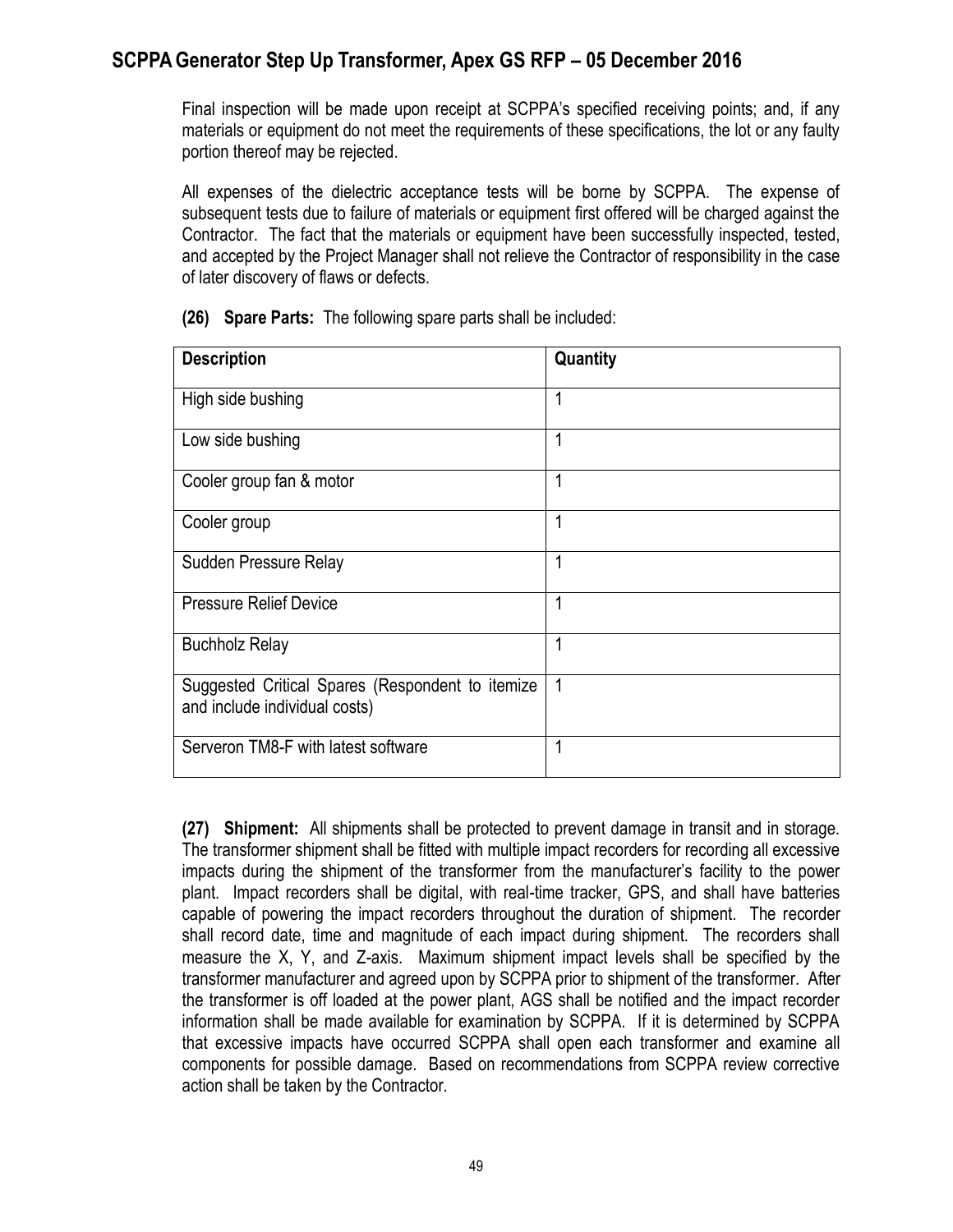The transformer shall be delivered in such a manner as to allow unloading from a flatbed truck by a forklift truck or an overhead crane. If the transformer is shipped with crates, they need to be uncrated prior to delivery.

A packing list shall be attached to the transformer and shall contain SCPPA contract number, SCPPA purchase or subpurchase order number, SCPPA material code, and the transformer serial number.

All transformer bushings and pipes shall be factory "match marked" prior to shipping.

Upon SCPPA's request, not less than one 12-ounce pressurized can or one 16-ounce can of touch-up paint shall be furnished.

The transformer equipment, including the insulating oil, shall be shipped Delivered Duty Paid (DDP) to the existing transformer pad at AGS. If the existing transformer pad is not available due to system needs, the transformer will be shipped to a spare pad at AGS installed by the Contractor.

#### **(28) Delay in Performance:**

**(i) Delivery Date:** Contractor agrees and warrants that once a manufacturing slot is assigned to the Work, Contractor will not alter that slot except with the express written consent of SCPPA, or if doing so will not negatively affect the Delivery Date.

**(ii) Liquidated Damages:** In the event Contractor is late in delivering the Work, and delivery to the Delivery Point is not complete by the Delivery Date, refer to "Time is of the essence" Section 28, Part III.

### **2. Site Construction Scope:**

### **a. Installation of Two Spare Concrete Pad**

- **(1)** The Contractor shall perform a site investigation to determine the location to construct the spare concrete pads. The Contractor shall provide a Preliminary Engineering Package to the Project manager for review prior to detailed design or construction. This is to confirm that the proposed locations for construction the pads are acceptable. Substructure obstructions, metal bases, soil studies shall be included in the site investigation. Any removal of obstructions, installation of grounds, grating, permitting and inspections shall be within scope.
- **(2)** The Contractor shall construct two spare concrete pads for the existing VA Tech GSU Transformer and new spare. The concrete pads shall be designed to withstand 20% of additional weight of the VA Tech GSU Transformer and shall have a 40'x40' dimension. Each pad will have oil containment. Oil containment shall encompass the concrete pad and shall be able hold 24,000 gallons of oil and a 50 year, 24 hour rain event. The concrete pads shall have embedded plates for the transformer base to be welded on. The design drawings shall be stamped by a licensed Civil Engineer.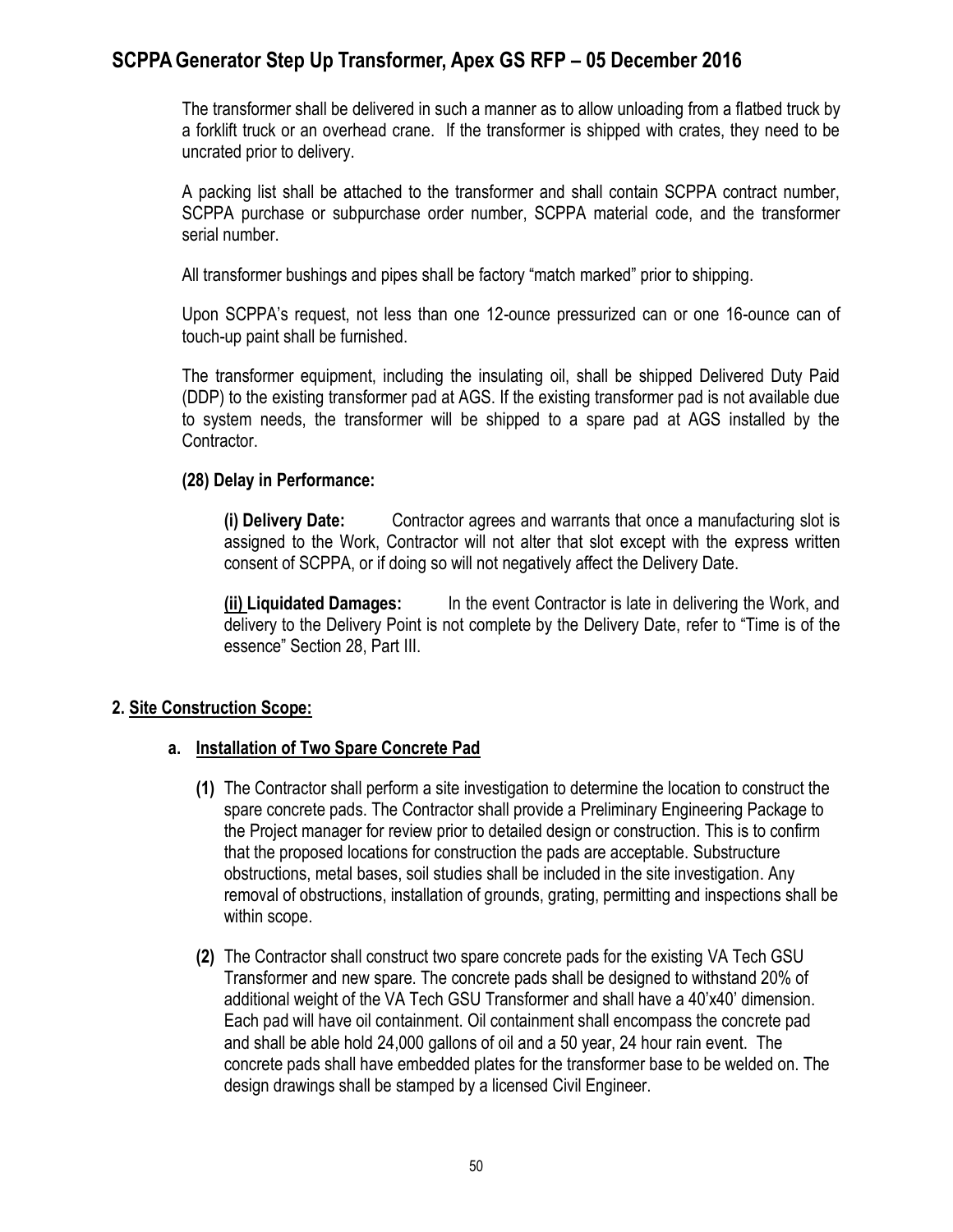- **(3)** The Contractor shall install power connections from the existing Station electrical system to both spare concrete pad locations. The power connections shall include 120/208V, 3- Phase 200 Amp Panelboard, 480V, 200A, 3-Phase Panelboard, 75kVA, 480V to 120V/208V dry type transformer and two (2) GFCI 120V, 20A convenience outlets. Contractor shall install the conduit and cable infrastructure and perform all terminations. All electrical equipment shall be UL Listed and shall be suitable for outdoor use.
- **(4)** The Contractor shall install a lighting system similar to existing at both of the spare concrete pad locations.

### **b. Offloading new GSU**

- **(1)** The Contractor shall arrange crane support, develop a lift plan, and execute offloading the new GSU and setting it on one of the concrete storage pads.
- **(2)** Make necessary provisions and supply spare nitrogen or dry air bottles for short term storage of the transformer. Contract shall arrange a means to monitor the pressure in the GSU for short term storage.

#### **3. Installation Scope:**

### **a. Relocation of Existing VA Tech GSU Transformer**

The Contractor shall remove the existing VA Tech GSU Transformer and relocate it to the new spare concrete pad. Contractor shall be responsible to verify all existing electrical, mechanical and structural connections prior to removal of the GSU Transformer. Care shall be taken by the Contractor on all disconnections. Cables, conduits, pipes and other associated peripheral equipment shall not be cut. Methods of disconnections shall be provided by the Contractor to the Project Manager prior to performing the work. The Contractor shall remove the 500kV bushings and cooler groups, if necessary, and shall empty the oil from the existing VA Tech GSU Transformer during the relocation. Once relocated, contractor shall reassemble the transformer, reprocess the oil through the transformer and perform electrical tests. The VA Tech GSU Transformer bushings shall be grounded for safety purposes. Contractor shall weld at four corners of the transformer base to the embedded plates. The Contractor shall connect the VA Tech GSU Transformer control cabinet to the power connection provided.

#### **b. Installation and Assembly of the New GSU Transformer**

The Contractor shall install and assemble the new GSU Transformer in place of the existing VA Tech GSU Transformer. The Contractor shall have a manufacturer's technical advisor onsite throughout the assembly and energization of the GSU Transformer. Contractor shall take inventory of the parts arrived. Contractor shall perform all the necessary preassembly electrical tests on the GSU Transformer and bushings. The Contractor shall also take as-found readings of the moisture content of the transformer and flush radiator cooler groups. An internal inspection shall be performed to determine any loose parts or shifting has occurred in the main tank during transportation from the factory.

The Contractor shall assemble the GSU Transformer. All necessary connections to the Isophase bus and 500kV lines shall be furnished by the contractor.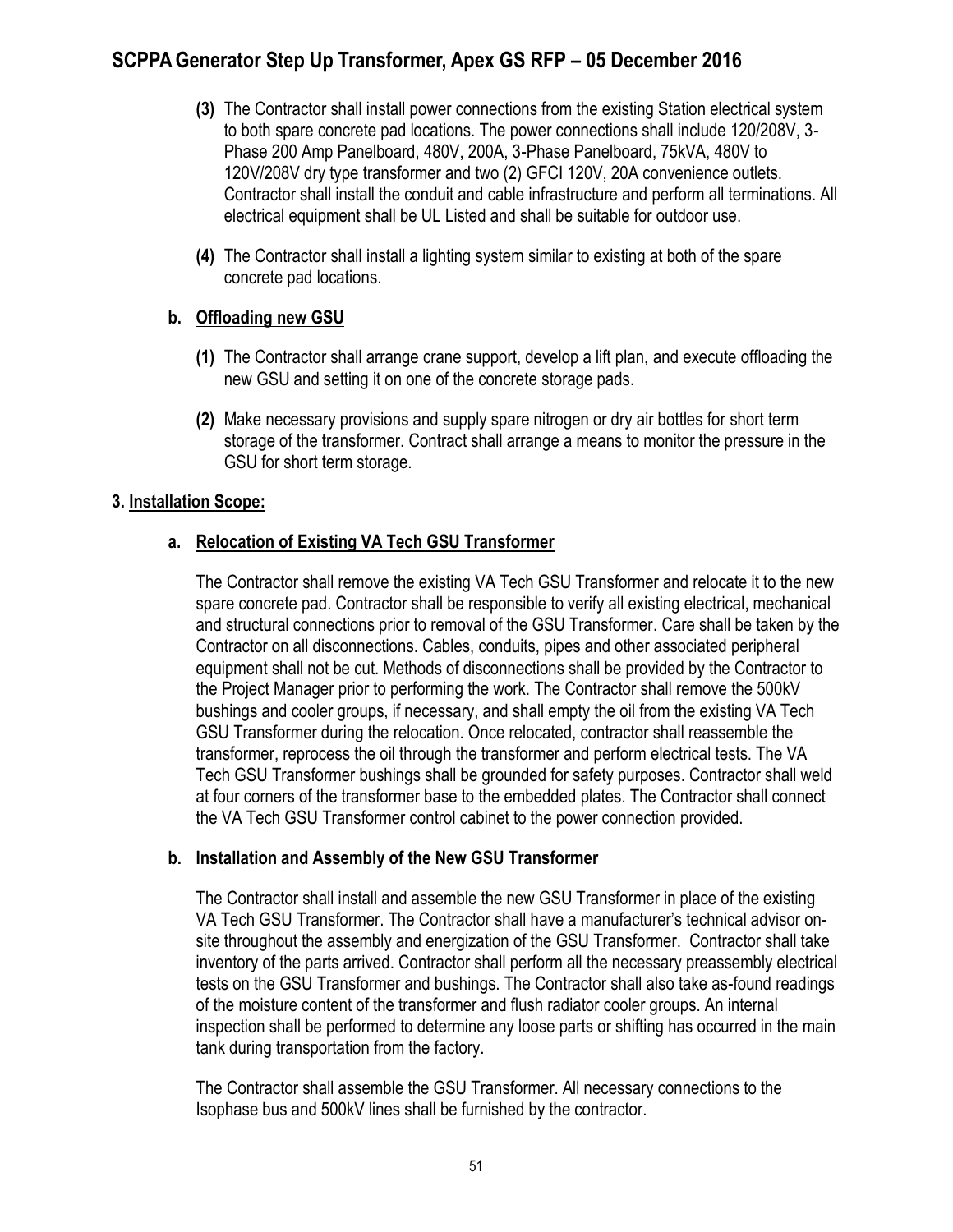The Contractor shall work with Apex GS to install interconnections on the plant's Distributed Control System (DCS). All interconnections shall be furnished by the Contractor. Interconnections shall include the secondary wiring of current transformers, protective relays, power, signals and alarms. All interconnections shall be tested and their functions verified through Apex GS DCS.

The Contractor shall connect the Serveron TM8 Online DGA Monitor and be responsible for the monitor's complete functionality.

The Contractor shall perform a complete functional test of the cooler groups after assembly. Fans shall be actuated during the test by temperature set points from the Temperature Gauge and Winding Temperature Monitor.

After complete assembly, the Contractor shall perform as-installed electrical tests prior to energization.

The Contactor shall provide all electrical test data and software set points in a report for AGS recordkeeping. All data shall be typed and legible. Electrical test data shall be certified by the Contractor's test engineers.

## **V. Timeline / Schedule**

| <b>SCPPA RFP for Generator Step Up Transformer, Apex GS Selection Process</b> |                          |  |  |
|-------------------------------------------------------------------------------|--------------------------|--|--|
| <b>Schedule of Requirements</b>                                               | Target Date(s)           |  |  |
| <b>Issue RFP</b>                                                              | 05 December 2016         |  |  |
| Bidder's Conference (on site)                                                 | 14 December 2016         |  |  |
| <b>Responses Due</b>                                                          | 19 January 2017, 2:00 PM |  |  |
| <b>Evaluation of Responses</b>                                                | 06 April 2017            |  |  |
| Selection of Respondent                                                       | 13 April 2017            |  |  |
| Approval of Contract by SCPPA Board of Directors                              | 20 April 2017            |  |  |

## **VI. Proposal Submission Required Elements**

### **1. Transmittal Letter Content:**

- **a.** A brief statement of the Respondent's understanding of the work to be done and commitment to perform the work as scheduled, including:
	- **(1)** statement of work specifications; and
	- **(2)** reference to any proposed contractual terms and conditions required by the Respondent; and
	- **(3)** a summary of exceptions taken to the RFP requirements; and
	- **(4)** any and all expectations from SCPPA including, but not limited to: requirements definitions, strategy refinement, and staffing requirements to support the proposed project or program implementation.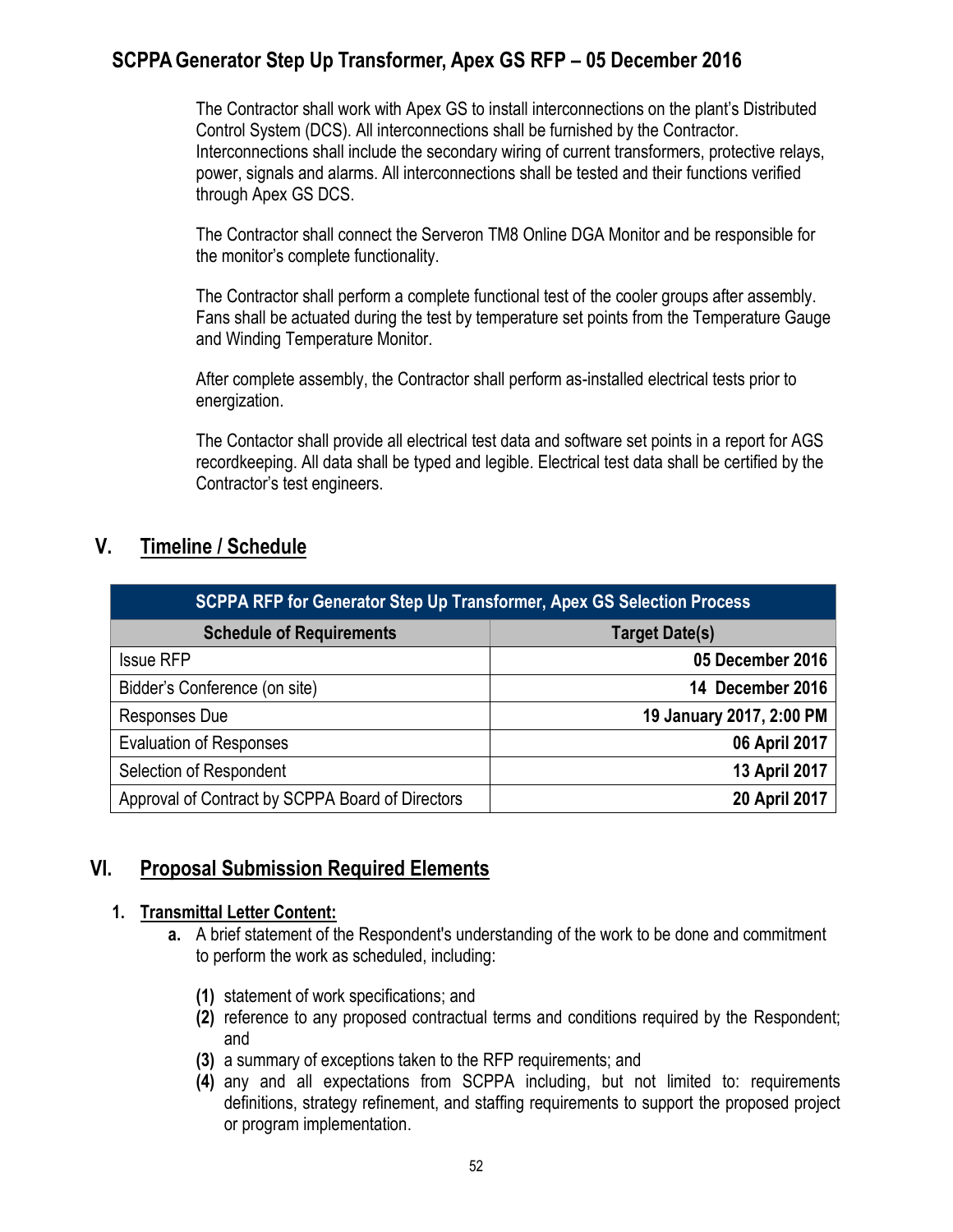**b.** An officer authorized to bind must sign the proposal on behalf of the Respondent and must include the following declarations on the transmittal letter:

"This proposal is genuine, and not sham or collusive, nor made in the interest or in behalf of any person not herein named; the Respondent has not directly or indirectly induced or solicited any other Respondent to put in a sham bid, or any other person, firm or corporation to refrain from submitting a proposal; and the Respondent has not in any manner sought by collusion to secure for themselves an advantage over any other Respondent."

- **2. Respondent Information**: Provide legal name of Company or Individual, physical street address, the name(s) and title(s) of the individual(s) authorized to represent the Respondent, including telephone number(s) and email address(es).
- **3. Proposal:** Proposals must include a description of the proposed project or program, how it meets (or does not meet) each of the objectives of this RFP, and a detailed description addressing all of the Areas of Interest. Respondents may also include additional services, products, tasks, task elements and/or functions that may not be part of or included in the RFP, but are deemed by the Respondent to be pertinent and potentially valuable to SCPPA or its Members. SCPPA will have full discretionary authority to consider, accept and/or reject without cause such supplemental information that is not directly requested, included in or made part of the RFP.
- **4. Fees:** Pricing in all Proposals should be made based on good faith estimates of the requirements defined in this RFP. Please include all necessary details of specific examples or estimates of the fees, labor rates and service charges. Describe how the fees, rates or charges will be determined. Respondents shall also be prepared to provide a breakdown of the applicable overheads and fringe benefit costs that are part of any labor rates and other direct costs associated with the services to be performed.
- **5. Experience:** Respondent shall clearly identify project participants and management team, including:
	- **a.** Describe your firm's experience as may be applicable to this RFP, your organizational structure, management qualifications, and other contract related qualifications, including number of years firm has been in business.
	- **b.** Specify key employees and describe their qualifications, experience and duties related to this RFP, including the office location(s) where work will be performed, in addition to the physical street address referenced above.
	- **c.** Provide a commitment statement for the retention and use of key employees as proposed, their availability to initiate and sustain the proposal, as well as planned supplemental employees if key personnel are not available to assure project delivery.
	- **d.** State whether Respondent will use subcontractors to perform services pursuant to the contract. Should the use of subcontractors be offered, the Respondent shall provide the same assurances of competence for the subcontractor, plus the demonstrated ability to manage and supervise the subcontracted work. Subcontractors shall not be allowed to further subcontract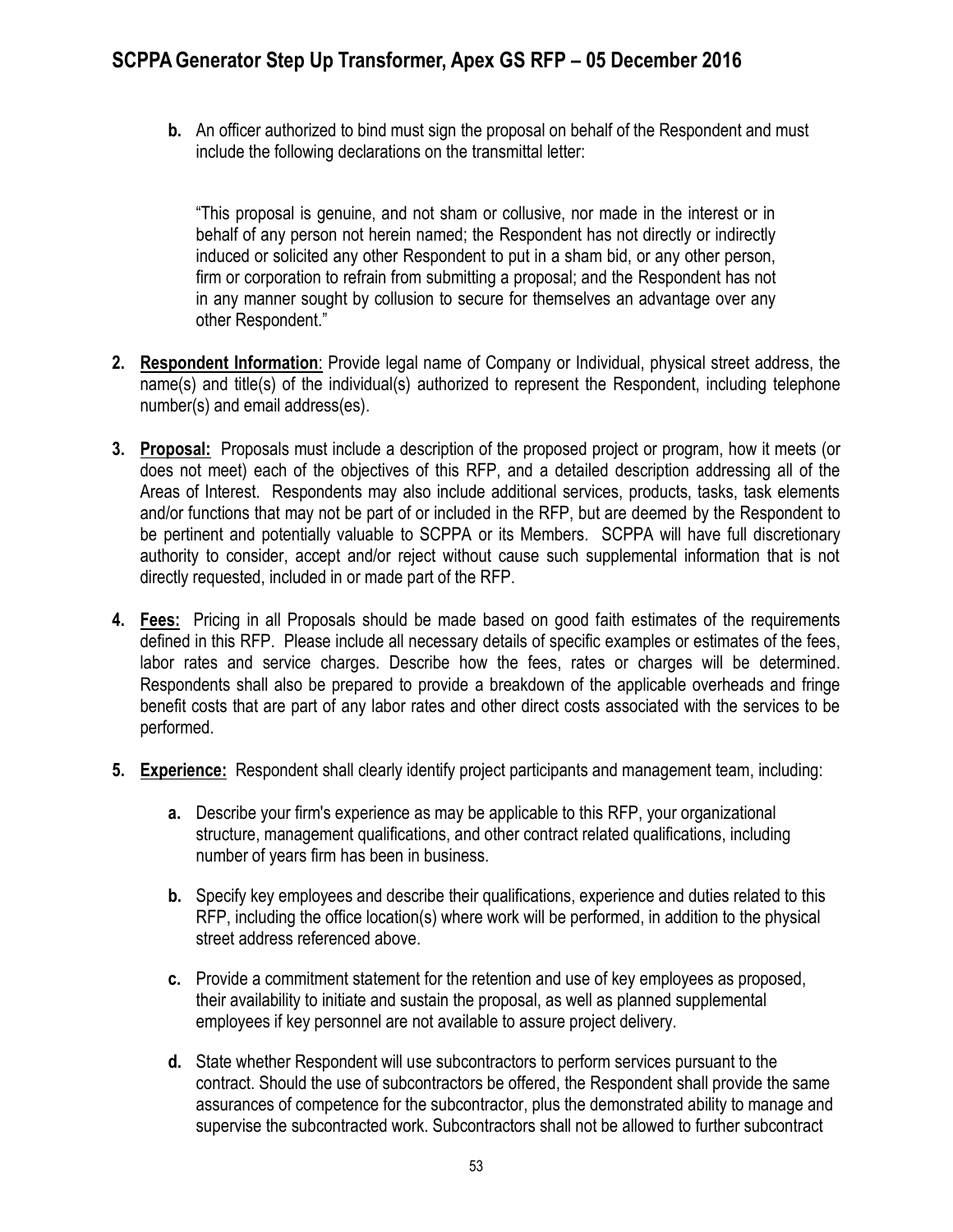with others for work. The provisions of any contract resulting from this RFP shall apply to all subcontractors in the same manner as to the Respondent.

**f.** Respondent shall indicate any and all pending litigation that could affect the viability of Respondent's proposal, continuance of existing contracts, operation or financial stability.

#### **6. References:**

- **a.** Describe whether the Respondent has, within the last five (5) years, rendered any service to SCPPA or to any of SCPPA's Members, either as a contractor or subcontractor, either under the current Respondent's name or any other name or organization. If so, please provide details (status as prime or subcontractor, brief description of the contract, contract start and end date, the contract administrator name, and total actual contract expenditures).
- **b.** If the Respondent has not rendered any service within the last five (5) years to SCPPA or to any of SCPPA's Members, then please provide references over that period with the details described above including the counterparty for which services were provided.
- **c.** Identify existing related or relevant projects or programs which Respondent developed and/or operates that would demonstrate Respondent's capabilities in this area.
- **d.** Describe relevant program development and implementation experience, approach, and provide a list of references for similar projects completed.

### **7. Safety:**

Submit a Contractor Safety Pre-Qualification form (Attachment B) along with bid response.

### **VII. Proposal Submission Delivery Requirements**

An initial Respondents' conference for interested parties and potential Respondents to ask questions related to this RFP will be held on 14 December 2016 at 8:00 AM, at Apex GS in Las Vegas Nevada. The address is 15555 Apex Power Parkway Las Vegas NV, 89165.

Three (3) hard copies of your response, including one transmittal letter of authentic offer with wet-ink authority signature, and any supporting documentation should be delivered no later than 2:00 pm PST on 19 January 2016 to:

> **SCPPA** c/o Katherine Ellis Generator Step Up Transformer, Apex GS Attention: David Alba 1160 Nicole Court Glendora, CA 91740

Three (3) electronic copy of your proposal should also be delivered to the address above, preferably on a DVD/CD or USB flash drive no later than the time and date referenced above.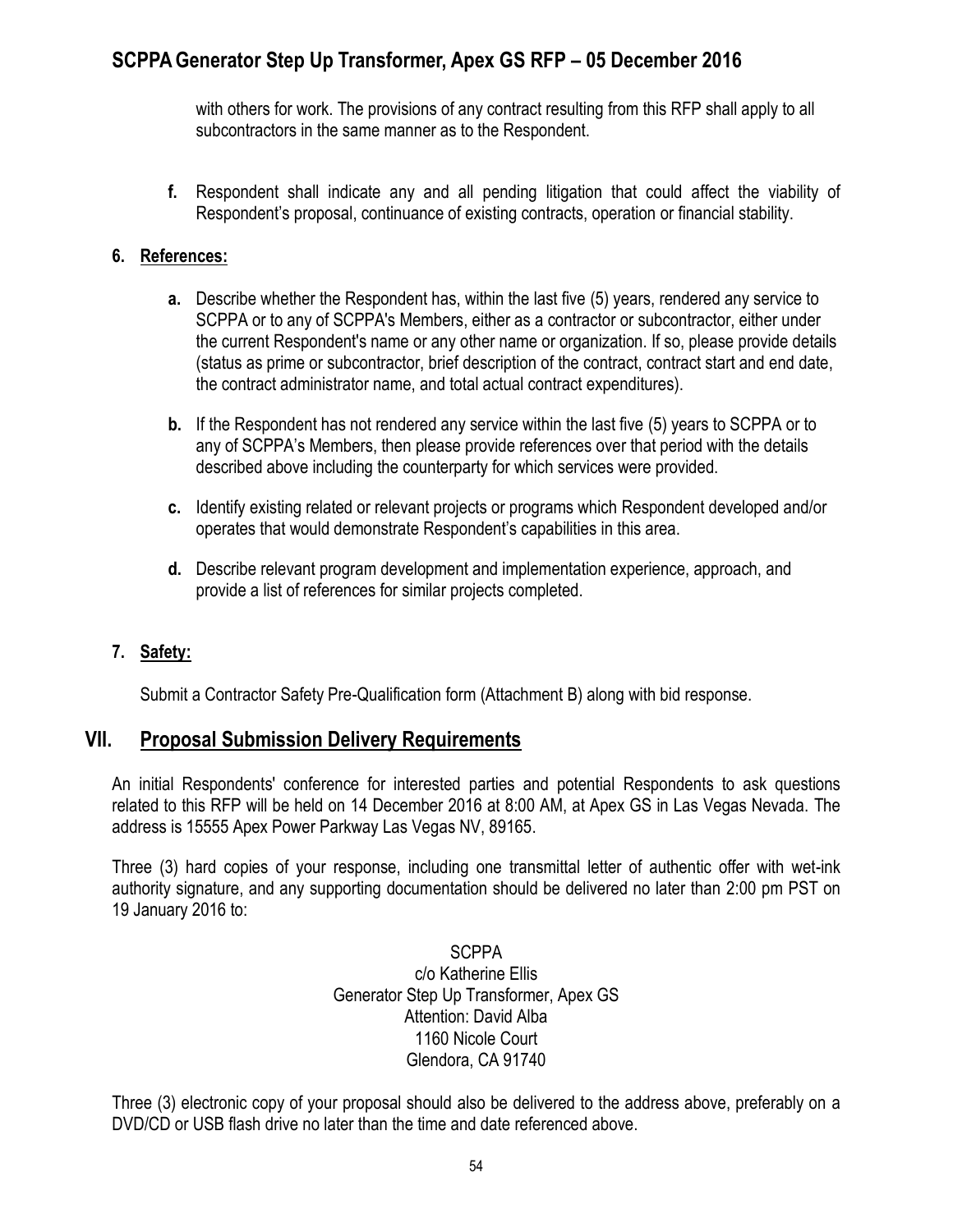No contact should be made with the Board of Directors, committees or working group representatives, or SCPPA Members concerning this RFP.

All information received by SCPPA in response to this RFP is subject to the California Public Records Act and may be subject to the California Brown Act and all submissions may be subject to review in the event of an audit.

#### **1. Check or Bonds**

 **a. General:** A certificate of deposit or an unconditional irrevocable letter of credit issued by a responsible bank, in a format acceptable to SCPPA, will be accepted as a substitute to the requirements specified in Sub-articles b and c of this Article. Wherever in these specifications reference is made to the check or the bonds required by Sub-articles b and c

of this Article, it shall be deemed to include such substitutes. No substitution will be accepted in lieu of the labor and material payment bond, specified in Sub-article d of this Article.

- **b. Check or Bid Bond:** The bidder shall submit either a check or a bid bond (surety bond) as part of the bid submittal, unless a sufficient annual bid bond has been previously filed with SCPPA.
	- **(1) Check:** If the bidder elects to submit a check in lieu of a bid bond issued by a surety company, the bidder shall submit the check by mail or by a messenger service at or before the bid closing time and date.

When mailing or sending using a messenger service, the bidder shall write the IFB number, title of the IFB, bid closing date, and name of buyer on the envelope containing the check.

If mailed or sent by messenger, a check shall be sent to the following address:

**SCPPA** c/o Katherine Ellis Generator Step Up Transformer, Apex GS 1160 Nicole Court Glendora, CA 91740

at or before the bid closing date and time.

The check shall be a cashier's check issued by a responsible bank, payable to the order of SCPPA, in an amount not less than 10 percent of the aggregate sum of the proposal.

 **(2) Bid Bond:** If the bidder elects to submit a bid bond (surety bond) in lieu of a check, the bidder shall submit a surety bond issued by a responsible corporate surety company in an amount not less than 10 percent of the aggregate sum of the proposal. Individual sureties will not be considered as meeting the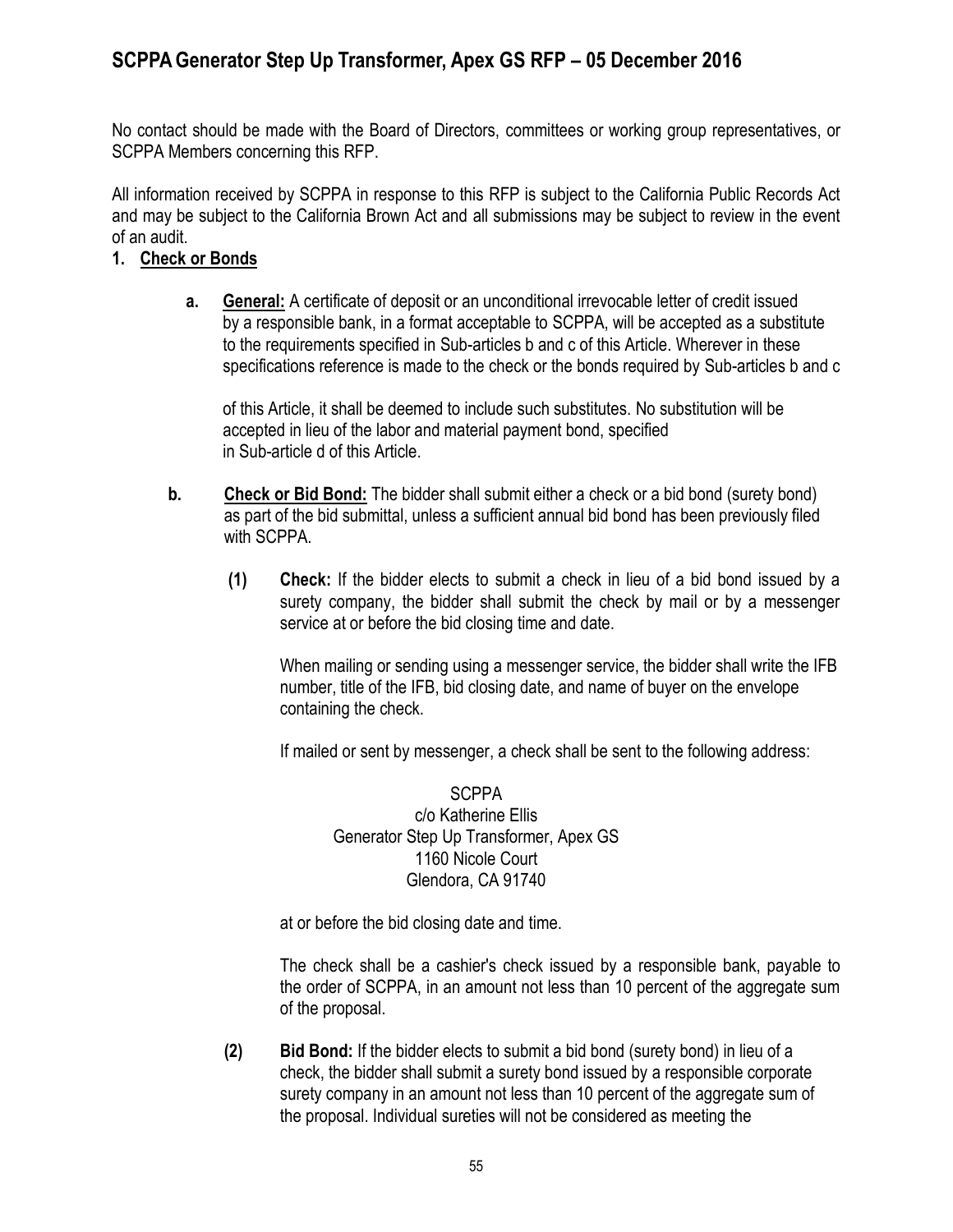requirements of this Article and therefore will not be accepted. The bid bond shall be submitted on SCPPA's "Bidder's Bond" The bond shall be executed by a responsible corporate surety, authorized to issue such bonds in the State of California and in other states where work is to be performed, and shall be secured through an authorized agent with an office in California. form

- **c. Performance Bond:** The successful bidder shall furnish and maintain a satisfactory performance bond. The bond shall be executed by a responsible corporate surety, authorized to issue such bonds in the State of California and in other states where work is to be performed, and shall be secured through an authorized agent with an office in California. The bond shall be in an amount of not less than 100 percent of the contract amount and shall be accompanied by a current copy of the surety company's license issued by the Department of Insurance of the State of California. The performance bond shall guarantee faithful performance of the contract in a manner satisfactory to SCPPA, and that materials furnished and quality of work shall be free from defects. The bond shall extend to work performed pursuant to Change Orders and to Extensions of Time, although such changes or extensions be ordered without notice to the surety. The performance bond shall be furnished by the successful bidder within 30 calendar days after receiving a "Notice of Approval" by e-mail.
- **d. Labor and Material Payment Bond:** The successful bidder shall furnish and maintain a satisfactory labor and material payment bond. The bond shall be executed by a responsible corporate surety, authorized to issue such bonds in the State of California and in other states where work is to be performed, and shall be secured through an authorized agent with an office in California. The bond shall be in an amount of not less than 100 percent of the contract amount and shall be accompanied by a current copy of the surety company's license issued by the Department of Insurance of the State of California. The labor and material payment bond shall be maintained in accordance with the Civil Code of the State of California and the laws of other states where work is performed. Such bonds shall extend to work performed pursuant to Change Orders and to Extensions of Time, although such changes or extensions be ordered without notice to the surety. The labor and material payment bond shall be furnished by the successful bidder within 30 calendar days after receiving a "Notice of Approval" by e-mail.

### **2. Debarment and Suspension**

### **a. Provisions for Debarment and Suspension**

- **(1)** The bidder certifies, by submission of this bid, that it and its principals:
	- **(a)** Are not presently debarred, suspended, proposed for debarment, declared ineligible, or voluntarily excluded by any Federal agencies;
	- **(b)** Have not within a 3-year period preceding this proposal been convicted of or had a civil judgment rendered against them for commission of fraud or a criminal offense in connection with obtaining, attempting to obtain, or performing a public (Federal, State or local) transaction or contract under a public transaction; violation of Federal or State antitrust statutes or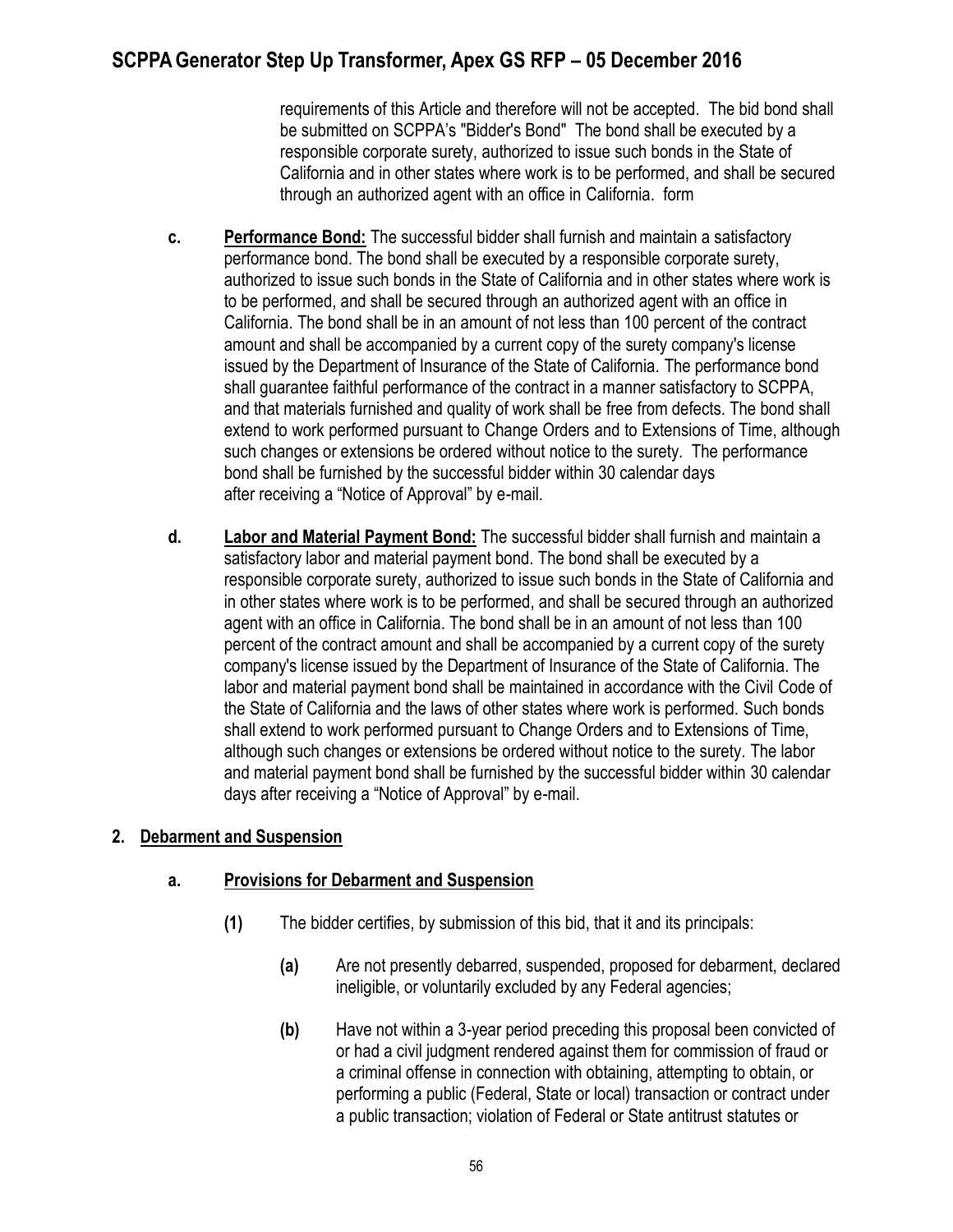commission of embezzlement, theft, forgery, bribery, falsification or destruction of records, making false statements, or receiving stolen property;

- **(c)** Are not presently indicted for or otherwise criminally or civilly charged by a governmental entity (Federal, State, or local) with commission of any of the offenses enumerated in paragraph (1)(b) of this certification; and
- **(d)** Have not within a 3-year period preceding this bid had one or more public transactions (Federal, State, or local) terminated for cause or default.
- **(2)** Where the bidder is unable to certify to any of the statements in this certification, the bidder shall attach an explanation to this proposal. To comply with the provisions for Debarment and Suspension, the bidder shall complete, sign, and submit to SCPPA the "Certification Regarding Debarment, Suspension, Ineligibility and Voluntary Exclusion" (1 page) affidavit.

### **VIII. Terms and Conditions**

- **1.** SCPPA reserves the right to cancel this RFP at any time, reject any and all proposals and to waive irregularities.
- **2.** SCPPA shall determine at its sole discretion the value of any and/or all proposals including price and non-price attributes.
- **3.** Proposals may be sub-divided or combined with other proposals, at SCPPA's sole discretion.
- **4.** SCPPA shall perform an initial screening evaluation to identify and eliminate any proposals that are, for example, not responsive to the RFP, do not meet the minimum requirements set forth in the RFP, are not economically competitive with other proposals, or are submitted by Respondents that lack appropriate creditworthiness, sufficient financial resources, or qualifications to provide dependable and reliable services for this RFP.
- **5.** SCPPA reserves the right to submit follow up questions or inquiries to request clarification of information submitted and to request additional information from any one or more of the Respondents.
- **6.** SCPPA reserves the right, without qualification and in its sole discretion, to accept or reject any or all proposals for any reason without explanation to the Respondent, or to make any award to that Respondent, who, in the opinion of SCPPA, will provide the most value to SCPPA and its Members.
- **7.** A binding agreement between SCPPA and the Respondent selected to perform the work is subject to the negotiation and execution of a definitive, mutually acceptable written contract. SCPPA may decline to enter into any potential contract with any Respondent, terminate negotiations with any Respondent, or to abandon the request for proposal process in its entirety.
- **8.** SCPPA reserves the right to make an award, at its sole discretion, irrespective of price or technical ability, if SCPPA determines that to do so would result in the greatest value to SCPPA and its Members.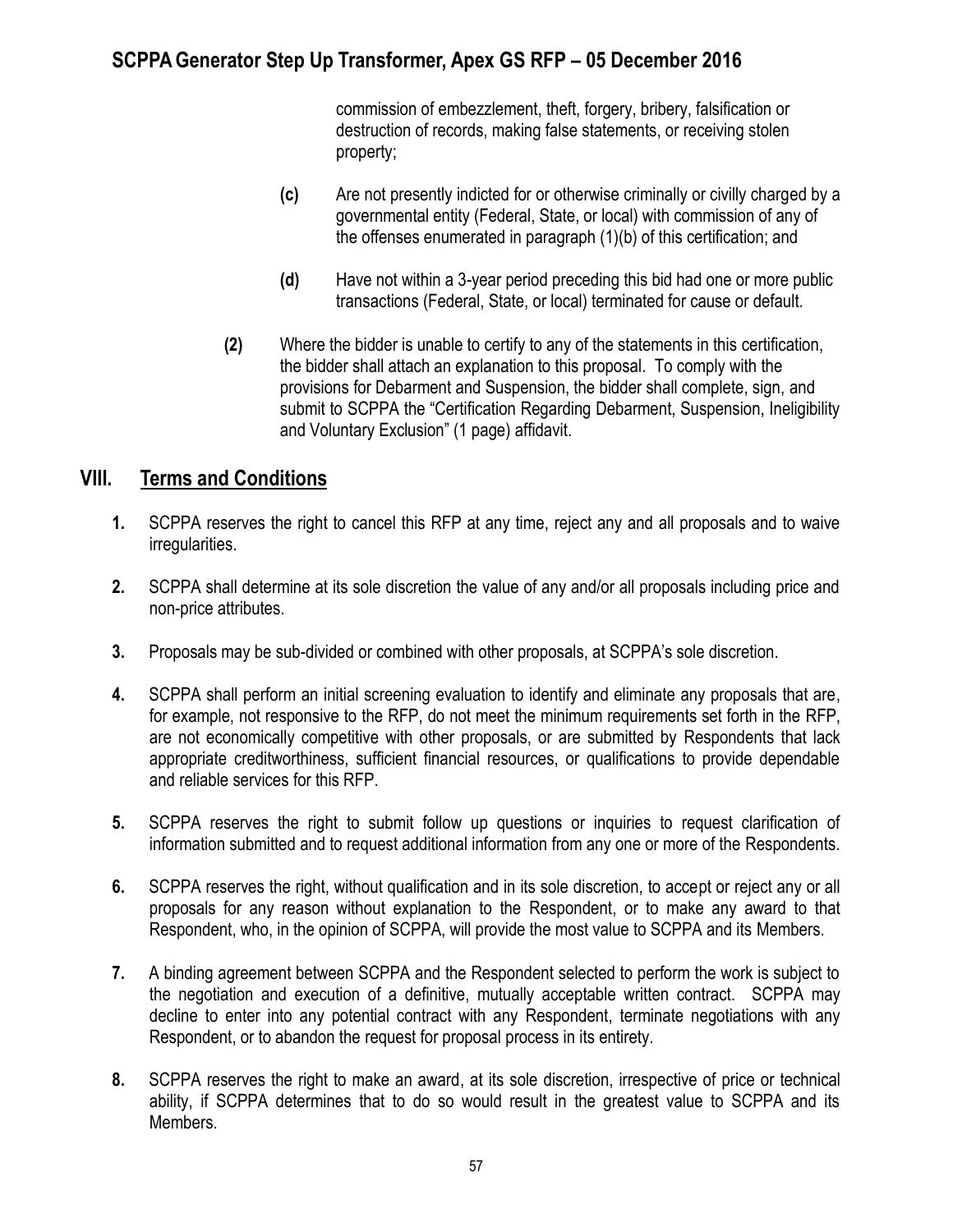- **9.** Those Respondents who submit proposals agree to do so without legal recourse against SCPPA, its Members, their directors, officers, employees and agents for rejection of their proposal(s) or for failure to execute or act on their proposal for any reason.
- **10.** SCPPA shall not be liable to any Respondent or party in law or equity for any reason whatsoever for any acts or omissions arising out of or in connection with this RFP.
- **11.** SCPPA shall not be liable for any costs incurred by any Respondents in preparing any information for submission in connection with this RFP process or any and all costs resulting from responding to this RFP. Any and all such costs whatsoever shall remain the sole responsibility of the Respondent.
- **12.** SCPPA may require certain performance assurances from Respondents prior to entering into negotiations for work that may result from this RFP. Such assurances may potentially include a requirement that Respondents provide some form of performance security.
- **13.** Prior to contract award, the successful Respondent shall supply a detailed breakdown of the applicable overheads and fringe benefit costs that are part of the labor rates and other direct costs associated with the services to be performed.
- **14.** SCPPA Members, either collectively or individually may contact Respondents to discuss or enter into negotiations regarding a proposal. SCPPA is not responsible or liable for individual Members interactions with the Respondent which are not entirely conducted through SCPPA or at SCPPA's option or election to engage the Respondent as defined within the RFP.
- **15.** Submission of a Proposal constitutes acknowledgement that the Respondent has read and agrees to be bound by the terms and specifications of this RFP and any addenda subsequently issued by SCPPA.
- **16.** Information in this RFP is accurate to the best of SCPPA's and its Members' knowledge but is not guaranteed to be correct. Respondents are expected to complete all of their due diligence activities prior to entering into any final contract negotiations with SCPPA.
- **17.** SCPPA reserves the right to reject any Proposal for any reason without cause. SCPPA reserves the right to enter into relationships with more than one Respondent, can choose not to proceed with any Respondent with respect to one or more categories of services, and can choose to suspend this RFP or to issue a new RFP that would supersede and replace this RFP.

### **IX. Additional Requirements for Proposal**

- **1. Consideration of Responses:** Submitted proposals should be prepared simply and economically, without the inclusion of unnecessary promotional materials. Proposals should be submitted on recycled paper that has a minimum of thirty percent (30%) post-consumer recycled content and duplex copied (double-sided pages) where possible.
- **2. Insurance, Licensing, or other Certification:** If selected, the Respondent will be required to maintain sufficient insurance, licenses, or other required certifications for the type of work being performed.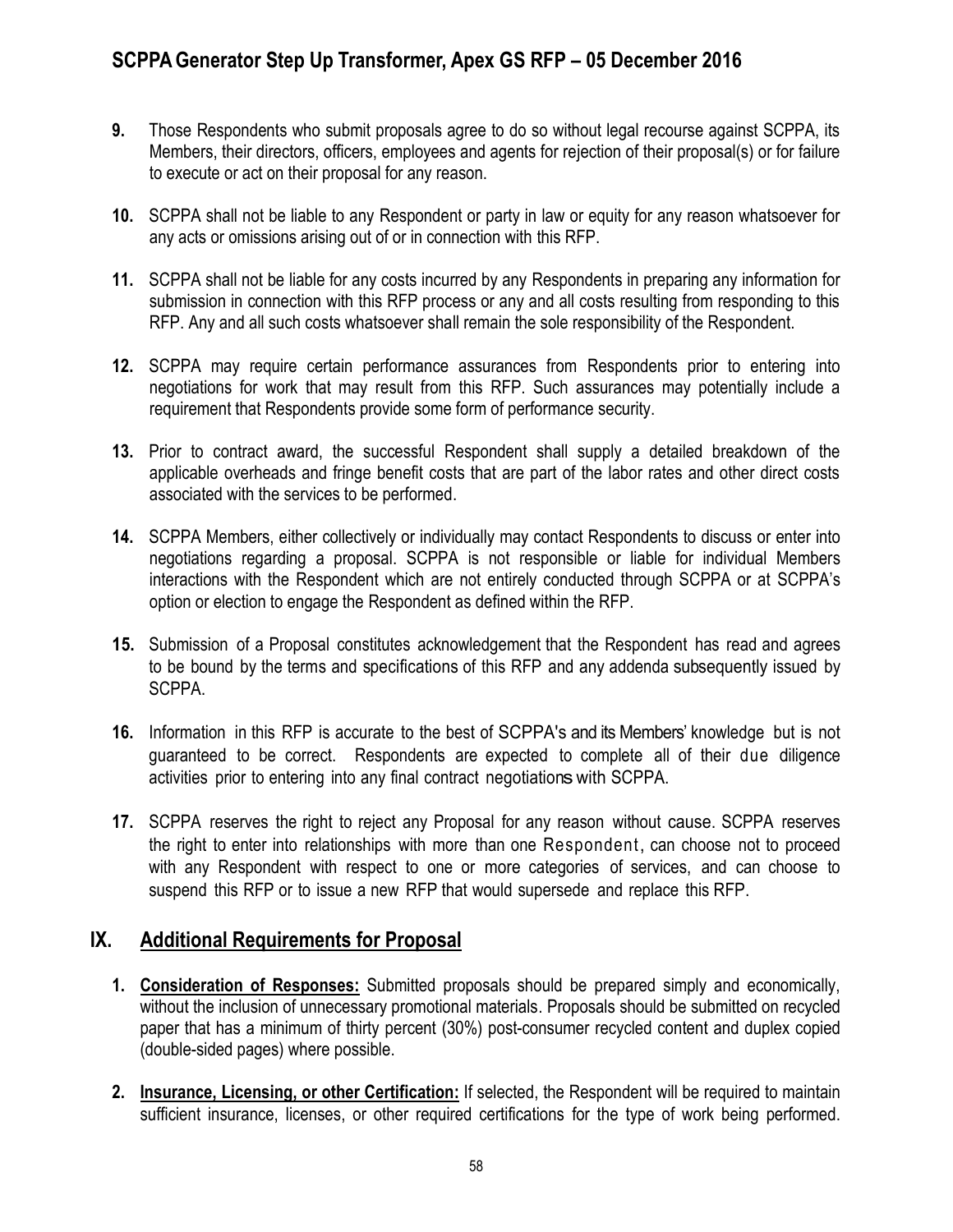SCPPA or its Members may require specific insurance coverage to be established and maintained during the course of work and as a condition of award or continuation of contract.

- **3. Non-Discrimination/Equal Employment Practices/Affirmative Action Plan:** If selected, the Respondent and each of its known subcontractors may be required to complete and file an acceptable Affirmative Action Plan. The Affirmative Action Plan may be set forth in the form required as a business practice by the Department of Water and Power of the City of Los Angeles which is SCPPA's largest Member.
- **4. Living Wage Ordinance:** If selected, the Respondent may be required to comply with the applicable provisions of the City of Los Angles Living Wage Ordinance and the City of Los Angeles Service Contract Workers Retention Ordinance. The Living Wage Ordinance provisions are found in Section 10.36 of the Los Angeles City Administrative Code; and the Service Contract Workers Retention Ordinance are found in Section 10.37 of the Los Angeles Administrative Code (SCWRO/LW0).
- **5. Prevailing Wage Rates:** If selected, the Respondent may be required to conform to prevailing wage rates applicable to the location(s) where any work is being performed. Workers shall be paid not less than prevailing wages pursuant to determinations of Office of Labor Commissioner, Department of Business and Industry of the State of Nevada, available at: [http://labor.nv.gov/PrevailingWage/Public\\_Works/Prevailing\\_Wages/.](http://labor.nv.gov/PrevailingWage/Public_Works/Prevailing_Wages/)
- **6. Child Support Policy:** If selected, Respondent may be required to comply with the City of Los Angeles Ordinance No. 172401, which requires all contractors and subcontractors performing work to comply with all reporting requirements and wage earning assignments and wage earning assignments relative to court ordered child support.
- **7. Supplier Diversity:** Respondents may be required to take reasonable steps to ensure that all available business enterprises, including Small Business Enterprises (SBEs), Disadvantaged Business Enterprises (DBEs), Women-Owned Business Enterprises (WBEs), Minority-Owned Business Enterprises (MBEs), Disabled Veteran Business Enterprises (DVBEs), and other Business Enterprises (OBEs), have an equal opportunity to compete for and participate in the work being requested by this RFP. Efforts to obtain participation of these business enterprises may reasonably be expected to produce a twenty-five percent (25%) participation goal for SBEs. For the purpose of this RFP, SCPPA's Supplier Diversity program is modeled after that of the Los Angeles Department of Water and Power. Further information concerning the Supplier Diversity Program may be obtained from the Supply Chain Services Division of the Los Angeles Department of Water and Power.
- **8. SCPPA-Furnished Property:** SCPPA or a Member's utility drawings, specifications, and other media furnished for the Respondent's use shall not be furnished to others without written authorization from SCPPA or the applicable Member(s).
- **9. Contractor-Furnished Property**: Upon completion of all work under any agreement developed as a result of this RFP, ownership and title to reports, documents, drawings, specifications, estimates, and any other document produced as a result of the agreement shall automatically be vested to SCPPA and no further agreement will be necessary for the transfer of ownership to SCPPA. SCPPA has the sole right to distribute, reproduce, publish, license, or grant permission to use all or a portion of the deliverable documentation, work product or presentations as it determines in its sole discretion.